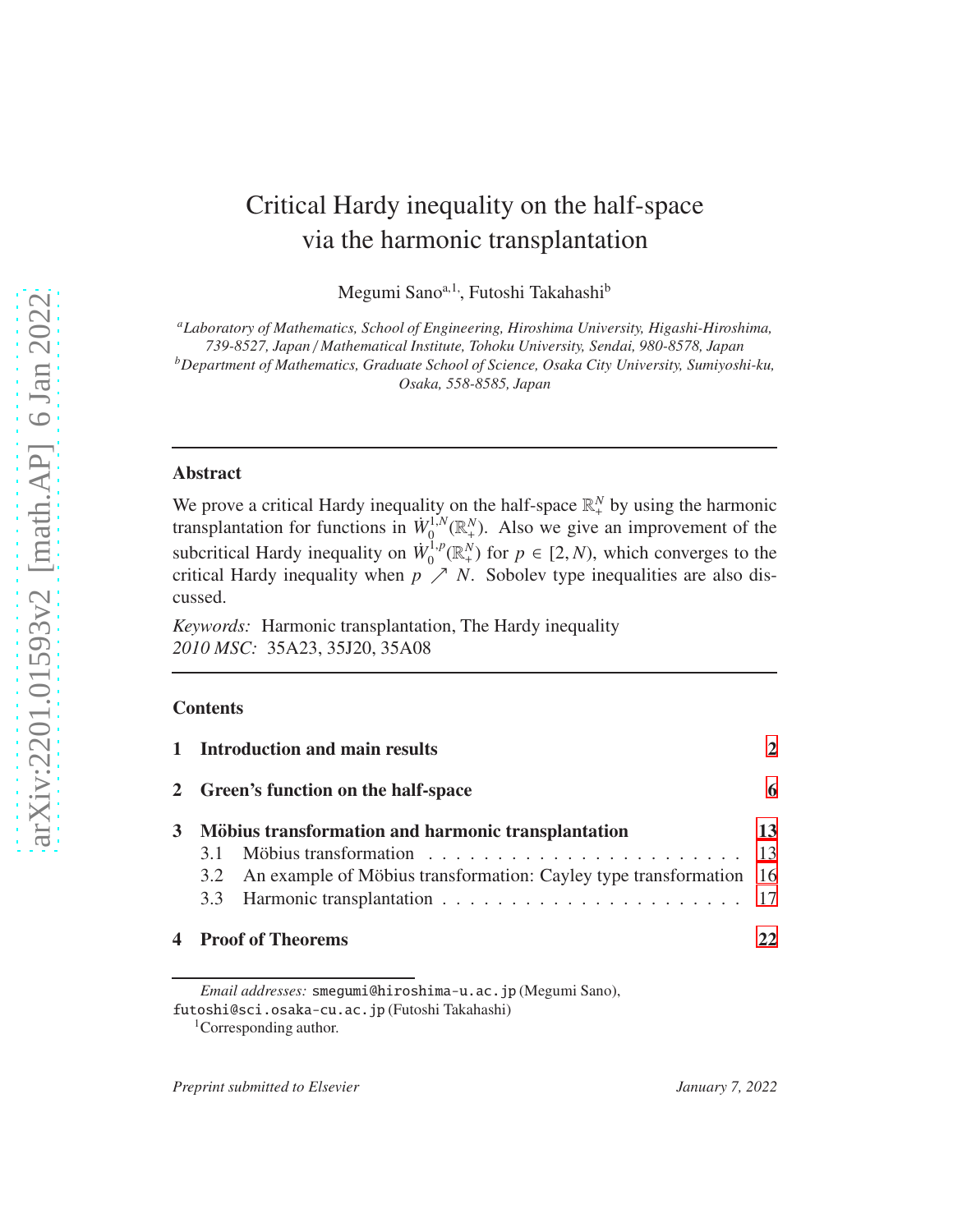# 5 Appendix [33](#page-32-0)

# <span id="page-1-0"></span>1. Introduction and main results

Let  $\Omega \subset \mathbb{R}^N$ ,  $N \ge 2$ , be a domain with  $a \in \Omega$  and  $1 < p < N$ . The Hardy inequality

<span id="page-1-2"></span><span id="page-1-1"></span>
$$
\left(\frac{N-p}{p}\right)^p \int_{\Omega} \frac{|u|^p}{|x-a|^p} dx \le \int_{\Omega} |\nabla u|^p dx, \tag{1.1}
$$

holds for all  $u \in \dot{W}_0^{1,p}$  $W_0^{1,p}(\Omega)$ , where  $\dot{W}_0^{1,p}$  $_{0}^{1,p}(\Omega)$  is the homogeneous Sobolev space defined as the completion of  $C_c^{\infty}(\Omega)$  with respect to the (semi-)norm  $||\nabla(\cdot)||_{L^p(\Omega)}$ . It is well-known that  $(\frac{N-p}{p})^p$  is the best constant and is not attained. Hardy's best constant  $\left(\frac{N-p}{p}\right)^p$  plays an important role in investigating qualitative properties of solutions to elliptic or parabolic partial differential equations, such as, stability, instantaneous blow-up, and global-in-time asymptotics, see for example [\[4,](#page-38-0) [10\]](#page-39-0).

On the other hand, in the limiting case where  $p = N$ , the Hardy inequality [\(1.1\)](#page-1-1) looks degenerate as the best constant vanishes. However in this case, we can obtain the critical Hardy inequality on bounded domains:

$$
\left(\frac{N-1}{N}\right)^N \int_{\Omega} \frac{|u|^N}{|x-a|^N \left(\log \frac{R}{|x-a|}\right)^N} dx \le \int_{\Omega} |\nabla u|^p dx \quad \left(u \in \dot{W}_0^{1,N}(\Omega)\right) \tag{1.2}
$$

as a limit of the Hardy inequality [\(1.1\)](#page-1-1) as  $p \nearrow N$ , where  $R = \sup_{x \in \Omega} |x - a|$ , see [\[20\]](#page-39-1) or I.-(ii) in [§3.3.](#page-16-0) It is also known that  $(\frac{N-1}{N})^N$  is the best constant and is not attained, see e.g. [\[1,](#page-38-1) [21,](#page-39-2) [9\]](#page-38-2).

In the present paper, we introduce a critical Hardy inequality similar to [\(1.2\)](#page-1-2) when  $\Omega$  is unbounded, especially the half-space  $\mathbb{R}^N_+ = \{(x, y) | x \in \mathbb{R}^{N-1}, y > 0\}.$ Note that if  $\Omega = \mathbb{R}^N$ , this kind of inequality does not hold even if we restrict functions to radially symmetric ones, see Proposition [5.1](#page-32-1) in [§5.](#page-32-0)

Our first result is the following.

<span id="page-1-4"></span>**Theorem 1.1.** *(Critical Hardy inequality on the half-space) Let*  $N \geq 2$ *. Then the inequality*

<span id="page-1-3"></span>
$$
\left(\frac{N-1}{N}\right)^N \int_{\mathbb{R}_+^N} \frac{|u(x,y)|^N}{\left(|x|^2 + (1-y)^2\right)^{\frac{N}{2}} \left(\frac{|x|^2 + (1+y)^2}{4}\right)^{\frac{N}{2}} \left(\log \sqrt{\frac{|x|^2 + (1+y)^2}{|x|^2 + (1-y)^2}}\right)^N} dxdy
$$
\n
$$
\leq \int_{\mathbb{R}_+^N} |\nabla u(x,y)|^N dxdy \tag{1.3}
$$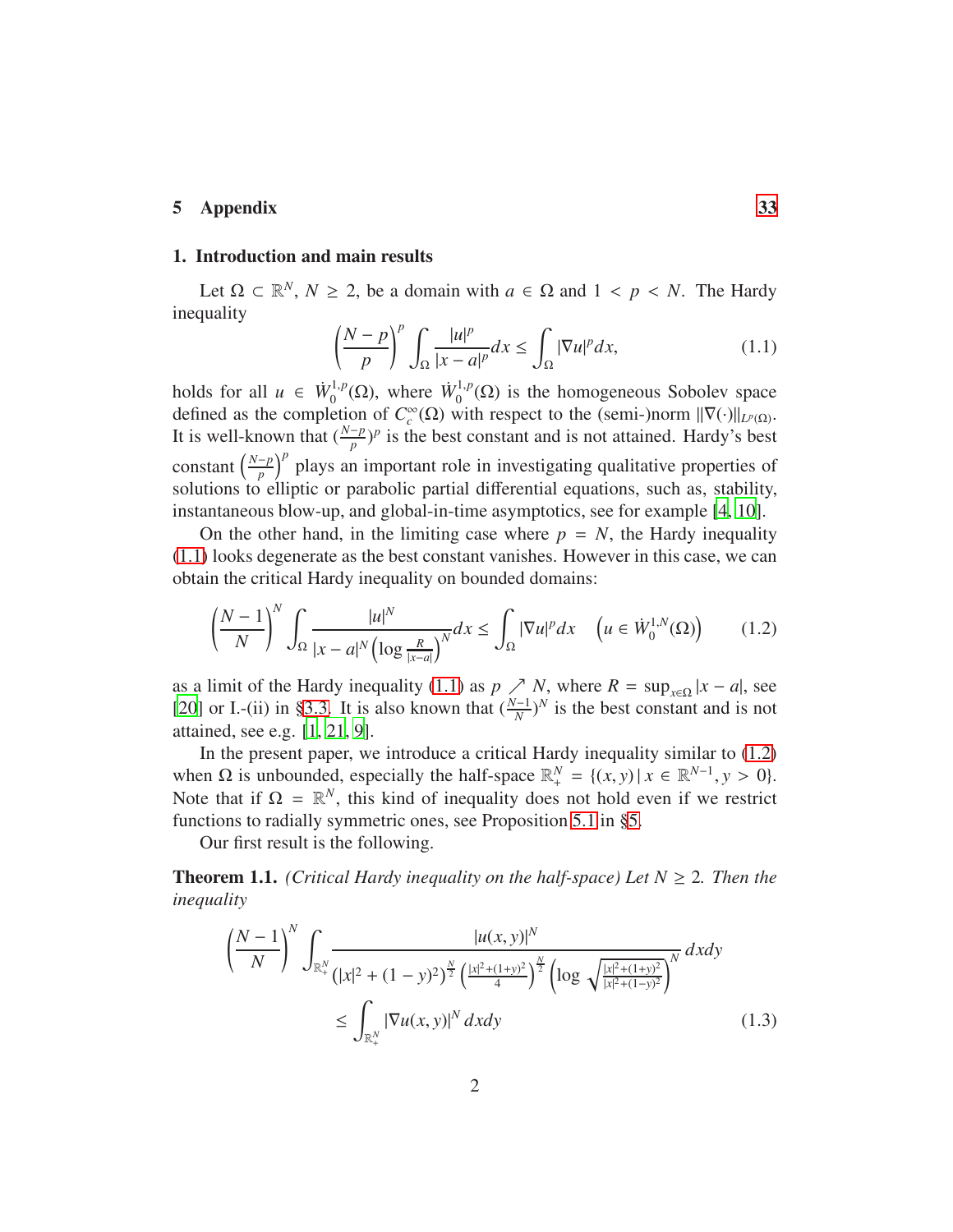*holds for any*  $u \in \dot{W}_0^{1,N}$  $\int_0^{1,N} (\mathbb{R}^N_+)$ . Furthermore,  $(\frac{N-1}{N})^N$  is the best constant and is not *attained.*

Remark 1.2. *(Asymptotic behavior of the potential function) Set*

<span id="page-2-0"></span>
$$
V_N(x, y) := \frac{1}{\left(|x|^2 + (1 - y)^2\right) \left(\frac{|x|^2 + (1 + y)^2}{4}\right) \left(\log \sqrt{\frac{|x|^2 + (1 + y)^2}{|x|^2 + (1 - y)^2}}\right)^2}.
$$
(1.4)

*Then the inequality [\(1.3\)](#page-1-3) is of the form*

$$
\left(\frac{N-1}{N}\right)^N\int_{\mathbb{R}_+^N}V_N(x,y)^{\frac{N}{2}}|u(x,y)|^N dxdy\leq \int_{\mathbb{R}_+^N}|\nabla u(x,y)|^N dxdy.
$$

*The inequality [\(1.3\)](#page-1-3) has two aspects: one is the critical Hardy inequality on* bounded domains and the other is the geometric Hardy inequality on  $\mathbb{R}^N_+$ , which *involves the distance from the boundary* ∂R *N* + *. Indeed, the potential function*  $V_N(x, y)^{\frac{N}{2}}$  *behaves like*  $(|x|^2 + (1 - y)^2)^{-\frac{N}{2}}$  $\log \frac{2}{\sqrt{|x|^2+1}}$  $|x|^2 + (1-y)^2$  $\bigwedge^{-N}$ *when* (*x*, *y*) *is near to*  $e_N = (0, 1) \in \mathbb{R}^N_+$ , which is similar to the critical Hardy potential on the ball  $B_2(e_N)$ *with radius* 2 *and center e<sub>N</sub>. Also*  $V_N(x, y)^{\frac{N}{2}}$  *behaves like*  $y^{-N} = dist((x, y), \partial \mathbb{R}^N_+)^{-N}$ *near the boundary*  $\partial \mathbb{R}^N_+$  *or*  $\infty$ *, which is similar to the geometric Hardy potential* + *on*  $\mathbb{R}^N_+$ *. In fact, since*  $Y := \frac{|x|^2 + (1+y)^2}{|x|^2 + (1-y)^2}$  $\frac{|x|^2 + (1+y)^2}{|x|^2 + (1-y)^2}$  = 1 + *o*(1) *as*  $|x|^2 + (y-1)^2$  → ∞ *or* y → 0 *and* log *Y* = *Y* − 1 + *o*(1) *as Y* → 1*, we have*

$$
V_N(x, y)^{\frac{N}{2}} = \frac{1}{\left(|x|^2 + (1 - y)^2\right)^{\frac{N}{2}} \left(\frac{|x|^2 + (1 + y)^2}{4}\right)^{\frac{N}{2}} \left(\log \sqrt{Y}\right)^N}
$$
  
= 
$$
\frac{1}{\left(|x|^2 + (1 - y)^2\right)^{\frac{N}{2}} \left(\frac{|x|^2 + (1 + y)^2}{4}\right)^{\frac{N}{2}} \left(\frac{y - 1}{2}\right)^N} + o(1)
$$
  
= 
$$
\frac{\left(|x|^2 + (1 - y)^2\right)^{\frac{N}{2}}}{y^N \left(|x|^2 + (1 + y)^2\right)^{\frac{N}{2}}} + o(1)
$$
  
= 
$$
O(y^{-N})
$$

 $as |x|^2 + (y - 1)^2 \to \infty \text{ or } y \to 0.$ 

Next, we give an improvement of [\(1.1\)](#page-1-1) which yields [\(1.3\)](#page-1-3) as  $p \nearrow N$ . Improvements of the Hardy and the Hardy-Sobolev inequalities on balls are studied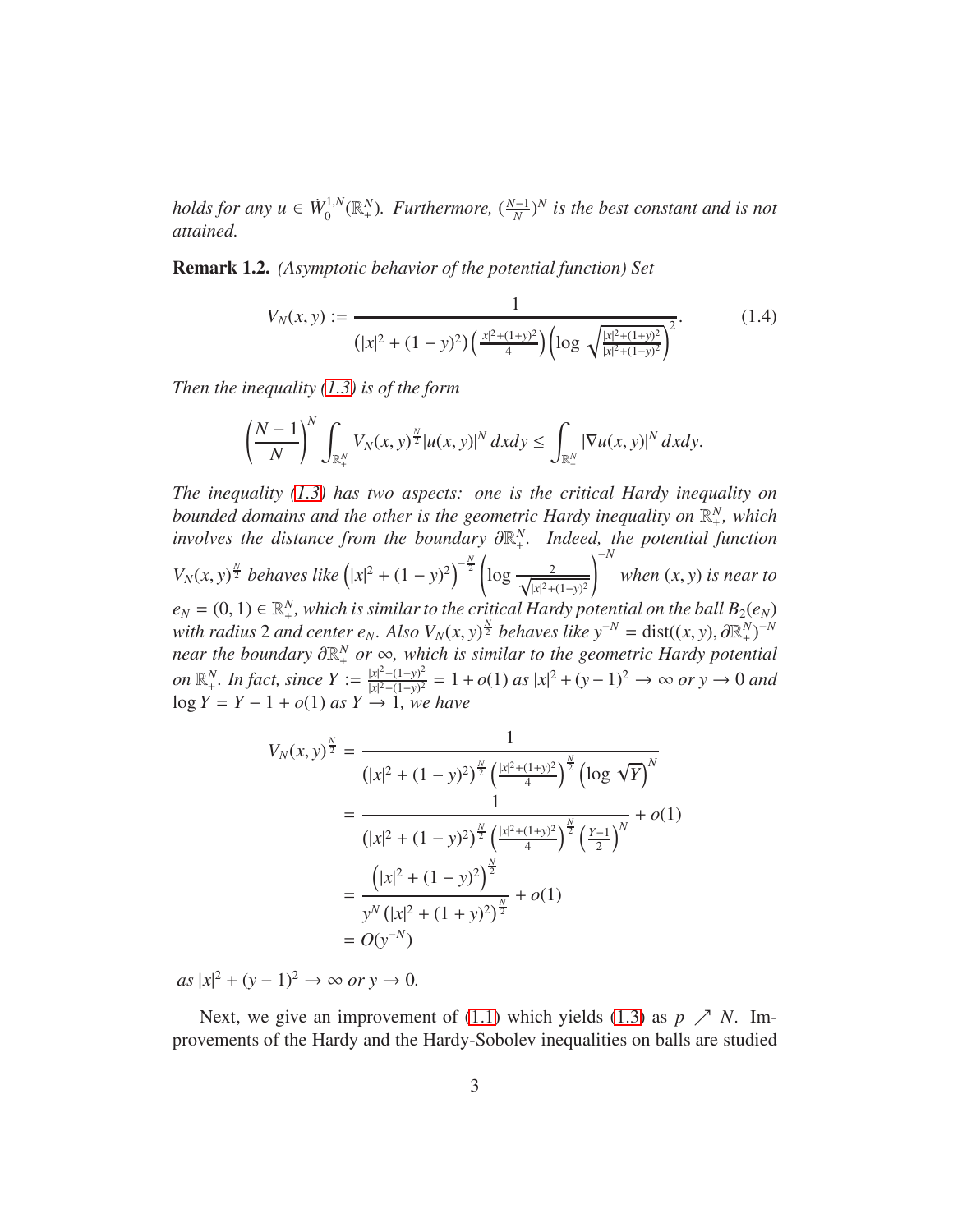for radially symmetric functions in [\[15,](#page-39-3) [20,](#page-39-1) 30]. However, on the half-space  $\mathbb{R}^N_+$ , we cannot consider radial symmetry since radial functions which are zero on the boundary  $\partial \mathbb{R}^N_+$  must be identically zero. Instead of radial symmetry, we introduce the following new symmetry for functions  $u = u(x, y)$  on  $\mathbb{R}^N_+$ :

Put

$$
U_p(x,y) = \begin{cases} \frac{p-1}{N-p} \omega_{N-1}^{-\frac{1}{p-1}} \left[ \left( |x|^2 + (1-y)^2 \right)^{-\frac{N-p}{2(p-1)}} - \left( |x|^2 + (1+y)^2 \right)^{-\frac{N-p}{2(p-1)}} \right] & \text{if } p \in (1,N),\\ \omega_{N-1}^{-\frac{1}{N-1}} \log \sqrt{\frac{|x|^2 + (1+y)^2}{|x|^2 + (1-y)^2}} & \text{if } p = N,\end{cases} \tag{1.5}
$$

where  $\omega_{N-1}$  is the area of the unit sphere  $\mathbb{S}^{N-1}$  in  $\mathbb{R}^N$ . Note that the function  $U_p(x, y)$  is obtained from the fundamental solution of the *p*-Laplacian on  $\mathbb{R}^N$  with singularity  $e_N = (0, 1)$ , by "reflecting the singularity" with respect to the boundary  $\partial \mathbb{R}^N_+$ . So  $U_p \equiv 0$  on  $\partial \mathbb{R}^N_+$ . However, it is different from *p*-Green's function  $G_{\mathbb{R}_{+}^{N},e_{N}}(x, y)$  on  $\mathbb{R}_{+}^{N}$  when  $p \neq 2$  and  $p \neq N$ , see [§2.](#page-5-0)

We consider functions on  $\mathbb{R}^N_+$  of the form

<span id="page-3-3"></span><span id="page-3-0"></span>
$$
u(x, y) = \tilde{u}(s)
$$
, where  $s = U_p(x, y)$ ,  $(x, y) \in \mathbb{R}^N_+$ , (1.6)

for some function  $\tilde{u}$  on  $\mathbb R$  with the property  $\tilde{u}(0) = 0$ . In the following, with some ambiguity, we identify  $\tilde{u}$  as *u* and write, for example,  $u(x, y) = u(s)$ ,  $s = U_p(x, y)$ for  $(x, y) \in \mathbb{R}^N_+$ . Thus a function of the form [\(1.6\)](#page-3-0) has the same value on each level set of  $U_p$  and vanishes on  $\partial \mathbb{R}^N_+$ .

Our second result is an improvement of the Hardy inequality [\(1.1\)](#page-1-1) on  $\mathbb{R}^N_+$  for functions with the symmetry [\(1.6\)](#page-3-0).

<span id="page-3-1"></span>**Theorem 1.3.** *(Improved Hardy inequality for*  $p \ge 2$ *) Let*  $2 \le p \le N$ . *Then the inequality*

$$
\left(\frac{N-p}{p}\right)^p \int_{\mathbb{R}_+^N} \frac{V_p(x,y)^{\frac{p}{2}}}{\left(|x|^2 + (1-y)^2\right)^{\frac{p}{2}}} |u(x,y)|^p \, dxdy \le \int_{\mathbb{R}_+^N} |\nabla u(x,y)|^p \, dxdy \qquad (1.7)
$$

*holds for any*  $u \in \dot{W}_0^{1,p}$  $\int_0^{1,p}$  ( $\mathbb{R}^N_+$ ) of the form [\(1.6\)](#page-3-0), where

> $\sqrt{ }$  $\left\{\right.$

> $\begin{array}{c} \hline \end{array}$

<span id="page-3-2"></span>
$$
V_p(x, y) = \frac{1 + x^{\frac{N-1}{p-1}} - 2x^{\frac{N-p}{2(p-1)}}\left(|x|^2 + (1+y)^2\right)^{-1}(|x|^2 + y^2 - 1)}{\left[1 - x^{\frac{N-p}{2(p-1)}}\right]^2},
$$
  
\n
$$
X = \frac{|x|^2 + (1-y)^2}{|x|^2 + (1+y)^2} \in [0, 1).
$$
\n(1.8)

*Furthermore,*  $(\frac{N-p}{p})^p$  *is the best constant and is not attained.*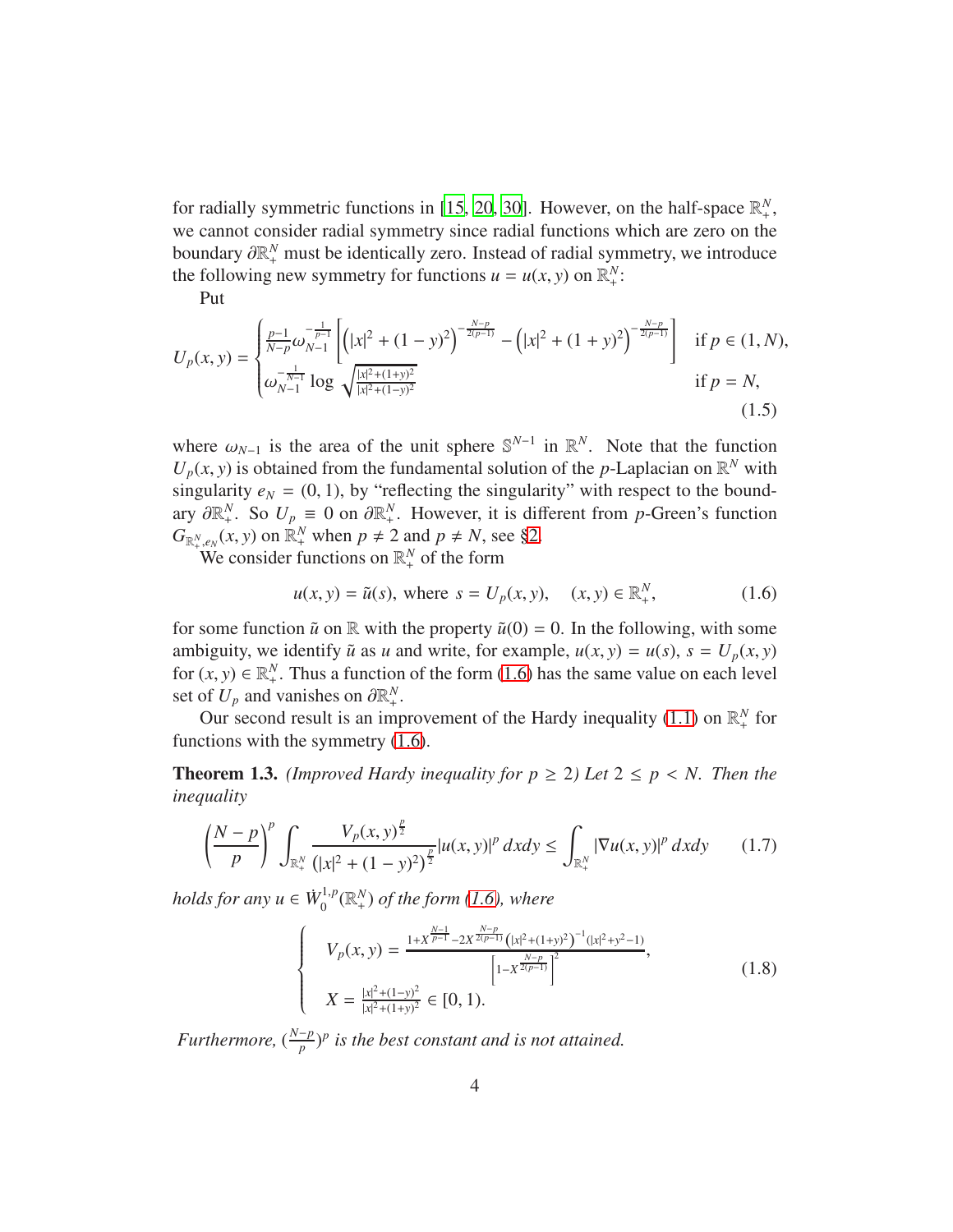<span id="page-4-0"></span>Remark 1.4. *Actually, the inequality [\(4.10\)](#page-30-0) holds for functions without the symmetry [\(1.6\)](#page-3-0) by combining Proposition [2.1](#page-6-0) and a result in [\[14\]](#page-39-4), see Theorem [4.6](#page-30-1) in [§4.](#page-21-0) Our method is based on the harmonic transplantation.*

**Remark 1.5.** *(V<sub>p</sub>*  $\geq$  1) We remark here that [\(4.10\)](#page-30-0) is an improvement of the Hardy *inequality* [\(1.1\)](#page-1-1) with  $a = e_N$  *since*  $V_p(x, y) \ge 1$ *. In fact, for any*  $(x, y) \in \mathbb{R}_+^N \cap \overline{B_1^N}$ 1 *, we have*  $V_p(x, y) \ge 1 + X^{\frac{N-1}{p-1}} \ge 1$ *. Also, for any*  $(x, y) \in \mathbb{R}_+^N \setminus \overline{B_1^N}$  $\frac{N}{1}$ , we have

$$
V_p(x, y) = 1 + \frac{X^{\frac{N-p}{p-1}}}{(1 - X^{\frac{N-p}{2(p-1)}})^2} \left[ X - 1 + X^{-\frac{N-p}{2(p-1)}} \frac{4(y+1)}{|x|^2 + (1+y)^2} \right]
$$
  
=  $1 + \frac{X^{\frac{N-p}{p-1}}}{(1 - X^{\frac{N-p}{2(p-1)}})^2} \left[ \left\{ X^{-\frac{N-p}{2(p-1)}} - 1 \right\} \frac{4y}{|x|^2 + (1+y)^2} + X^{-\frac{N-p}{2(p-1)}} \frac{4}{|x|^2 + (1+y)^2} \right]$   
 $\geq 1$ 

*since*  $X \in [0, 1)$ *.* 

**Remark 1.6.** *Unlike* [\(1.1\)](#page-1-1), it is possible to take the limit  $p \nearrow N$  in the improved *Hardy inequality [\(4.10\)](#page-30-0). Thus we obtain Theorem [1.1](#page-1-4) (for functions with symmetry* [\(1.6\)](#page-3-0)*) from Theorem [1.3](#page-3-1) in this way.*

*In fact, since*  $1 - X^s = s \log \frac{1}{X} + o(s)$  *as*  $s \to 0$ *, taking*  $s = \frac{N-p}{2(p-1)}$ *, we see that V<sup>p</sup> in* [\(1.8\)](#page-3-2) *satisfies*

$$
\left(\frac{N-p}{p}\right)^p \frac{V_p(x, y)^{\frac{p}{2}}}{\left(|x|^2 + (1-y)^2\right)^{\frac{p}{2}}} \n= \left(\frac{N-p}{p}\right)^p \frac{\left\{1 + X - 2\left(|x|^2 + (y+1)^2\right)^{-1}\left(|x|^2 + y^2 - 1\right)\right\}^{\frac{N}{2}}}{\left(|x|^2 + (1-y)^2\right)^{\frac{N}{2}} \left[\frac{N-p}{2(p-1)}\log\frac{1}{X}\right]^p} + o(1) \n= \left(\frac{N-1}{N}\right)^N V_N(x, y)^{\frac{N}{2}} + o(1) \quad (p \nearrow N)
$$

*where*  $V_N$  *is defined in* [\(1.4\)](#page-2-0)*. Therefore, we obtain* [\(1.3\)](#page-1-3) *as a limit of* [\(4.10\)](#page-30-0) *as p*  $\nearrow$  *N*.

*However, note that, Theorem [1.1](#page-1-4) is proved by another method in [§4](#page-21-0) and valid for functions without any symmetry.*

This paper is organized as follows: In [§2,](#page-5-0) we show propositions about the function  $U_p(x, y)$  in [\(1.5\)](#page-3-3), which coincides with *p*-Green's function  $G_{\mathbb{R}^N_+, e_N}(x, y)$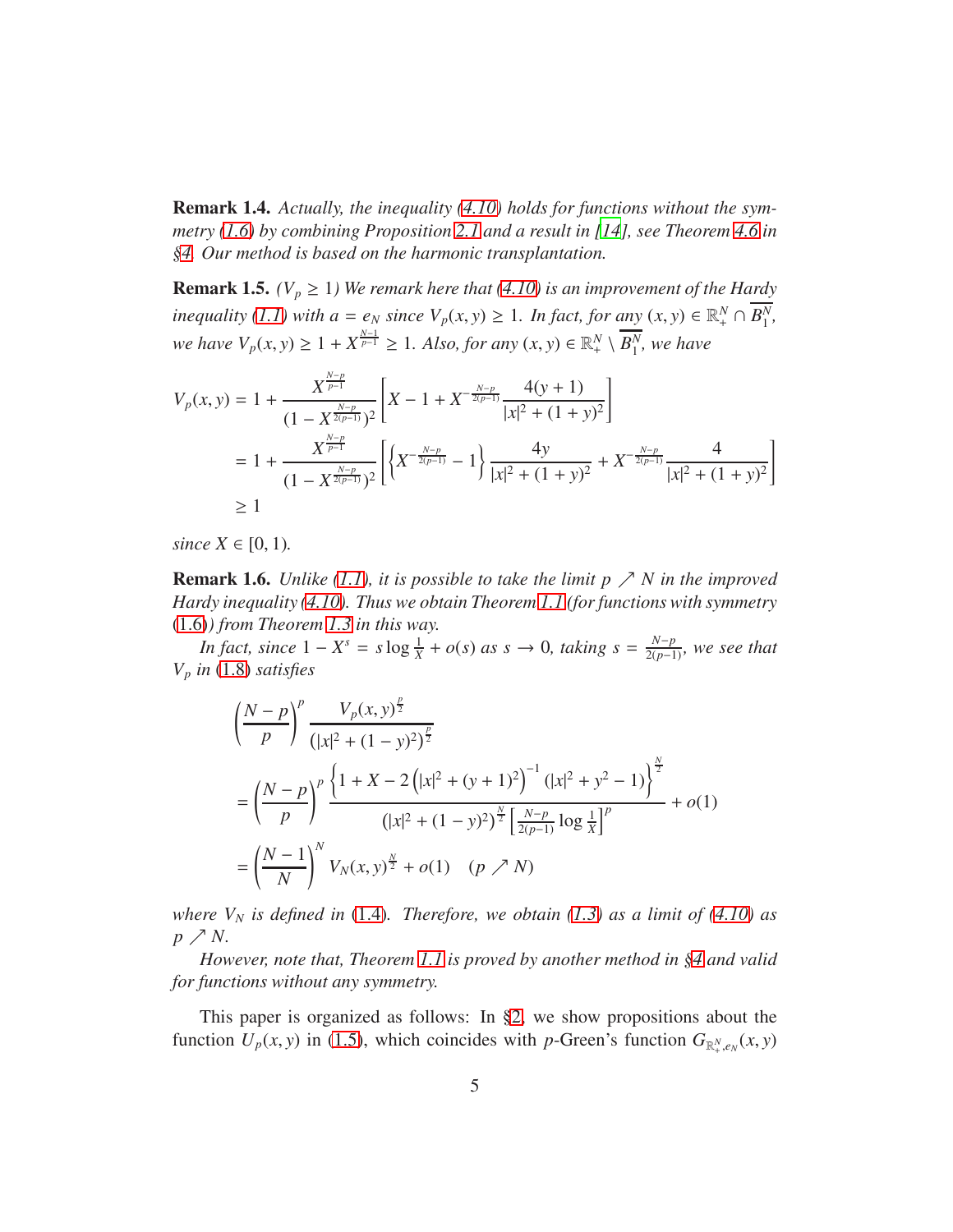when  $p = 2$  or *N*. Although  $U_p$  is different from  $G_{\mathbb{R}^N,\epsilon_N}$  for  $p \in (2,N)$ , we can prove that  $U_p$  is superharmonic for  $p \in (2, N)$  on  $\mathbb{R}^N_+ \setminus \{e_N\}$ . This is a key point of the proof of Theorem [1.3.](#page-3-1) In  $\S3$ , we recall the Möbius transformation and the harmonic transplantation proposed by Hersch [\[18\]](#page-39-5). We point out that various transformations so far appeared in references can be understood as a special or a general case of harmonic transplantation. Also, we explain the difference between two transformations. In [§4,](#page-21-0) we show Theorem [1.1](#page-1-4) by exploiting the Möbius transformation. Due to the lack of the explicit form of *p*-Green's function  $G_{\mathbb{R}^N_+,e_N}$  for  $p \in (2, N)$ , it seems difficult to apply the original harmonic transplantation which exploits the *p*-Green's functions, to obtain an improvement of the Hardy inequality on the half-space  $\mathbb{R}^N_+$ , see Theorem [4.2](#page-23-0) in [§3.](#page-12-0) We use  $U_p$  in [\(1.5\)](#page-3-3) instead of p-Green's function  $G_{\mathbb{R}^N_+,\mathcal{e}_N}$  to define a modified version of the harmonic transplantation. By usng this new transformation, we show Theorem [1.3.](#page-3-1) In the last of [§4,](#page-21-0) we mention that these transformations can be also applicable to Sobolev type inequalities. In [§5,](#page-32-0) we show several propositions related to main theorems and give an application of a special type of harmonic transplantation.

We fix several notations:  $B_R$  or  $B_R^N$ *R* denotes the *N*-dimensional ball centered 0 with radius *R*. As a matter of convenience, we set  $B_{\infty}^N = \mathbb{R}^N$  and  $\frac{1}{\infty} = 0$ .  $\omega_{N-1}$  denotes the area of the unit sphere  $\mathbb{S}^{N-1}$  in  $\mathbb{R}^N$ . [*f* >  $\varepsilon$ ] denotes the set  $\{(x, y) \in \mathbb{R}^N_+ \mid f(x, y) > \varepsilon\}.$  |*A*| denotes the Lebesgue measure of a set  $A \subset \mathbb{R}^N$ .

#### <span id="page-5-0"></span>2. Green's function on the half-space

Let  $G_{\Omega,a} = G_{\Omega,a}(z) : \Omega \setminus \{a\} \to \mathbb{R}$  be the *p*-Green function with singularity at *a* ∈  $\Omega$  associated with *p*-Laplace operator  $\Delta_p(\cdot) = \text{div}(|\nabla(\cdot)|^{p-2}\nabla(\cdot))$ . Namely,  $G_{\Omega,a}(z)$  satisfies

<span id="page-5-2"></span><span id="page-5-1"></span>
$$
\begin{cases}\n-\Delta_p G_{\Omega,a}(z) = \delta_a(z), & z \in \Omega, \\
G_{\Omega,a}(z) = 0 & z \in \partial\Omega,\n\end{cases}
$$
\n(2.1)

where  $\delta_a$  is the Dirac measure giving unit mass to a point  $a \in \Omega$ . When  $\Omega = \mathbb{R}^N_+$ and  $a = e_N = (0, 1)$ , we have

$$
G_{\mathbb{R}^N_{+},e_N}(x,y) = \begin{cases} \frac{p-1}{N-p}\omega_{N-1}^{-\frac{1}{p-1}} \left[ \left( |x|^2 + (1-y)^2 \right)^{-\frac{N-p}{2(p-1)}} - \psi_p(x,y) \right] & \text{if } p \in (1,N),\\ \omega_{N-1}^{-\frac{1}{N-1}} \log \sqrt{\frac{|x|^2 + (1+y)^2}{|x|^2 + (1-y)^2}} & \text{if } p = N,\end{cases} \tag{2.2}
$$

where  $\psi_p$  is a function with  $\psi_p \in L^{\infty}_{loc}(\mathbb{R}^N_+), \lim_{|x|^2 + (y-1)^2 \to 0} (|x|^2 + (1-y)^2)^{\frac{N-1}{2(p-1)}} \nabla \psi_p(x, y) =$ 0, and  $\psi_2(x, y) = (|x|^2 + (1 + y)^2)^{-\frac{N-2}{2}}$  (see [\[22](#page-40-0)]). Note that  $U_p$  in [\(1.5\)](#page-3-3) coincides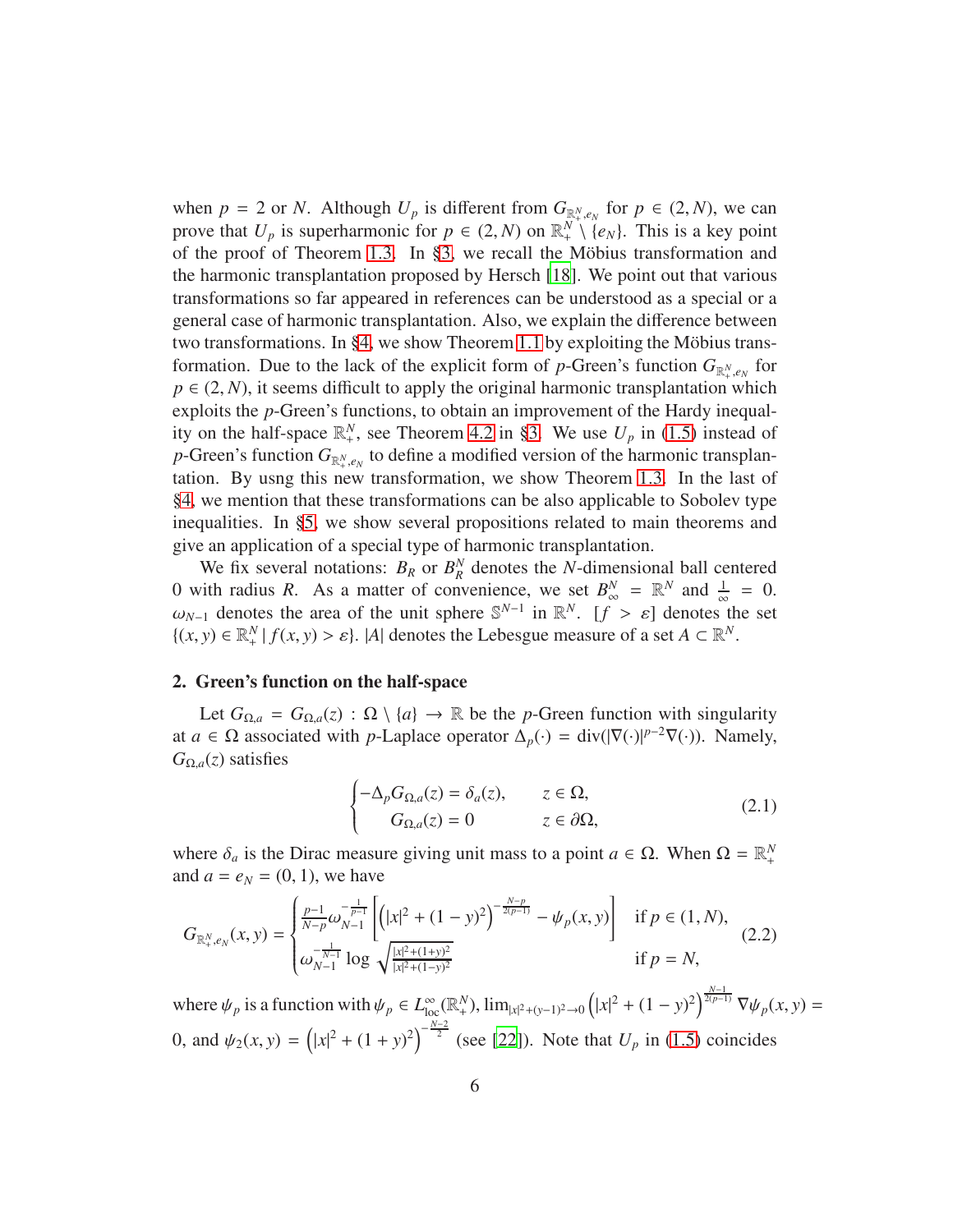with  $G_{\mathbb{R}^N_+,e_N}$  for  $p = 2$  or  $p = N$ . To the best of our knowledge, we do not know the explicit form of  $\psi_p$  when  $p \neq 2$  and  $p \neq N$ . This fact causes some difficulty in the application of harmonic transplantation in [§3](#page-12-0) on  $\mathbb{R}^N_+$ , since we need the explicit form of Green's function in the use of harmonic transplantation. However, fortunately, we see that  $U_p$  is a super (or sub) solution of [\(2.1\)](#page-5-1) in the distributional sense according to the range of  $p$  as follows. This fact enables us to use  $U_p$  instead of  $G_{\mathbb{R}^N_+,\mathcal{e}_N}$  in the proof of Theorem [1.3.](#page-3-1)

<span id="page-6-0"></span>**Proposition 2.1.** *Let*  $1 < p \le N$  *and let*  $U_p$  *be as in* [\(1.5\)](#page-3-3)*. Then for any*  $\phi \in$  $C_c^{\infty}(\mathbb{R}^N_+)$  *with*  $\phi \geq 0$ *,* 

<span id="page-6-2"></span>
$$
\int_{\mathbb{R}_+^N} |\nabla U_p|^{p-2} \nabla U_p \cdot \nabla \phi \, dxdy = \phi(0, 1) + \int_{\mathbb{R}_+^N} (-\Delta_p U) \phi \, dxdy \tag{2.3}
$$
\n
$$
\begin{cases}\n\leq \phi(0, 1) & \text{if } p \in (1, 2], \\
\geq \phi(0, 1) & \text{if } p \in [2, N), \\
= \phi(0, 1) & \text{if } p = N.\n\end{cases}
$$

Proposition [2.1](#page-6-0) follows from Proposition [2.2.](#page-6-1)

<span id="page-6-1"></span>**Proposition 2.2.** *Let*  $1 < p \leq N$  *and let*  $U_p$  *be as in* [\(1.5\)](#page-3-3)*. Then for*  $(x, y) \in$  $\mathbb{R}^N_+ \setminus \{ (0, 1) \}$ *, we have the followings:* 

*(I) Let* 1 < *p* < *N. Then*

$$
-\Delta_p U_p = \frac{(N-p)(p-2)}{(p-1)^2 \omega_{N-1}^{\frac{2}{p-1}}} |\nabla U_p|^{p-4} U_p [ |x|^2 + (y-1)^2 ]^{-\frac{N-p}{2(p-1)}-1} [ |x|^2 + (y+1)^2 ]^{-\frac{N-p}{2(p-1)}-1}
$$
  
 
$$
\times \left[ N-p + (N+p-2) \frac{(|x|^2 + y^2 - 1)^2}{\{|x|^2 + (y-1)^2\}| |x|^2 + (y+1)^2]} \right].
$$

 $(II) - \Delta_N U_N = 0.$ 

*Especially, we see that the pointwise estimates*

$$
\begin{cases}\n-\Delta_p U_p \le 0 & \text{ on } \mathbb{R}_+^N \setminus \{e_N\}, & (1 < p \le 2), \\
-\Delta_p U_p \ge 0 & \text{ on } \mathbb{R}_+^N \setminus \{e_N\}, & (2 \le p < N), \\
-\Delta_p U_p = 0 & \text{ on } \mathbb{R}_+^N \setminus \{e_N\}, & (p = N)\n\end{cases}
$$

*hold.*

*Proof.* (Proof of Proposition [2.2\)](#page-6-1)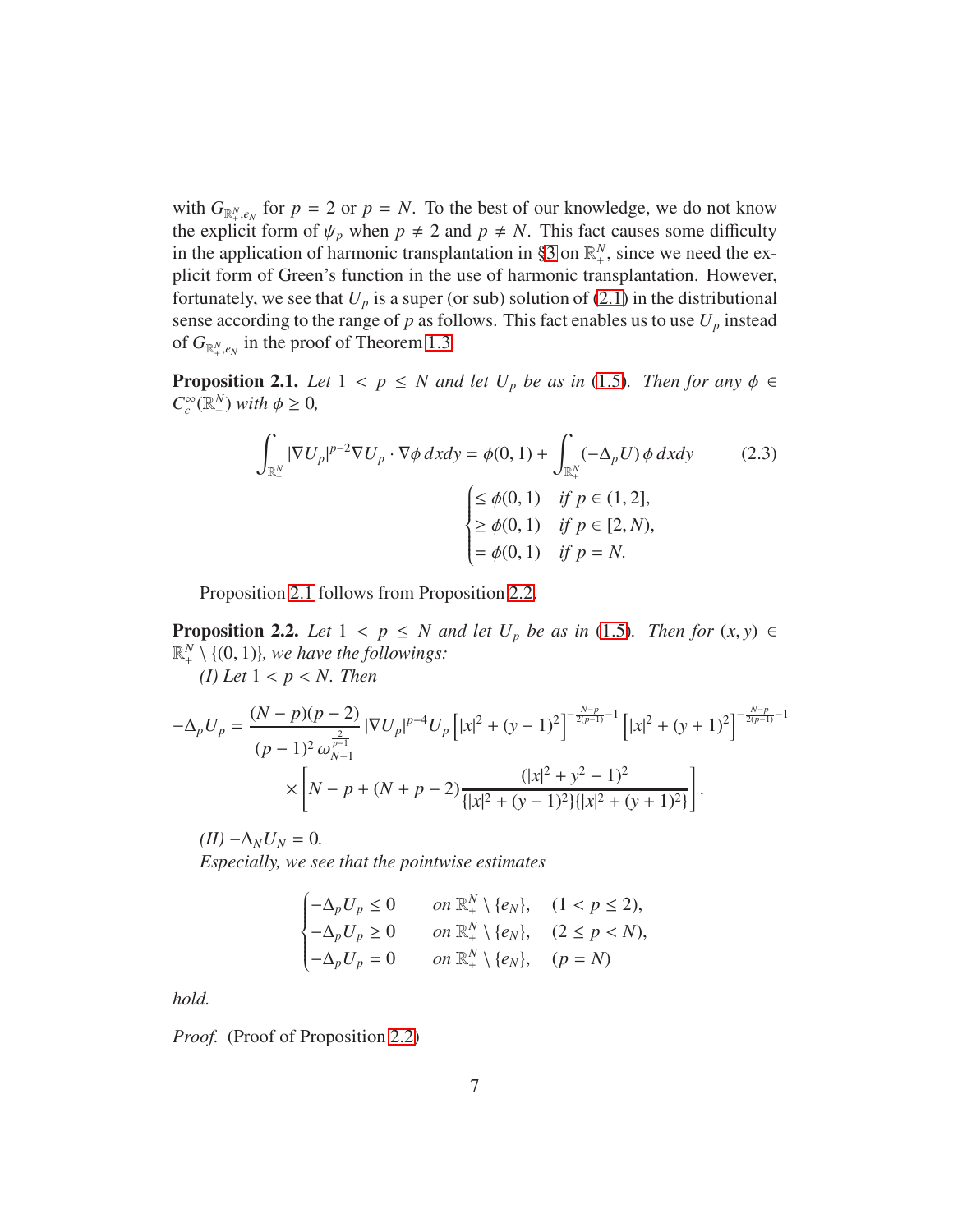(I) For  $(x, y) \in \mathbb{R}^N_+ \setminus \{(0, 1)\}\)$ , we have

$$
\omega_{N-1}^{\frac{1}{p-1}} \nabla U_p = -\left[ |x|^2 + (y-1)^2 \right]^{-\frac{N-p}{2(p-1)}-1} \begin{pmatrix} x \\ y-1 \end{pmatrix} + \left[ |x|^2 + (y+1)^2 \right]^{-\frac{N-p}{2(p-1)}-1} \begin{pmatrix} x \\ y+1 \end{pmatrix}
$$

which implies that

$$
|\nabla U_p|^2 = \omega_{N-1}^{-\frac{2}{p-1}} \Biggl[ \Bigl\{ |x|^2 + (y-1)^2 \Bigr\}^{-\frac{N-p}{p-1}-1} + \Bigl\{ |x|^2 + (y+1)^2 \Bigr\}^{-\frac{N-p}{p-1}-1} - 2 \Bigl\{ |x|^2 + (y-1)^2 \Bigr\}^{-\frac{N-p}{2(p-1)}-1} \Bigl\{ |x|^2 + (y+1)^2 \Bigr\}^{-\frac{N-p}{2(p-1)}-1} \Bigl\{ |x|^2 + y^2 - 1 \Bigr\} \Biggr].
$$

We put  $V = |\nabla U_p|^2$ . Then we have

$$
\operatorname{div}(|\nabla U_p|^{p-2}\nabla U_p) = \operatorname{div}(V^{\frac{p-2}{2}}\nabla U_p) = V^{\frac{p-4}{2}} \left[ V \Delta U_p + \frac{p-2}{2} \nabla V \cdot \nabla U_p \right],
$$
  
\n
$$
\Delta U_p = \operatorname{div}(\nabla U_p) = -\frac{(N-1)(p-2)}{(p-1)\omega_{N-1}^{\frac{1}{p-1}}} \left[ \left\{ |x|^2 + (y-1)^2 \right\}^{-\frac{N-p}{2(p-1)}-1} - \left\{ |x|^2 + (y+1)^2 \right\}^{-\frac{N-p}{2(p-1)}-1} \right].
$$

Also, we have

$$
\omega_{N-1}^{\frac{2}{p-1}} \nabla V
$$
\n
$$
= -2 \frac{N-1}{p-1} \left\{ |x|^2 + (y-1)^2 \right\}^{-\frac{N-p}{p-1}-2} \begin{pmatrix} x \\ y-1 \end{pmatrix} - 2 \frac{N-1}{p-1} \left\{ |x|^2 + (y+1)^2 \right\}^{-\frac{N-p}{p-1}-2} \begin{pmatrix} x \\ y+1 \end{pmatrix}
$$
\n
$$
-4 \left\{ |x|^2 + (y-1)^2 \right\}^{-\frac{N-p}{2(p-1)}-1} \left\{ |x|^2 + (y+1)^2 \right\}^{-\frac{N-p}{2(p-1)}-1} \begin{pmatrix} x \\ y \end{pmatrix}
$$
\n
$$
+ 2 \left( \frac{N-p}{p-1} + 2 \right) \left\{ |x|^2 + (y-1)^2 \right\}^{-\frac{N-p}{2(p-1)}-2} \left\{ |x|^2 + (y+1)^2 \right\}^{-\frac{N-p}{2(p-1)}-1} (|x|^2 + y^2 - 1) \begin{pmatrix} x \\ y-1 \end{pmatrix}
$$
\n
$$
+ 2 \left( \frac{N-p}{p-1} + 2 \right) \left\{ |x|^2 + (y-1)^2 \right\}^{-\frac{N-p}{2(p-1)}-1} \left\{ |x|^2 + (y+1)^2 \right\}^{-\frac{N-p}{2(p-1)}-2} (|x|^2 + y^2 - 1) \begin{pmatrix} x \\ y+1 \end{pmatrix}
$$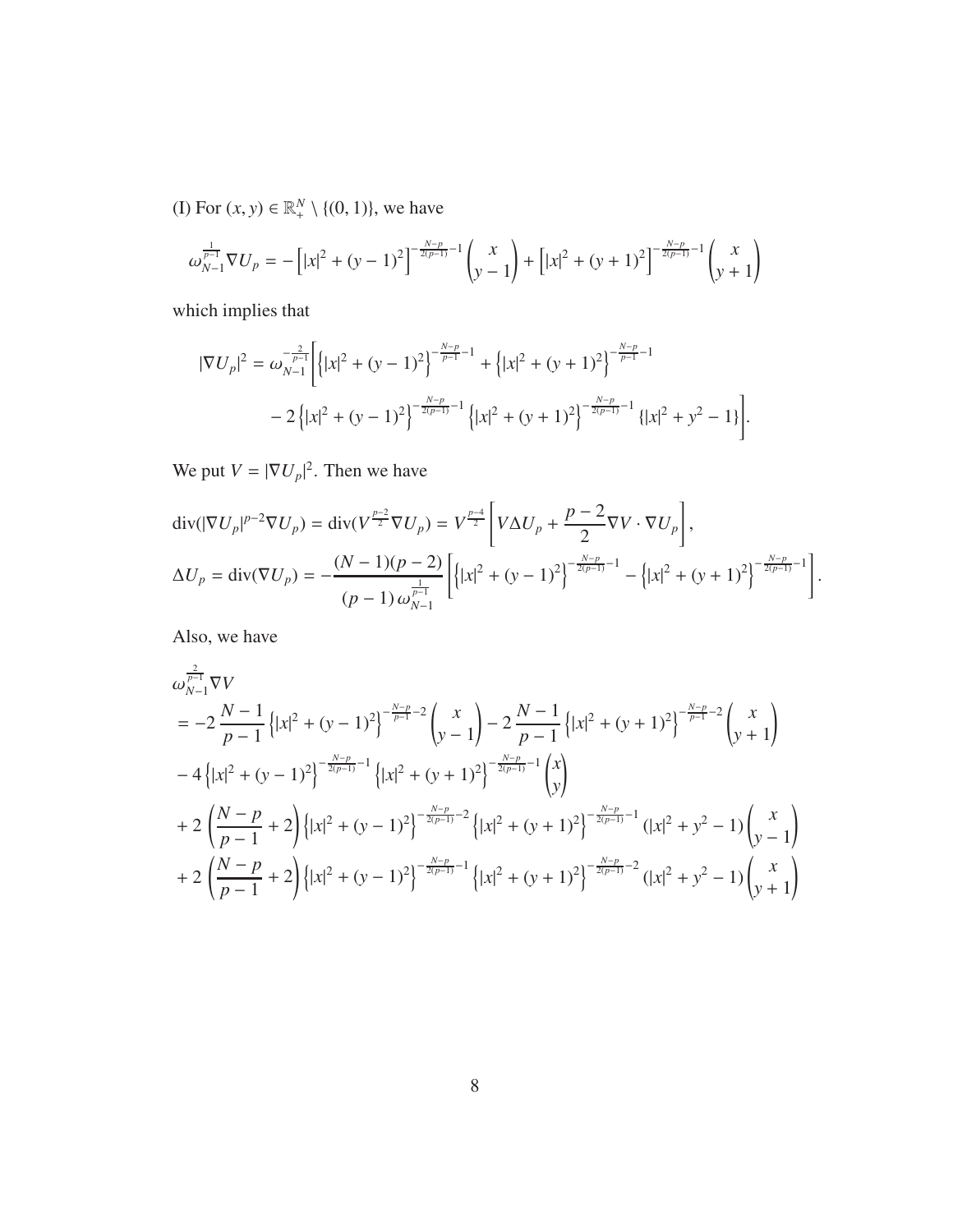which implies that

$$
\frac{p-2}{2}\nabla V \cdot \nabla U_p
$$
\n
$$
= \frac{p-2}{2}\omega_{N-1}^{-\frac{3}{p-1}}\Bigg[\Big|x|^2 + (y-1)^2\Big]^{-\frac{N-p}{2(p-1)}-1}\Bigg(\frac{x}{y-1}\Bigg) - \Big[x|^2 + (y+1)^2\Big]^{-\frac{N-p}{2(p-1)}-1}\Bigg(\frac{x}{y+1}\Bigg).
$$
\n
$$
\Big[2\frac{N-1}{p-1}\Big\{\Big|x|^2 + (y-1)^2\Big\}^{-\frac{N-p}{p-1}-2}\Bigg(\frac{x}{y-1}\Big) + 2\frac{N-1}{p-1}\Big\{\Big|x|^2 + (y+1)^2\Big\}^{-\frac{N-p}{p-1}-2}\Bigg(\frac{x}{y+1}\Big) + 4\Big\{\Big|x|^2 + (y-1)^2\Big\}^{-\frac{N-p}{2(p-1)}-1}\Big\{\Big|x|^2 + (y+1)^2\Big\}^{-\frac{N-p}{2(p-1)}-1}\Bigg(\frac{x}{y}\Big) - 2\Big(\frac{N-p}{p-1}+2\Big)\Big\{\Big|x|^2 + (y-1)^2\Big\}^{-\frac{N-p}{2(p-1)}-2}\Big\{\Big|x|^2 + (y+1)^2\Big\}^{-\frac{N-p}{2(p-1)}-1}\Big(\Big|x|^2 + y^2 - 1\Big)\Big(\frac{x}{y-1}\Big) - 2\Big(\frac{N-p}{p-1}+2\Big)\Big\{\Big|x|^2 + (y-1)^2\Big\}^{-\frac{N-p}{2(p-1)}-1}\Big\{\Big|x|^2 + (y+1)^2\Big\}^{-\frac{N-p}{2(p-1)}-2}\Big(\Big|x|^2 + y^2 - 1\Big)\Big(\frac{x}{y+1}\Big)\Big].
$$

Therefore, we have

$$
\frac{p-2}{2}\nabla V \cdot \nabla U_p
$$
\n
$$
= \frac{p-2}{2}\omega_{N-1}^{-\frac{3}{p-1}} \left[ 2\frac{N-1}{p-1} \left[ |x|^2 + (y-1)^2 \right]^{-\frac{3(N-p)}{2(p-1)}-2} + 2\frac{N-1}{p-1} \left[ |x|^2 + (y-1)^2 \right]^{-\frac{N-p}{p-1}-1} \left[ |x|^2 + (y+1)^2 \right]^{-\frac{N-p}{p-1}-2} (|x|^2 + y^2 - 1) + 4\left[ |x|^2 + (y-1)^2 \right]^{-\frac{N-p}{p-1}-2} \left[ |x|^2 + (y+1)^2 \right]^{-\frac{N-p}{2(p-1)}-1} (|x|^2 + y^2 - y) - 2\left( \frac{N-1}{p-1} + 1 \right) \left\{ |x|^2 + (y-1)^2 \right\}^{-\frac{N-p}{p-1}-2} \left\{ |x|^2 + (y+1)^2 \right\}^{-\frac{N-p}{2(p-1)}-1} (|x|^2 + y^2 - 1) - 2\left( \frac{N-1}{p-1} + 1 \right) \left\{ |x|^2 + (y-1)^2 \right\}^{-\frac{N-p}{p-1}-2} \left\{ |x|^2 + (y+1)^2 \right\}^{-\frac{N-p}{2(p-1)}-2} (|x|^2 + y^2 - 1)^2 - 2\frac{N-1}{p-1} \left\{ |x|^2 + (y-1)^2 \right\}^{-\frac{N-p}{2(p-1)}-2} \left\{ |x|^2 + (y+1)^2 \right\}^{-\frac{N-p}{2(p-1)}-1} (|x|^2 + y^2 - 1) - 2\frac{N-1}{p-1} \left[ |x|^2 + (y+1)^2 \right]^{-\frac{N-p}{2(p-1)}-2} + 4\left[ |x|^2 + (y-1)^2 \right]^{-\frac{N-p}{2(p-1)}-1} \left[ |x|^2 + (y+1)^2 \right]^{-\frac{N-p}{2(p-1)}-2} (|x|^2 + y^2 + y) + 2\left( \frac{N-1}{p-1} + 1 \right) \left\{ |x|^2 + (y-1)^2 \right\}^{-\frac{N-p}{2(p-1)}-1} \left\{ |x|^
$$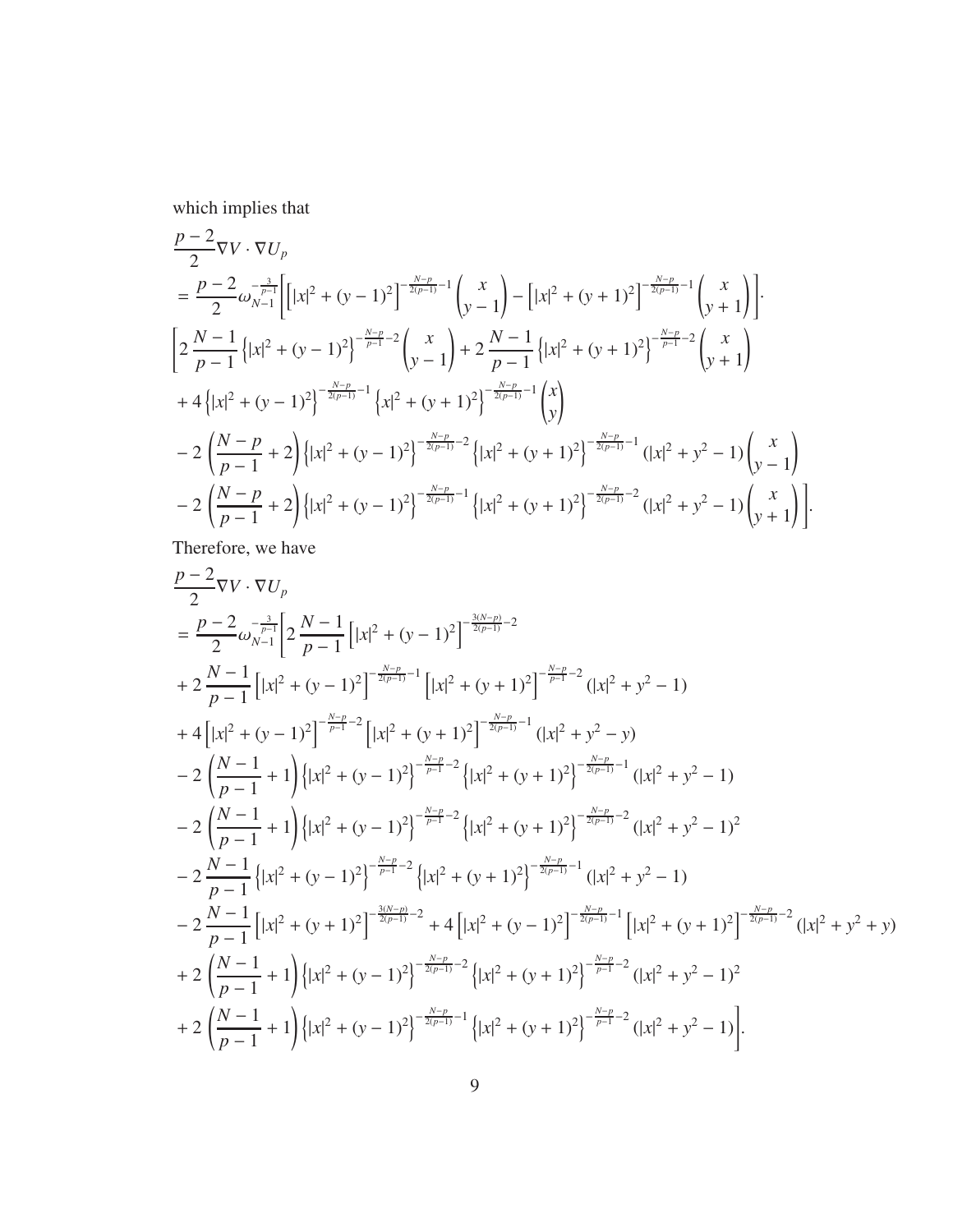Since

$$
V \Delta U_p = -\omega_{N-1}^{-\frac{3}{p-1}} \frac{p-2}{2} \left[ 2 \frac{N-1}{p-1} \left\{ |x|^2 + (y-1)^2 \right\}^{-\frac{3(N-p)}{2(p-1)}-2} - 2 \frac{N-1}{p-1} \left\{ |x|^2 + (y-1)^2 \right\}^{-\frac{N-p}{p-1}-1} \left\{ |x|^2 + (y+1)^2 \right\}^{-\frac{N-p}{2(p-1)}-1} + 2 \frac{N-1}{p-1} \left\{ |x|^2 + (y-1)^2 \right\}^{-\frac{N-p}{2(p-1)}-1} \left\{ |x|^2 + (y+1)^2 \right\}^{-\frac{N-p}{2(p-1)}-1} - 2 \frac{N-1}{p-1} \left\{ |x|^2 + (y+1)^2 \right\}^{-\frac{3(N-p)}{2(p-1)}-2} - 4 \frac{N-1}{p-1} \left\{ |x|^2 + (y-1)^2 \right\}^{-\frac{N-p}{p-1}-2} \left\{ x^2 + (y+1)^2 \right\}^{-\frac{N-p}{2(p-1)}-1} (|x|^2 + y^2 - 1) + 4 \frac{N-1}{p-1} \left\{ |x|^2 + (y-1)^2 \right\}^{-\frac{N-p}{2(p-1)}-1} \left\{ |x|^2 + (y+1)^2 \right\}^{-\frac{N-p}{2(p-1)}-2} (|x|^2 + y^2 - 1) \right\},
$$

we have

$$
\begin{split}\n\text{div}(|\nabla U_{p}|^{p-2}\nabla U_{p})V^{-\frac{p-4}{2}}\omega_{N-1}^{\frac{3}{p-1}}\frac{2}{p-2} &= \left[V\Delta U_{p} + \frac{p-2}{2}\nabla V \cdot \nabla U_{p}\right]\omega_{N-1}^{\frac{3}{p-1}}\frac{2}{p-2} \\
&= -2\frac{N-1}{p-1}\left\{|x|^{2} + (y-1)^{2}\right\}^{-\frac{N-p}{2(p-1)}-1}\left\{|x|^{2} + (y+1)^{2}\right\}^{-\frac{N-p}{2(p-1)}-1}U_{p}\frac{N-p}{p-1}\omega_{N-1}^{\frac{1}{p-1}} \\
&+ 2\left\{|x|^{2} + (y-1)^{2}\right\}^{-\frac{N-p}{2(p-1)}-1}\left\{|x|^{2} + (y+1)^{2}\right\}^{-\frac{N-p}{2(p-1)}-1}\left\{|x|^{2} + (y+1)^{2}\right\}^{-\frac{N-p}{2(p-1)}-1}(|x|^{2} + y^{2} - 1) \\
&- \left\{|x|^{2} + (y-1)^{2}\right\}^{-\frac{N-p}{2(p-1)}-1}(|x|^{2} + y^{2} - 1) + 2\left\{|x|^{2} + (y-1)^{2}\right\}^{-\frac{N-p}{2(p-1)}-1}(|x|^{2} + y^{2} - y) \\
&- 2\left\{|x|^{2} + (y+1)^{2}\right\}^{-\frac{N-p}{2(p-1)}-1}(|x|^{2} + y^{2} + y)\right] \\
&- 2\left(\frac{N-1}{p-1} + 1\right)\left\{|x|^{2} + (y-1)^{2}\right\}^{-\frac{N-p}{2(p-1)}-2}\left\{|x|^{2} + (y+1)^{2}\right\}^{-\frac{N-p}{2(p-1)}-2}(|x|^{2} + y^{2} - 1)^{2}U_{p} \\
&= -\frac{2(N-p)\omega_{N-1}^{\frac{1}{p-1}}}{(p-1)^{2}}U_{p}\left\{|x|^{2} + (y-1)^{2}\right\}^{-\frac{N-p}{2(p-1)}-1}\left\{|x|^{2} + (y+1)^{2}\right\}^{-\frac{N-p}{2
$$

which implies Proposition [2.2](#page-6-1) (I).

(II) The proof is done by direct calculation in the same way as (I). We omit the proof here.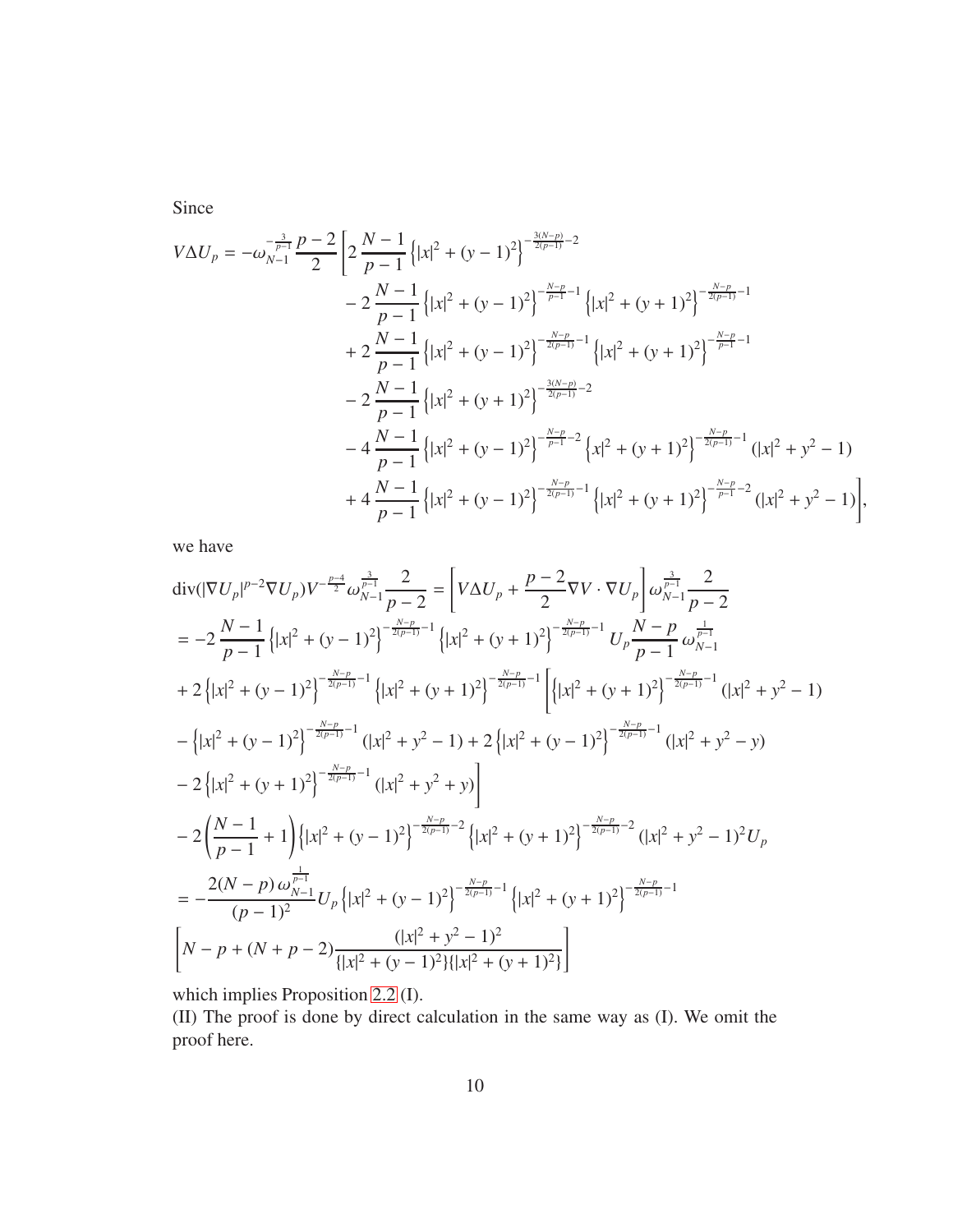*Proof.* (Proof of Proposition [2.1\)](#page-6-0) Let  $B_{\varepsilon}(e_N)$  be the ball with center  $e_N$  and radius *ε*. For any  $\phi \in C_c^{\infty}(\mathbb{R}^N_+)$ , we have

$$
\int_{\mathbb{R}_+^N} |\nabla U_p|^{p-2} \nabla U_p \cdot \nabla \phi \, dxdy
$$
\n
$$
= \int_{\partial B_\varepsilon(e_N)} |\nabla U_p|^{p-2} (\nabla U_p \cdot \mathbf{v}) \phi \, dS + \int_{\mathbb{R}_+^N \setminus B_\varepsilon(e_N)} (-\Delta_p U_p) \phi \, dxdy + \int_{B_\varepsilon(e_N)} |\nabla U_p|^{p-2} \nabla U_p \cdot \nabla \phi \, dxdy. \tag{2.4}
$$

where  $v = -(x, y - 1)^T \left\{ |x|^2 + (y - 1)^2 \right\}^{-\frac{1}{2}}$ . We claim

<span id="page-10-2"></span><span id="page-10-1"></span><span id="page-10-0"></span>
$$
\int_{\partial B_{\varepsilon}(e_N)} |\nabla U_p|^{p-2} (\nabla U_p \cdot \mathbf{v}) \phi \, dS = \phi(0, 1) + o(1) \quad (\varepsilon \to 0), \tag{2.5}
$$
\n
$$
\int_{B_{\varepsilon}(e_N)} |\nabla U_p|^{p-2} \nabla U_p \cdot \nabla \phi \, dxdy = o(1) \quad (\varepsilon \to 0), \tag{2.6}
$$

Indeed, a direct calculation shows that

$$
\int_{\partial B_{\varepsilon}(e_N)} |\nabla U_p|^{p-2} (\nabla U_p \cdot v) \phi \, dS
$$
\n
$$
= \omega_{N-1}^{-1} \int_{\partial B_{\varepsilon}} \left[ \left( |x|^2 + (y-1)^2 \right)^{-\frac{N-p}{p-1}-1} + \left( |x|^2 + (y+1)^2 \right)^{-\frac{N-p}{p-1}-1} - 2 \left( |x|^2 + (y-1)^2 \right)^{-\frac{N-p}{2(p-1)}-1} \right]
$$
\n
$$
\left\{ |x|^2 + (y+1)^2 \right\}^{-\frac{N-p}{2(p-1)}-1} \left\{ |x|^2 + (y-1)^2 \right\}^{-\frac{N-p}{2}} \left[ \left( |x|^2 + (y-1)^2 \right)^{-\frac{N-p}{2(p-1)}} - \left( |x|^2 + (y+1)^2 \right)^{-\frac{N-p}{2(p-1)}-1} \right]
$$
\n
$$
\left\{ |x|^2 + y^2 - 1 \right\} \left[ |x|^2 + (y-1)^2 \right]^{\frac{1}{2}} \phi \, dS
$$
\n
$$
= \omega_{N-1}^{-1} \varepsilon^{-1 - \frac{N-p+(N-1)(p-2)}{p-1}} \int_{\partial B_{\varepsilon}(e_N)} \left[ 1 + \left\{ \frac{\varepsilon^2}{|x|^2 + (y+1)^2} \right\}^{\frac{N-p}{p-1}} - 2\varepsilon^{-\frac{N-1}{p-1}-1} \left\{ |x|^2 + (y+1)^2 \right\}^{-\frac{N-p}{2(p-1)}-1} \right]
$$
\n
$$
\left\{ |x|^2 + y^2 - 1 \right\}^{\frac{p-2}{2}} \left[ 1 - \left\{ \frac{\varepsilon^2}{|x|^2 + (y+1)^2} \right\}^{\frac{N-p}{2(p-1)}} \frac{|x|^2 + y^2 - 1}{|x|^2 + (y+1)^2} \right] \phi \, dS
$$
\n
$$
= \phi(0, 1) + o(1) \quad (\varepsilon \to 0)
$$

which implies [\(2.5\)](#page-10-0).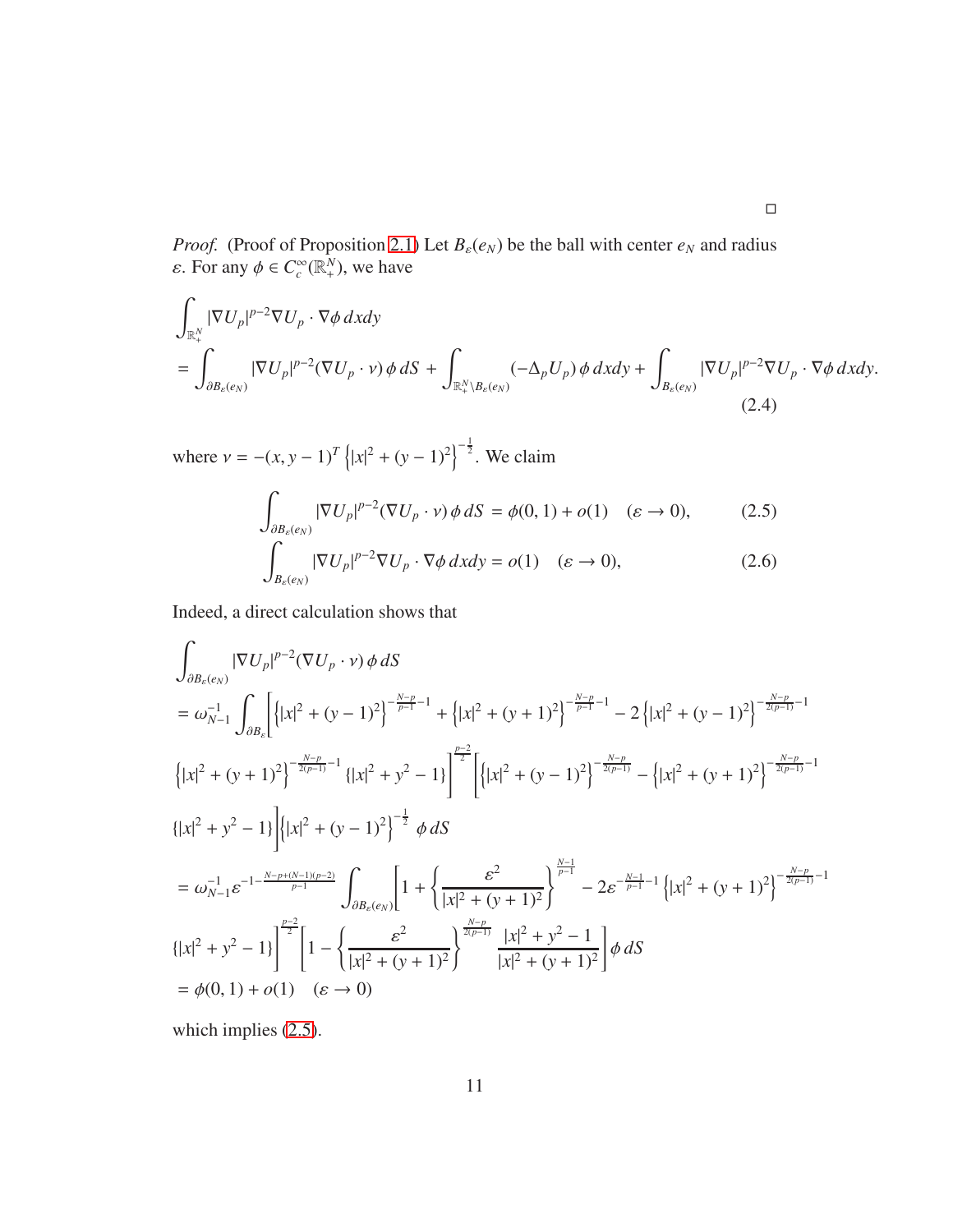On the other hand, we see

$$
\left| \int_{B_{\varepsilon}(e_N)} |\nabla U_p|^{p-2} \nabla U_p \cdot \nabla \phi \, dxdy \right| \le C \, ||\nabla \phi||_{\infty} \int_{B_{\varepsilon}(e_N)} \left\{ |x|^2 + (y-1)^2 \right\}^{-\frac{N-1}{2}} dxdy
$$
  
=  $C \, ||\nabla \phi||_{\infty} \, \omega_{N-1} \int_0^{\varepsilon} dr = o(1) \quad (\varepsilon \to 0),$ 

which proves  $(2.6)$ .

Finally, we check that the second term in [\(2.4\)](#page-10-2) satisfies

<span id="page-11-0"></span>
$$
\int_{\mathbb{R}^N_+\backslash B_{\varepsilon}(e_N)} (-\Delta_p U_p) \, \phi \, dxdy \to \int_{\mathbb{R}^N_+} (-\Delta_p U_p) \, \phi \, dxdy \tag{2.7}
$$

as  $\varepsilon \to 0$ . Actually, we have

$$
|\Delta_p U_p| = O\left(|\nabla U_p|^{p-4} U_p(|x|^2 + (y-1)^2)^{-\frac{N-p}{2(p-1)}-1}\right),
$$
  

$$
|\nabla U_p|^{p-4} = O\left((|x|^2 + (y-1)^2)^{(-\frac{N-p}{p-1}-1)(\frac{p-4}{2})}\right),
$$
  

$$
|U_p| = O\left((|x|^2 + (y-1)^2)^{-\frac{N-p}{2(p-1)}}\right)
$$

near  $(x, y) = (0, 1)$  by Proposition [2.2.](#page-6-1) Thus we have

$$
|\Delta_p U_p| = O\left((|x|^2 + (y-1)^2)^{(-\frac{N-p}{p-1}-1)(\frac{p-4}{2}) - \frac{N-p}{2(p-1)} - \frac{N-p}{2(p-1)} - 1}\right)
$$
  
= 
$$
O\left(\left(\sqrt{|x|^2 + (y-1)^2}\right)^{(-\frac{N-p}{p-1}-1)(p-4) - \frac{N-p}{(p-1)} - \frac{N-p}{(p-1)} - 2}\right)
$$
  
= 
$$
O\left(\left(\sqrt{|x|^2 + (y-1)^2}\right)^{-\frac{(N-1)(p-2)}{p-1}}\right)
$$

near  $(x, y) = (0, 1)$ . This is locally integrable if

$$
\frac{(N-1)(p-2)}{p-1} < N
$$

which always holds for  $p \in (1, N]$ . Thus [\(2.7\)](#page-11-0) follows from Lebesgue's dominated convergence theorem.

Returning to  $(2.4)$  with  $(2.5)$ ,  $(2.6)$ , and  $(2.7)$ , we obtain  $(2.3)$ .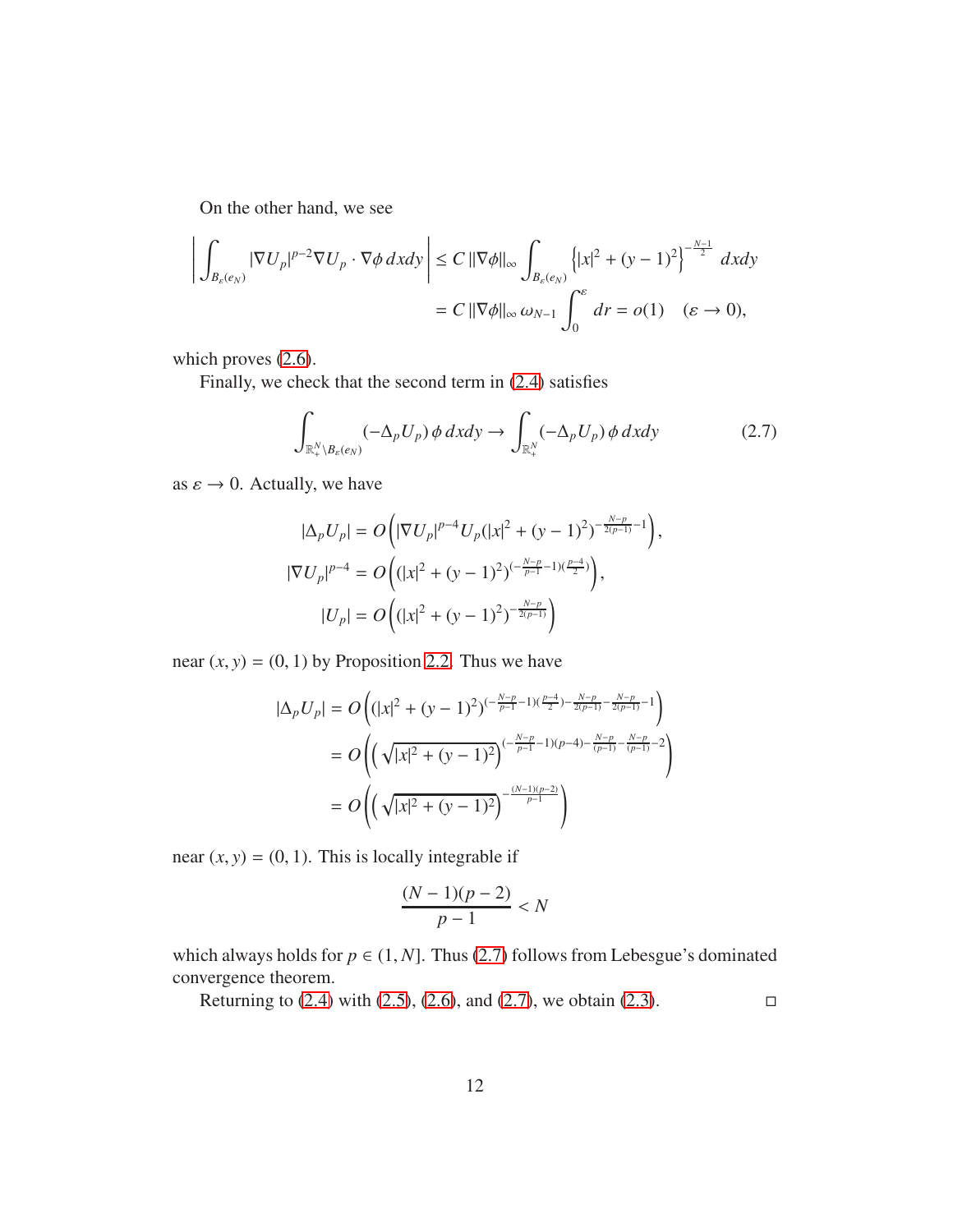#### <span id="page-12-0"></span>3. Möbius transformation and harmonic transplantation

In this section, we recall Möbius transformation and harmonic transplantation. Both transformations preserve the norm  $\|\nabla(\cdot)\|_p$  and coincide in the critical case  $p = N$ . However in the subcritical case  $p \lt N$ , these transformations are different from each other.

#### <span id="page-12-1"></span>*3.1. M¨obius transformation*

First, we recall the definition of Möbius transformation and its properties.

<span id="page-12-3"></span>**Definition 3.1.** *(Möbius transformation) For b*  $\in \mathbb{R}^N$ ,  $\lambda > 0$ ,  $R \in O(N)$ *, where*  $O(N)$  *is the orthogonal group in*  $\mathbb{R}^N$ *, set* 

$$
T_b(z) = z + b
$$
 (translation),  
\n
$$
S_{\lambda}(z) = \lambda z
$$
 (scaling),  
\n
$$
R(z) = Rz
$$
 (rotation),  
\n
$$
J(z) = z^* = \frac{z}{|z|^2}
$$
 (reflection).

*A Möbius transformation*  $M : \mathbb{R}^N \to \mathbb{R}^N$  is a finite composition of  $T_b$ ,  $S_A$ ,  $R$  and  $J$ . Also, the group of Möbius transformations is denoted by  $M(\mathbb{R}^N)$ .

<span id="page-12-2"></span>**Remark 3.2.** Set  $u \otimes v = (u_i v_j)_{1 \le i,j \le N}$  for  $u = (u_1, \dots, u_N)^T$  and  $v = (v_1, \dots, v_N)^T$ . *The di*ff*erential and the Jacobian of each transformation are as follows.*

$$
(T_b)'(z) = I, \det(T_b)'(z) = 1
$$
  
\n
$$
(S_{\lambda})'(z) = \lambda I, \det(S_{\lambda})'(z) = \lambda^N
$$
  
\n
$$
R'(z) = R, \det(R'(z)) = \det R = \pm 1
$$
  
\n
$$
J'(z) = \frac{1}{|z|^2} \left(I - 2\frac{z}{|z|} \otimes \frac{z}{|z|}\right), \det J'(z) = \frac{(-1)}{|z|^{2N}}
$$

where I is the identity matrix on  $\mathbb{R}^N$ . For the proof of the last one, see Proposition *[5.3.](#page-33-0)*

For a function  $f : \mathbb{R}^N \to \mathbb{R}$ , we set

$$
(M^# f)(z) = |\det M'(z)|^{\frac{N-p}{Np}} f(M(z)) \tag{3.1}
$$

for  $z \in \mathbb{R}^N$ . We call  $M^{\sharp}f$  is also the Möbius transformation of the function *f*. Then we see that the transformation  $M^*$  preserves several quantities as follows.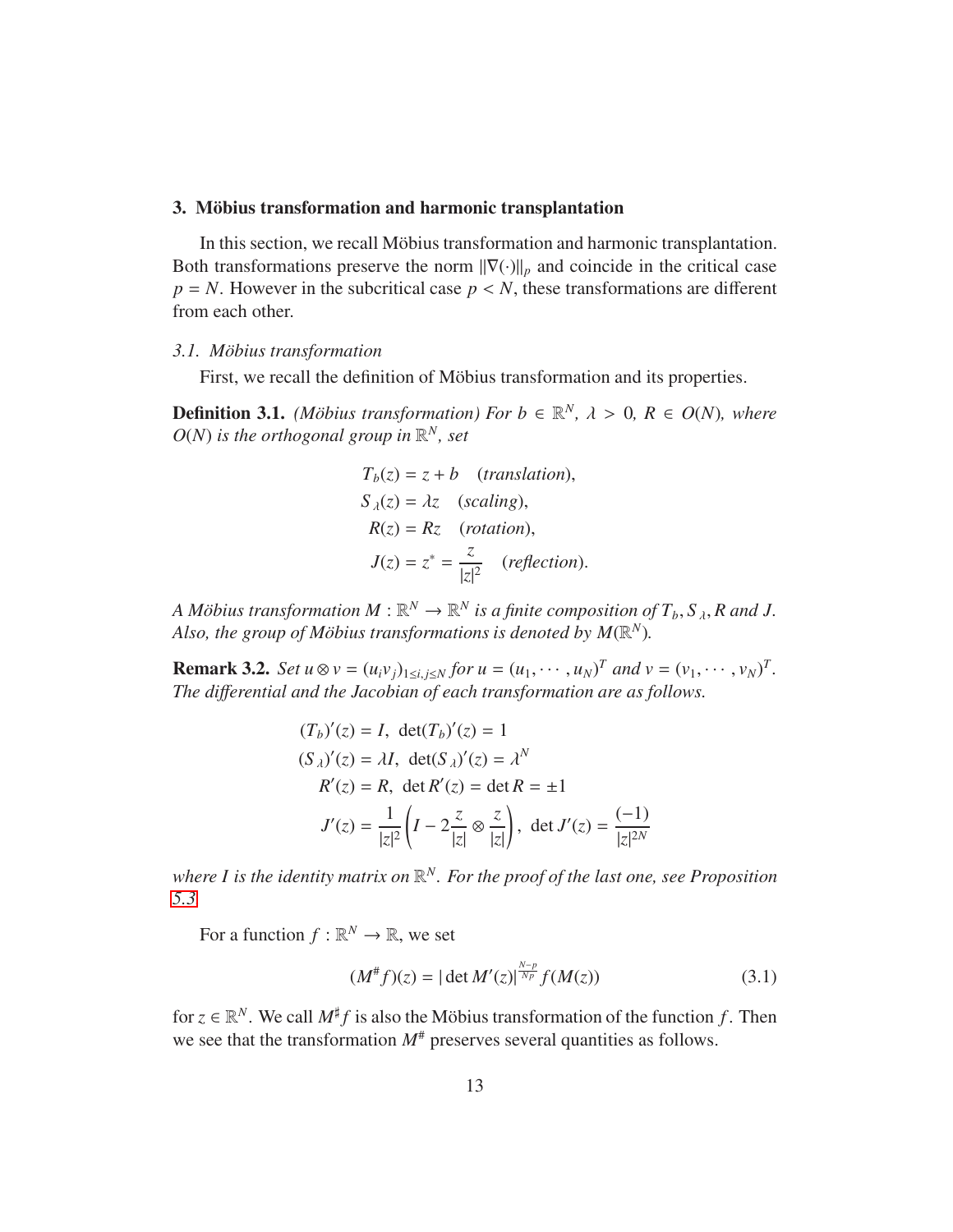<span id="page-13-0"></span>**Proposition 3.3.** *Let*  $1 \leq p \leq N$  *and*  $p^* = \frac{Np}{N-p}$ *N*<sup>*p*</sup><sub>*N*−*p*</sub> *for p* < *N. If M* ∈ *M*( $\mathbb{R}^N$ )*, then* 

$$
\int_{\mathbb{R}^N} |\nabla (M^{\#} f)(z)|^p dz = \int_{\mathbb{R}^N} |\nabla f(w)|^p dw \quad \text{for } p = 2 \text{ or } N,\tag{3.2}
$$

$$
\int_{\mathbb{R}^N} |(M^*f)(z)|^{p^*} dz = \int_{\mathbb{R}^N} |f(w)|^{p^*} dw \quad \text{for } p < N,\tag{3.3}
$$

$$
\int_{\mathbb{R}^N} \frac{| (M^{\#} f)(z)|^p}{|z|^p} dz = \int_{\mathbb{R}^N} \frac{|f(w)|^p}{|w|^p} dw \tag{3.4}
$$

*hold for any*  $f \in C_c^1(\mathbb{R}^N \setminus \{0\})$ *.* 

Remark 3.4. *From Remark [3.2,](#page-12-2) we have*

<span id="page-13-3"></span><span id="page-13-2"></span><span id="page-13-1"></span>
$$
(T_b^{\#} f)(z) = f(z + b),
$$
  
\n
$$
(S_{\lambda}^{\#} f)(z) = \lambda^{\frac{N-p}{p}} f(\lambda z),
$$
  
\n
$$
(R^{\#} f)(z) = f(Rz),
$$
  
\n
$$
(J^{\#} f)(z) = |z|^{\frac{2}{p}(p-N)} f\left(\frac{z}{|z|^2}\right).
$$

*The last transformation is called the Kelvin transformation when p* = 2 *or N. In the case where p*  $\neq$  2 *and p*  $\neq$  *N, there is no radial function*  $\rho = \rho(|z|) \neq 0$  *such that*

$$
\int_{\mathbb{R}^N} |\nabla g(z)|^p dz = \int_{\mathbb{R}^N} |\nabla f(w)|^p dw \ holds \text{for } g(z) = \rho(|z|) f\left(\frac{z}{|z|^2}\right),
$$

*see the proof below. Furthermore, all transformations except for J*# *above preserve the p-harmonicity of functions:*  $\Delta_p f = 0$  *implies*  $\Delta_p(M^*f) = 0$ *, where* M *is one of*  $T_b$ ,  $S_\lambda$ , and R. Also  $J^{\#}$  preserves the p−*harmonicity of functions when*  $p = 2$  *or*  $p = N$ . When  $p \neq 2$  *and*  $p \neq N$ *, it is shown in* [\[24](#page-40-1)] that there is no radial *function*  $\rho$  *such that*  $\Delta_p g = 0$ *, g as above, for any function f satisfying*  $\Delta_p f = 0$ *.* 

*Proof.* (Proof of Proposition [3.3\)](#page-13-0) We can easily show [\(3.3\)](#page-13-1) and [\(3.4\)](#page-13-2). We show [\(3.2\)](#page-13-3) only. First, we claim that [\(3.2\)](#page-13-3) holds for each transformation  $T_b$ ,  $S_\lambda$ ,  $R$ ,  $J$ . We shall show [\(3.2\)](#page-13-3) only for  $M = J$ . We use the polar coordinate  $z = r\omega$ ,  $r =$  $|z|, \omega \in \mathbb{S}^{N-1}$ . Then we have  $w := Jz = s\omega$ ,  $|w| = s = r^{-1}$ , and

$$
(J^{\#}f)(r\omega) = \rho(r)f(s\omega)
$$
, where  $\rho(r) = r^{\frac{2}{p}(p-N)}$ .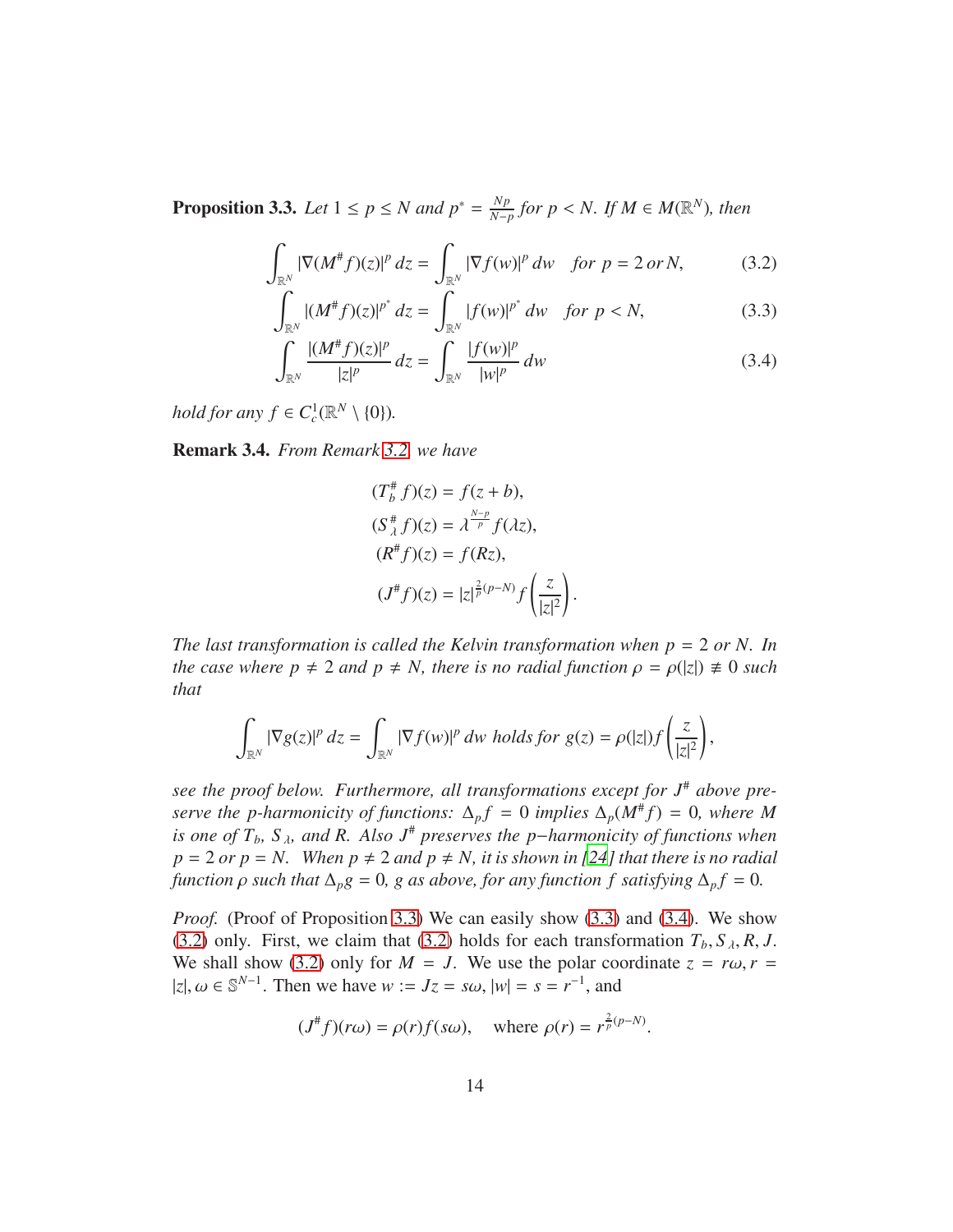Therefore, we have

$$
\int_{\mathbb{R}^N} |\nabla (J^{\#}f)(z)|^p dz
$$
\n
$$
= \int_0^{\infty} \int_{\mathbb{S}^{N-1}} \left[ \left| \frac{\partial (J^{\#}f)}{\partial r} \right|^2 + \frac{1}{r^2} |\nabla_{\mathbb{S}^{N-1}} (J^{\#}f)|^2 \right]^{\frac{p}{2}} r^{N-1} dr dS_{\omega}
$$
\n
$$
= \iiint \left[ -\frac{\partial f}{\partial s} \rho(r) r^{-2} + \rho'(r) f \right]^2 + \rho(r)^2 r^{-2} |\nabla_{\mathbb{S}^{N-1}} f|^2 \right]^{\frac{p}{2}} r^{N-1} dr dS_{\omega}
$$
\n
$$
= \iiint \left[ \left| \frac{\partial f}{\partial s} - \frac{\rho'(r) r^2}{\rho(r)} f \right|^2 + r^2 |\nabla_{\mathbb{S}^{N-1}} f|^2 \right]^{\frac{p}{2}} \rho(r)^p r^{-2p+N-1} dr dS_{\omega}
$$
\n
$$
= \iiint \left[ \left| \frac{\partial f}{\partial s} \right|^2 - \frac{\rho'(r)}{\rho(r) s^2} \frac{\partial}{\partial s} (f^2) + \frac{|\rho'(r)|^2}{\rho(r)^2 s^4} f^2 + \frac{1}{s^2} |\nabla_{\mathbb{S}^{N-1}} f|^2 \right]^{\frac{p}{2}} \rho(r)^p r^{2(N-p)} s^{N-1} ds dS_{\omega}
$$

where  $r = s^{-1}$ . Since  $\rho(r)^p r^{2(N-p)} = 1$  and  $\rho(r) = 1$  for  $p = N$ , we obtain [\(3.2\)](#page-13-3) for  $p = N$ . In the case where  $p = 2$ , by the integration by parts, we have

$$
\int_{\mathbb{R}^N} |\nabla (J^* f)(z)|^2 dz = \int_{\mathbb{R}^N} |\nabla f(w)|^2 dw + (N - 2)^2 \iint \left( \frac{\partial}{\partial s} \left( \frac{1}{s} \right) f^2 + \frac{1}{s^2} f^2 \right) s^{N-1} ds dS_\omega
$$
  
= 
$$
\int_{\mathbb{R}^N} |\nabla f(w)|^2 dw.
$$

Therefore, we obtain the claim. Let  $A, B \in \{T_b, S_\lambda, R, J\}$ . Since

$$
(A \circ B)^{\#}(z) = |\det(A \circ B)'(z)|^{\frac{N-p}{Np}} f((A \circ B)(z))
$$
  
= |\det A'(B(z)) \cdot \det B'(z)|^{\frac{N-p}{Np}} f(A(B(z)))  
= |\det B'(z)|^{\frac{N-p}{Np}} (A^{\#} f)(B(z))  
= [(B^{\#} \circ A^{\#})f](z),

we have

$$
(A \circ B)^{\#} = B^{\#} \circ A^{\#}.
$$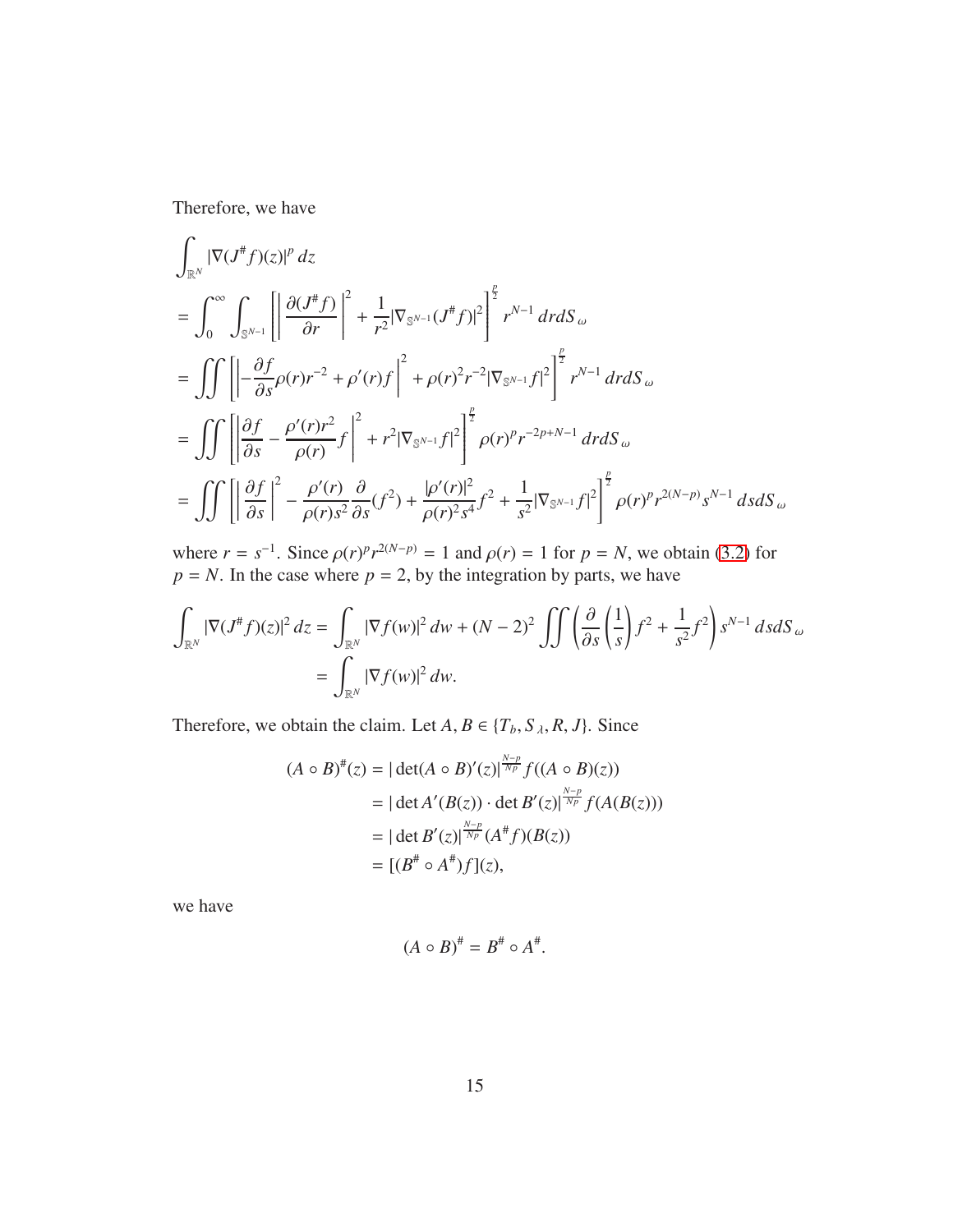From this and the claim, we have

$$
\int_{\mathbb{R}^N} |\nabla[(A \circ B)^{\#} f](z)|^p dz = \int_{\mathbb{R}^N} |\nabla[(B^{\#} \circ A^{\#}) f](z)|^p dz
$$

$$
= \int_{\mathbb{R}^N} |\nabla(A^{\#} f)(w)|^p dw
$$

$$
= \int_{\mathbb{R}^N} |\nabla f(\xi)|^p d\xi
$$

for  $p = 2$  or *N*, where  $w = B(z)$  and  $\xi = A(w) = (A \circ B)(z)$ . Since Möbius transformation is a finite composition of  $T_b$ ,  $S_\lambda$ ,  $R$ ,  $J$ , we obtain [\(3.2\)](#page-13-3) for any  $M \in M(\mathbb{R}^N)$  by induction.  $M(\mathbb{R}^N)$  by induction.

For more information on Möbius transformation, see e.g.  $[2, 5]$  $[2, 5]$ .

### <span id="page-15-0"></span>*3.2. An example of M¨obius transformation: Cayley type transformation*

Let  $N \ge 2$  and  $p = 2$  or *N*. Consider the transformation **B** from  $\mathbb{R}^N$  to  $\mathbb{R}^N$  as follows (Ref. [\[7](#page-38-5)]).

$$
(\tilde{x}, \tilde{y}) = \mathbf{B}(x, y) = \left(\frac{2x, 1 - |x|^2 - y^2}{(1 + y)^2 + |x|^2}\right) \quad (x, y) \in \mathbb{R}^N, \quad (\tilde{x}, \tilde{y}) \in \mathbb{R}^N. \tag{3.5}
$$

We see

<span id="page-15-3"></span><span id="page-15-1"></span>
$$
|\mathbf{B}(x, y)|^2 = \frac{|x|^2 + (y - 1)^2}{|x|^2 + (y + 1)^2},
$$
\n(3.6)

thus if we restrict **B** on  $\mathbb{R}^N_+$ , then **B** maps  $\mathbb{R}^N_+$  to the unit ball  $B_1^N$  $\frac{N}{1}$  ⊂  $\mathbb{R}^N$ . Also  $|\mathbf{B}(x, y)| = 1$  if and only if  $y = 0$ , thus  $\mathbf{B}(\partial \mathbb{R}^N_+) = \partial B_1^N$  $\frac{N}{1}$ . We can check that the inverse function  $B^{-1}$  is the same as **B**, that is

<span id="page-15-2"></span>
$$
(x, y) = \mathbf{B}^{-1}(\tilde{x}, \tilde{y}) = \left(\frac{2\tilde{x}, 1 - |\tilde{x}|^2 - \tilde{y}^2}{(1 + \tilde{y})^2 + |\tilde{x}|^2}\right).
$$

Note that the transformation [\(3.5\)](#page-15-1) is a Möbius transformation:  $\mathbf{B} \in M(\mathbb{R}^N)$ . In fact, we see that

$$
\mathbf{B}(z) = R \circ J \circ T_{e_N} \circ S_2 \circ J \circ T_{-e_N}(z), \text{ where } R = \begin{pmatrix} 1 & & & \\ & \ddots & & \\ & & 1 & \\ & & & -1 \end{pmatrix}, e_N = \begin{pmatrix} 0 \\ \vdots \\ 0 \\ 1 \end{pmatrix}, \tag{3.7}
$$

see [\[2](#page-38-3)] p.34 or Proposition [5.4](#page-34-0) in [§5.](#page-32-0) Therefore, we obtain the following.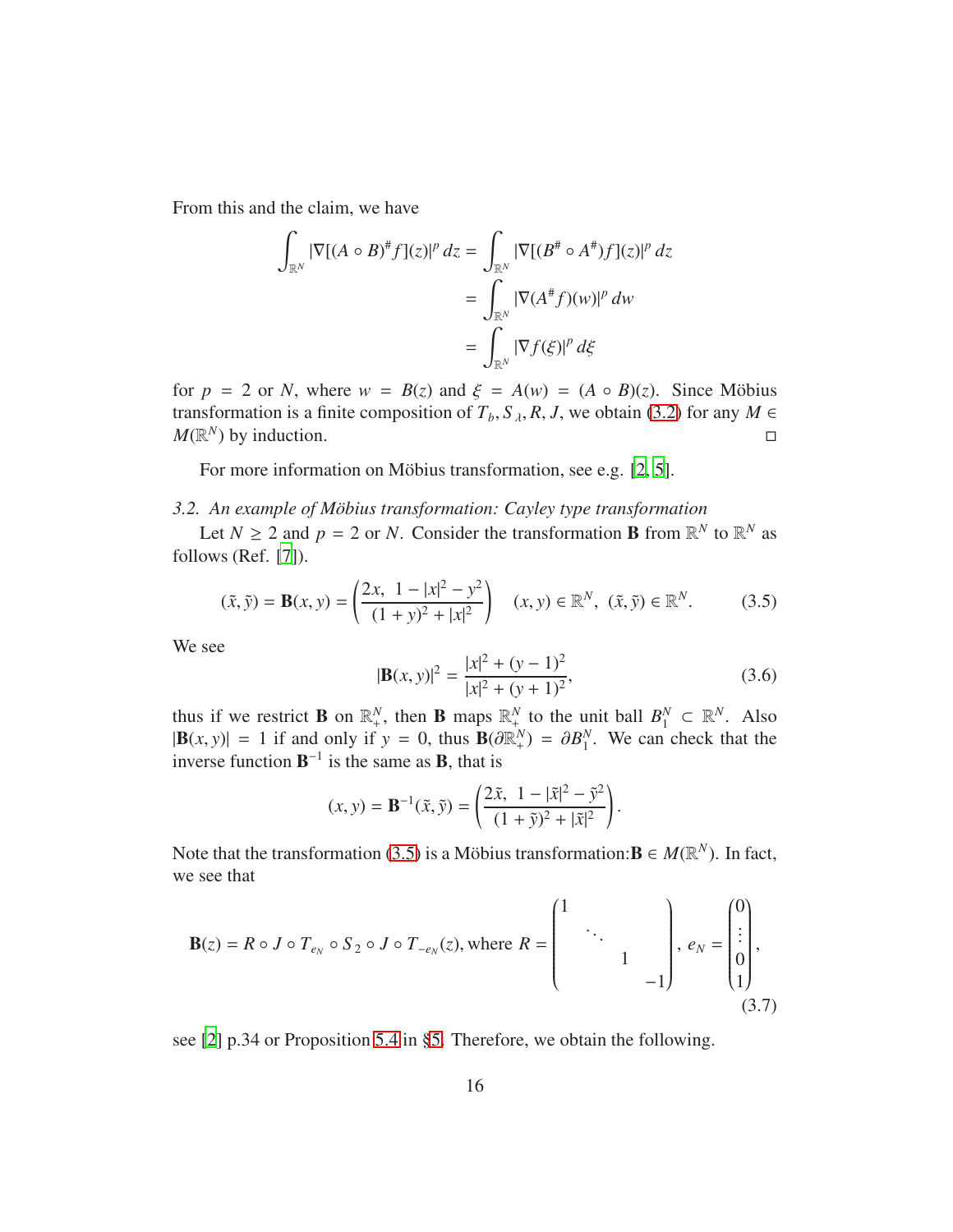**Proposition 3.5.** *Let*  $\mathbf{B} : \mathbb{R}^N \to B_1^N$  $^{N}_{1}$  *be given by* [\(3.5\)](#page-15-1) *and let*  $z = (x, y)$ *. Then* 

$$
\det \mathbf{B}'(z) = -\left\{ \frac{2}{(1+y)^2 + |x|^2} \right\}^N.
$$

*Proof.* From [\(3.7\)](#page-15-2) and Remark [3.2,](#page-12-2) we have

$$
\det \mathbf{B}'(z) = \underbrace{\det R}_{=-1} \cdot \det J'(T_{e_N} \circ S_2 \circ J \circ T_{-e_N}(z)) \cdot \underbrace{\det(T_{e_N})'(S_2 \circ J \circ T_{-e_N}(z))}_{=1}
$$
\n
$$
\cdot \underbrace{\det S'_2(J \circ T_{-e_N}(z))}_{=2^N} \cdot \det J'(T_{-e_N}(z)) \cdot \det \underbrace{(T_{-e_N})'(z)}_{=1}
$$
\n
$$
= (-1) \cdot \frac{(-1)}{|T_{e_N} \circ S_2 \circ J \circ T_{-e_N}(z)|^{2N}} \cdot 2^N \cdot \frac{(-1)}{|T_{-e_N}(z)|^{2N}}
$$
\n
$$
= (-1) \frac{1}{|e_N + 2(z - e_N)|^{2N}} \cdot \frac{1}{|z - e_N|^{2N}} \cdot 2^N
$$
\n
$$
= (-1) \frac{1}{|e_N + 2\frac{(z - e_N)}{|z - e_N|^2}|^{2N}} \cdot \frac{1}{|z - e_N|^{2N}} \cdot 2^N = (-1) \frac{2^N}{\{|x|^2 + (1 + y)^2\}^N}.
$$

## <span id="page-16-0"></span>*3.3. Harmonic transplantation*

Harmonic transplantation was first proposed by J. Hersch [\[18](#page-39-5)] in the attempt to extend several isoperimetric problems on two-dimensional simply-connected domains to higher connectivity and higher dimensions, see also [17, [3](#page-38-6)]. Here, we recall the original harmonic transplantation from  $B_1^N$  $_{1}^{N}$  to  $\Omega \subset \mathbb{R}^{N}$ .

For  $v \in \dot{W}_{0,\text{rad}}^{1,p}(B_1^N)$  $\binom{N}{1}$  and  $a \in \Omega$ , define  $H_a(v) = u : \Omega \setminus \{a\} \to \mathbb{R}$  by

$$
u(y) = H_a(v)(y) = v\left(\left(G_{B_1^N,O}\right)^{-1}(G_{\Omega,a}(y))\right),\tag{3.8}
$$

where  $G_{B_1^N, O}$  and  $G_{\Omega, a}$  are *p*-Green's functions on the ball  $B_1^N$  with the pole *O* and on  $\Omega$  with the pole  $a \in \Omega$ , respectively. In the case  $p \in (1, N)$ , we have

<span id="page-16-1"></span>
$$
G_{B_1^N,0}(z) = \frac{p-1}{N-p} \omega_{N-1}^{-\frac{1}{p-1}} \left[ |z|^{-\frac{N-p}{p-1}} - 1 \right]
$$
 (3.9)

which implies that

$$
\left(G_{B_1^N,O}\right)^{-1}\left(G_{\Omega,a}(y)\right)=\left[\frac{N-p}{p-1}\omega_{N-1}^{\frac{1}{p-1}}G_{\Omega,a}(y)+1\right]^{-\frac{p-1}{N-p}}.
$$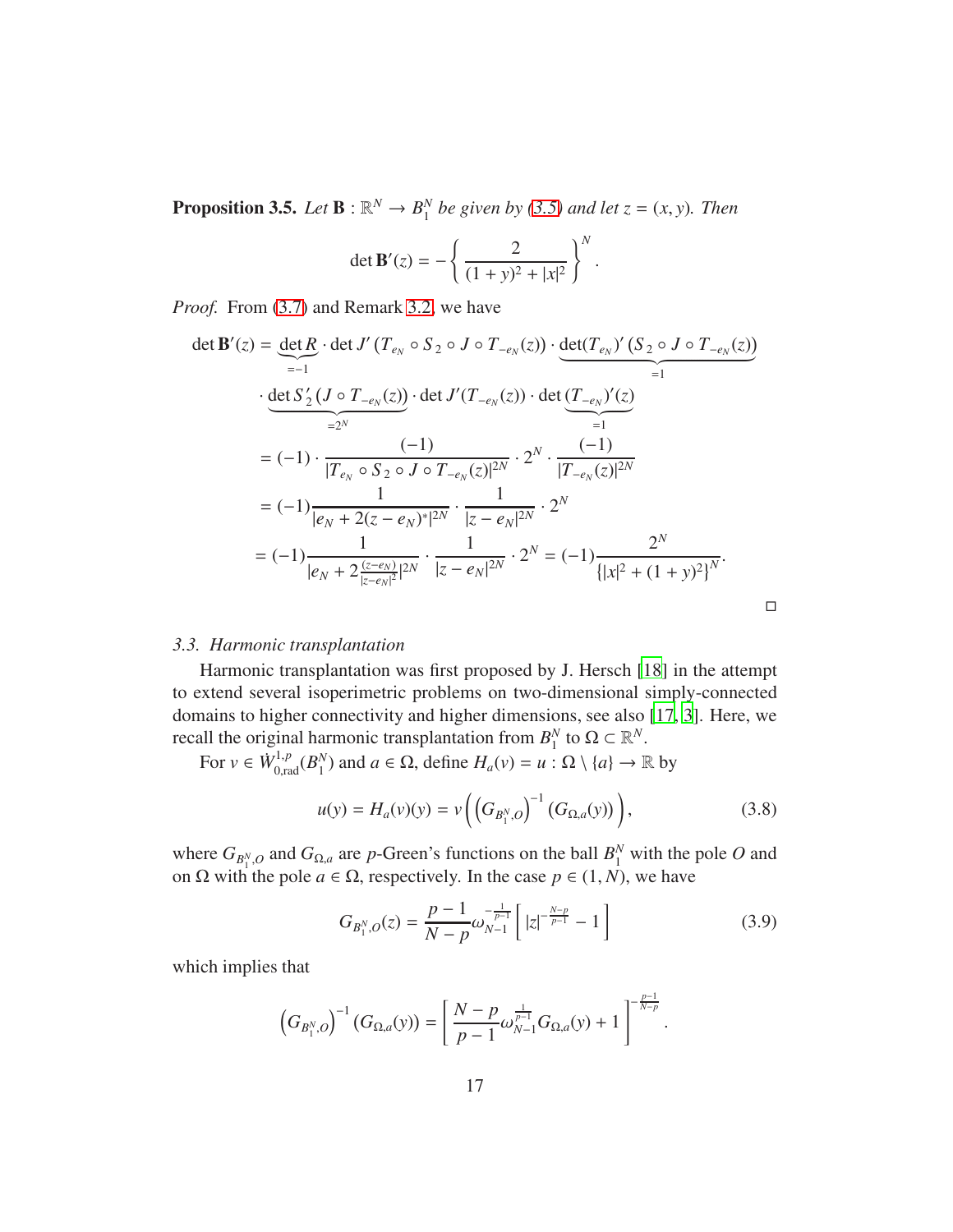Also, we can rewrite the transformation [\(3.8\)](#page-16-1) to

<span id="page-17-0"></span>
$$
u(y) = v(z)
$$
, where  $G_{\Omega,a}(y) = G_{B_1^N, O}(z)$ . (3.10)

Hereafter, we call the transformed function  $u = H_a(v)$  on  $\Omega \setminus \{a\}$  via [\(3.10\)](#page-17-0) *the harmonic transplantation* of a function  $v \in W_{0,rad}^{1,p}(B_1^N)$  $_1^N$ ). We see that harmonic transplantation [\(3.10\)](#page-17-0) preserves  $\|\nabla(\cdot)\|_{L^p}$  for  $p \in (1, N]$ . A proof of this fact is shown for the sake of reader's convenience.

<span id="page-17-1"></span>**Lemma 3.6.** *([17] Theorem 10.3, [\[13](#page-39-6)] Lemma 22) Let*  $v \in W_{0,\text{rad}}^{1,p}(B_1^N)$  $_1^N$ ) and 1 <  $p \leq N$ *. Then*  $H_a(v) \in \dot{W}_0^{1,p}$  $\int_0^{1,p}(\Omega) \text{ and } ||\nabla (H_a(v))||_{L^p(\Omega)} = ||\nabla v||_{L^p(B_1^N)}.$ 

*Proof.* In the case where  $p = N$ , see [\[13](#page-39-6)] Lemma 22. Let  $1 < p < N$ . We write  $G = G_{\Omega, a}$ . Let *h* be defined by

$$
h(y) = \left(G_{B_1^N, O}\right)^{-1}(G(y)) = \left[\frac{N-p}{p-1}\omega_{N-1}^{\frac{1}{p-1}}G(y) + 1\right]^{-\frac{p-1}{N-p}}, \quad y \in \Omega,
$$

and hence  $u(y) = v(h(y))$ . In particular,  $\nabla u(y) = v'(h(y))\nabla h(y)$ . Note that since  $G \ge 0$  in  $\Omega$ , we get that  $0 < h(y) \le 1$  on  $\overline{\Omega}$  and if  $y \in h^{-1}(\{t\}) \cap \Omega$ , then  $t \in [0, 1]$ . Thus the coarea formula gives that

$$
\int_{\Omega} |\nabla u|^p = \int_{\Omega} |v'(h(y))|^p |\nabla h(y)|^{p-1} |\nabla h(y)| dy
$$
  
= 
$$
\int_0^1 \left[ \int_{h^{-1}(\{t\}) \cap \Omega} |v'(h(y))|^p |\nabla h(y)|^{p-1} d\mathcal{H}^{N-1}(y) \right] dt.
$$

Using  $|\nabla h| = \omega_{N-1}^{\frac{1}{p-1}} h(y)^{\frac{N-1}{p-1}} |\nabla G(y)|$ , we have

$$
\int_{\Omega} |\nabla u|^p = \int_0^1 \omega_{N-1} t^{N-1} |\nu'(t)|^p \left[ \int_{h^{-1}(\{t\}) \cap \Omega} |\nabla G(y)|^{p-1} d\mathcal{H}^{N-1}(y) \right] dt.
$$

Note that  $h^{-1}(\{t\}) \cap \Omega$  is also a level set of *G*. Since

$$
\int_{\{G < t\}} |\nabla G(y)|^p \, dy = t, \quad \int_{\{G = t\}} |\nabla G(y)|^{p-1} \, d\mathcal{H}^{N-1}(y) = 1.
$$

for any  $t \in [0, \infty)$  (Ref. [17] Lemma 9.1, or [\[13\]](#page-39-6) Proposition 4), we obtain

$$
\int_{h^{-1}(\{t\}) \cap \Omega} |\nabla G(y)|^{p-1} d\mathcal{H}^{N-1}(y) = 1 \quad ({}^{\forall} t \in (0,1)),
$$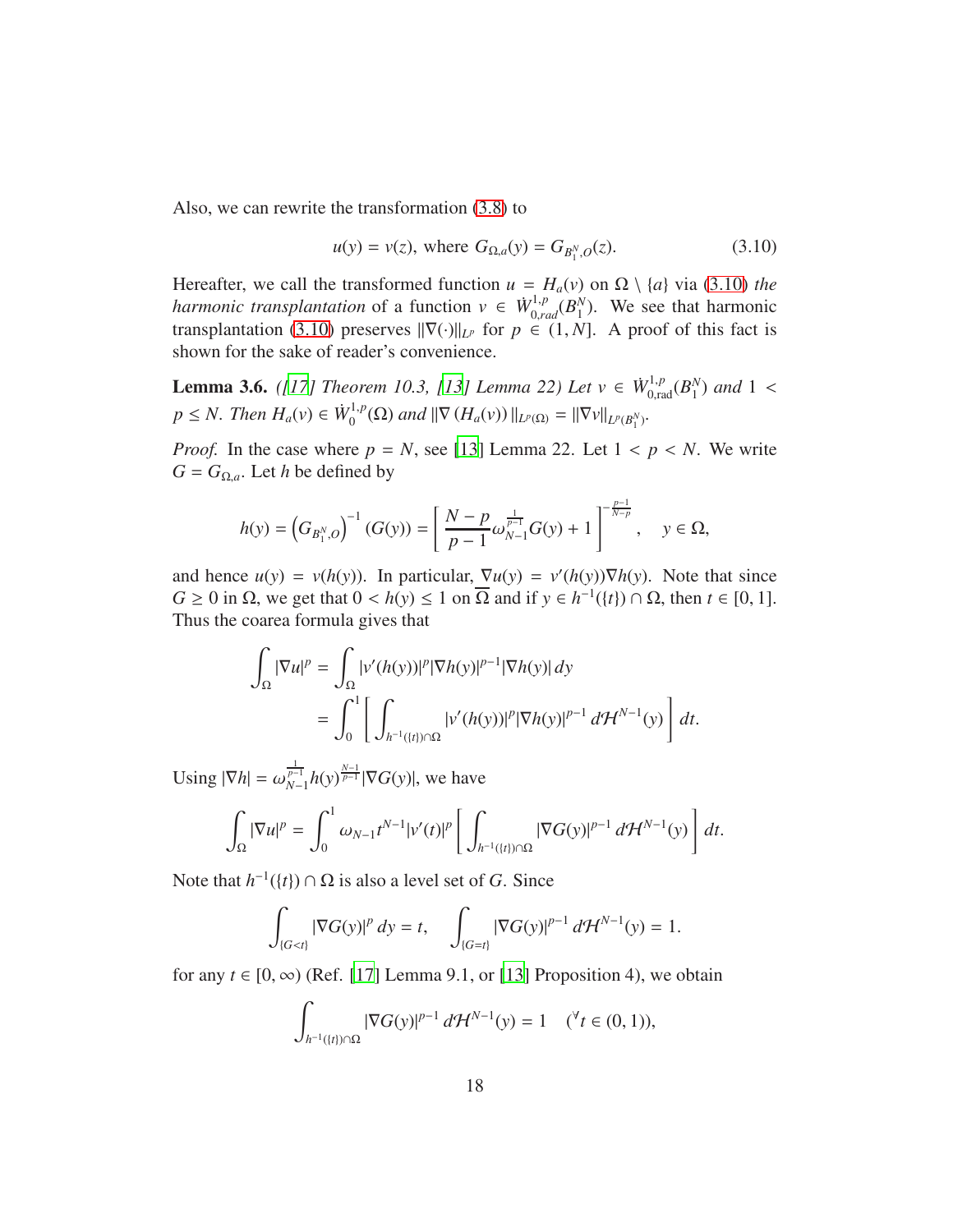which implies that

$$
\int_{\Omega} |\nabla u|^p = \int_0^1 \omega_{N-1} t^{N-1} |v'(t)|^p dt = \int_{B_1^N} |\nabla v|^p.
$$

 $\Box$ 

Up to now, various transformations are found in literature so far. These transformations can be understood as a variant of harmonic transplantation. Here, we classify these transformations into the following three types:

*I. Domains of two Green's functions in [\(3.10\)](#page-17-0) are di*ff*erent from each other. II. Operators of two Green's functions in [\(3.10\)](#page-17-0) are di*ff*erent from each other.*

*III. Dimensions of two Green's functions in [\(3.10\)](#page-17-0) are di*ff*erent from each other.*

Original harmonic transplantation [\(3.10\)](#page-17-0) is type I. For reader's convenience, we unify these transformations in the form of [\(3.10\)](#page-17-0) and summarize their properties briefly. In the present paper, we use harmonic transplantation [\(3.10\)](#page-17-0) in I.-(ii) below.

*I.-(i): Critical case:* 1 < *p* = *N* If  $\Omega = B^N_R$  $R_R^N$ ,  $a = O$ , then the harmonic transplantation  $u = H_a(v)$  in [\(3.10\)](#page-17-0) becomes

$$
u(y) = v(z)
$$
, where  $G_{B_1^N, O}(y) = \omega_{N-1}^{-\frac{1}{N-1}} \log \frac{1}{|y|} = \omega_{N-1}^{-\frac{1}{N-1}} \log \frac{R}{|z|} = G_{B_R^N, O}(z)$ 

which coincides with the scaling  $z = S_R(y) = Ry$ . On the other hand, if  $\Omega = \mathbb{R}^N_+$ ,  $a = (0, 1)$ , then the harmonic transplantation  $u = H_a(v)$  in [\(3.10\)](#page-17-0) coincides with the function  $\mathbf{B}^{\sharp}v$  by the Cayley type transformation **B** in [\(3.5\)](#page-15-1), see [§3.2.](#page-15-0) Similar to the various rearrangement techniques, harmonic transplantation [\(3.10\)](#page-17-0) enables us to construct appropriate test functions for various minimization or maximization problems: we refer the readers to the application of harmonic transplantation to the study of the Trudinger-Moser maximization problem on general bounded domain  $Ω$  (Ref. [\[16,](#page-39-7) [12](#page-39-8), [23](#page-40-2), [13](#page-39-6)]).

*I.-(ii): Subcritical case:* 1 < *p* < *N* If  $\Omega = B^N_R$ *R*<sup>*N*</sup> (let  $B_{\infty}^N = \mathbb{R}^N$  and  $\frac{1}{\infty} = 0$ ),  $a = O$ , then the harmonic transplantation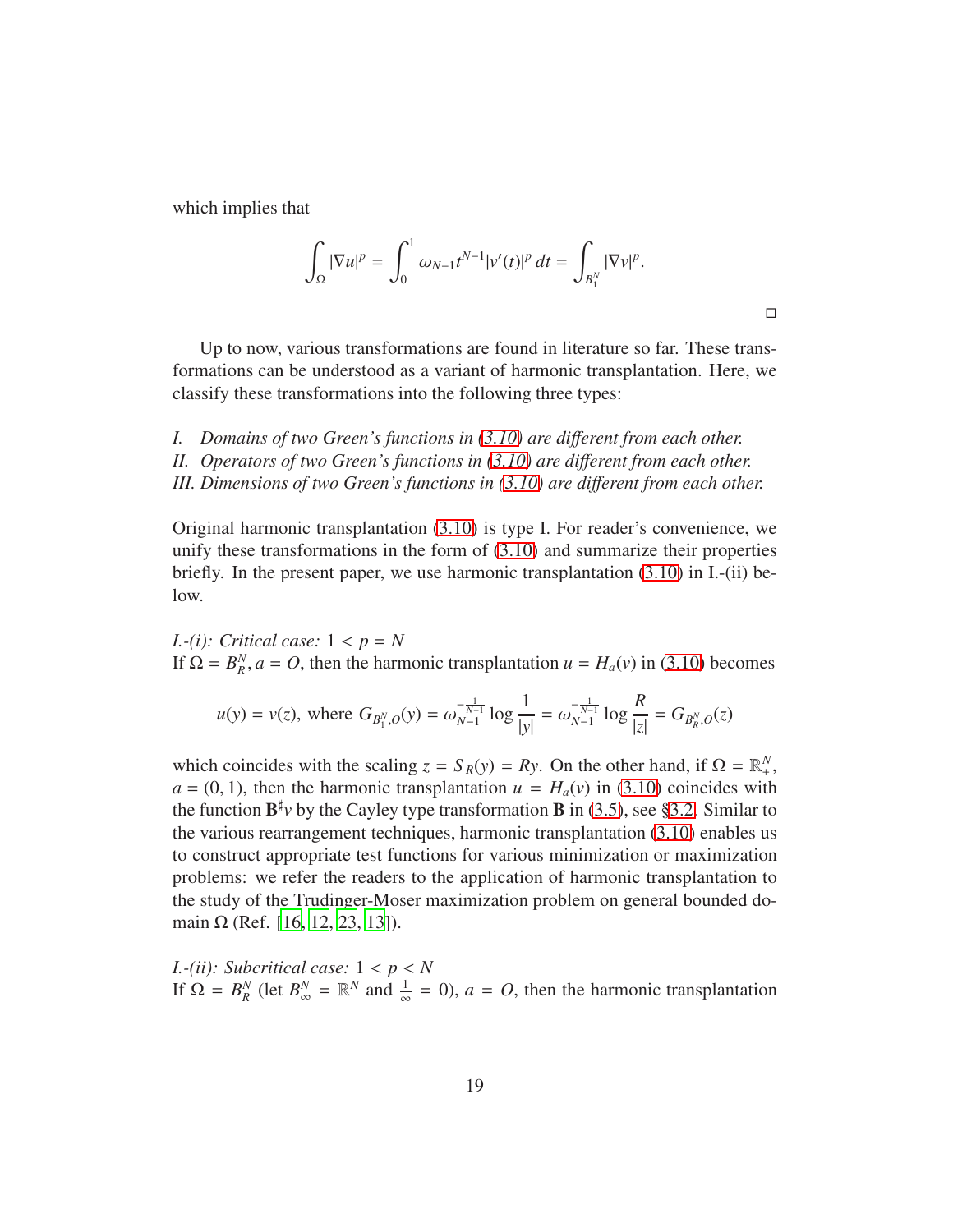$u = H_a(v)$  in [\(3.10\)](#page-17-0) becomes

$$
u(y) = v(z), \text{ where } G_{B_1^N, O}(y) = \frac{p-1}{N-p} \omega_{N-1}^{-\frac{1}{p-1}} \left[ |y|^{-\frac{N-p}{p-1}} - 1 \right]
$$
  
=  $\frac{p-1}{N-p} \omega_{N-1}^{-\frac{1}{p-1}} \left[ |z|^{-\frac{N-p}{p-1}} - R^{-\frac{N-p}{p-1}} \right] = G_{B_R^N, O}(z)$ 

which does not coincide with  $S_{\mu}^{\sharp}$  $R_R^{\sharp}$ (*v*), here *S*<sub>*R*</sub> is the dilation  $z = S_R(y) = Ry(R <$  $\infty$ ), unlike I.-(i).

We can obtain improved Hardy-Sobolev inequalities on  $B_R^N$  $\frac{N}{R}$  via [\(3.10\)](#page-17-0), which are equivalent to the Hardy-Sobolev inequalities on  $\mathbb{R}^N$  (Ref. [\[20\]](#page-39-1). See also [31, 30]). Not only the improvement of the inequalities, but also a limit of the improved Hardy-Sobolev inequalities on  $B_R^N$  as  $p \nearrow N$  can be considered, unlike the classical cases. For the subcritical Rellich inequality, a part of this argument still holds, see  $\S 2$  in [28]. A limit of the Hardy-Sobolev and the Poincaré inequal-ities (in some sense) can be considered, see [\[20](#page-39-1)] and [\[6](#page-38-7)] for taking a limit  $p \nearrow N$ or *N*  $\nearrow \infty$  in the Sobolev inequality respectively, [\[33\]](#page-40-3) for *p*  $\nearrow N$  in the Hardy inequality, and  $|\Omega| \searrow 0$  in the Poincaré inequality. Also see [32] for a survey.

In the present paper, we consider the harmonic transplantation  $u = H_a(v)$ ,  $v \in \dot{W}_{0,rad}^{1,p}(\overline{B_1^N})$  $\binom{N}{1}$ , in [\(3.10\)](#page-17-0) for  $\Omega = \mathbb{R}^N_+$ ,  $a = e_N = (0, 1)$ , and  $p \in (1, N)$ . Namely,

<span id="page-19-0"></span>
$$
u(x, y) = v(\tilde{x}, \tilde{y}), \text{ where}
$$
  
\n
$$
G_{\mathbb{R}^N_+(0,1)}(x, y) = \frac{p-1}{N-p} \omega_{N-1}^{-\frac{1}{p-1}} \left[ \left( |x|^2 + (1-y)^2 \right)^{-\frac{N-p}{2(p-1)}} - \psi_p(x, y) \right]
$$
  
\n
$$
= \frac{p-1}{N-p} \omega_{N-1}^{-\frac{1}{p-1}} \left[ \left( |\tilde{x}|^2 + |\tilde{y}|^2 \right)^{-\frac{N-p}{2(p-1)}} - 1 \right] = G_{B_1^N, O}(\tilde{x}, \tilde{y}) \qquad (3.11)
$$

where  $\psi_p$  is as in [\(2.2\)](#page-5-2).

**Remark 3.7.** We point out that, in the case  $2 = p \lt N$ , there are at least two trans*formations u of*  $v \in \dot{W}_{0,rad}^{1,2}(B_1^N)$ *N*<sub>1</sub>), *by which*  $\|\nabla u\|_{L^2(\Omega)} = \|\nabla v\|_{L^2(B_1^N)}$  *holds. Indeed,* when  $\Omega = B_R^N$  for  $R < \infty$ , the harmonic transplantation  $u = H_0(v)$  and the Möbius *transformation*  $u = S_R^{\#}(v)$  *from*  $\dot{W}_{0,rad}^{1,2}(B_1^N)$  $_{1}^{N}$ ) to  $\dot{W}_{0}^{1,2}$  $\int_{0}^{1,2}(B^{N}_{R})$ *R* ) *preserve the L*<sup>2</sup> *norm of the gradient.* Also when  $\Omega = \mathbb{R}^N_+$ , the harmonic transplantation  $u = H_{e_N}(v)$  and the *M* $\ddot{\theta}$ *bius transformation*  $u = \mathbf{B}^{\#}(v)$  *via the Cayley type transformation* [\(3.5\)](#page-15-1) *from*  $\dot{W}_{0,rad}^{1,2}(B_1^N)$  $_{1}^{N}$ ) to  $\dot{W}_{0}^{1,2}$  $\mathbb{R}^{0,1,2}_0(\mathbb{R}^N_+)$  have the same property, see [§3.2.](#page-15-0)

*II.*: *From weighted problem to unweighted problem*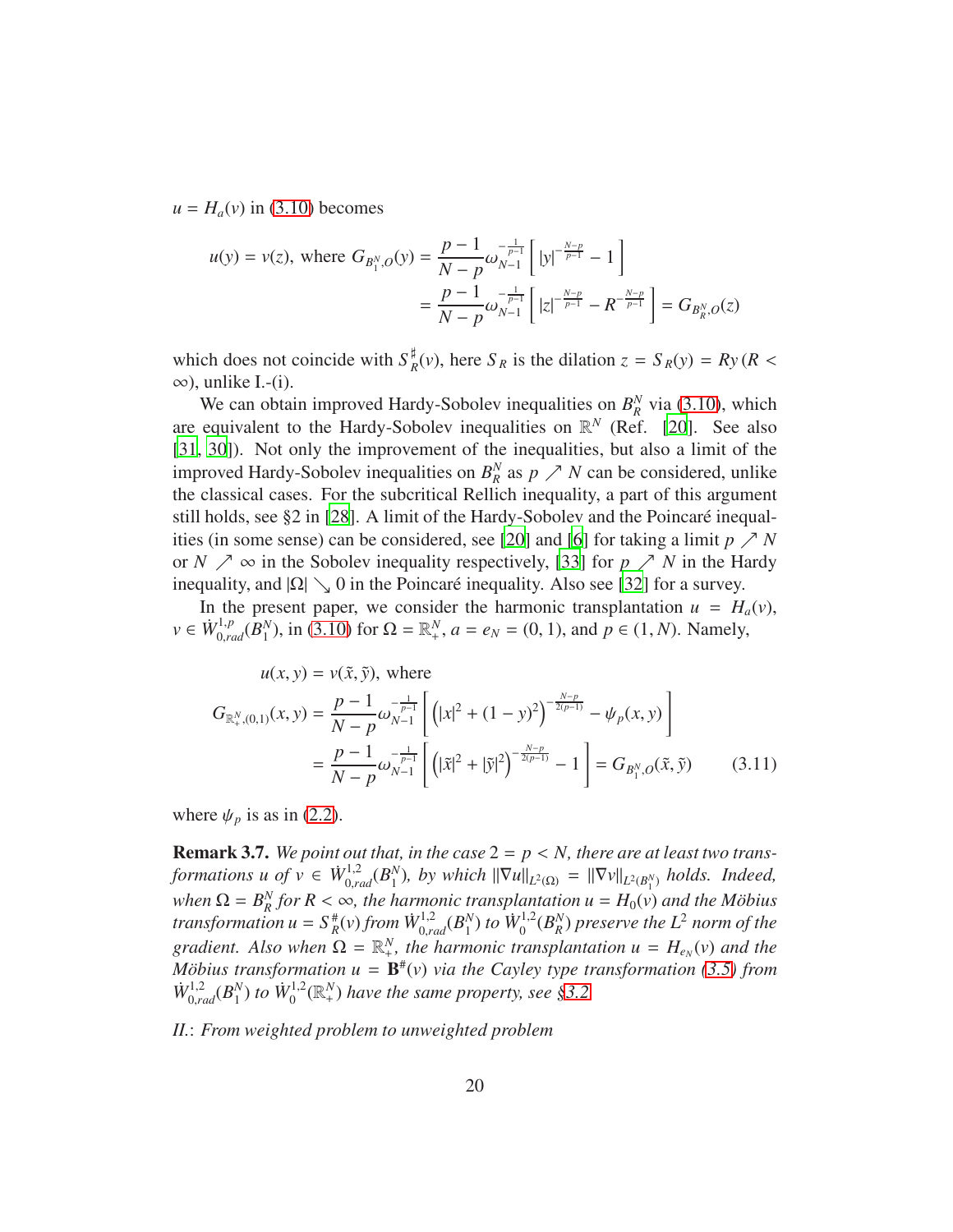Let  $1 < p < N$  and  $\tilde{G}_{B_1^N,O}$  be Green's function with singularity at *O* associated with the weighted *p*-Laplace operator div( $|y|^{p-N}|\nabla(\cdot)|^{p-2}\nabla(\cdot)$ ). Define  $u : B_1^N \to \mathbb{R}$ by

$$
u(y) = v(z), \text{ where } \tilde{G}_{B_1^N, O}(y) = \omega_{N-1}^{-\frac{1}{p-1}} \log \frac{1}{|y|} = \frac{p-1}{N-p} \omega_{N-1}^{-\frac{1}{p-1}} |z|^{-\frac{N-p}{p-1}} = G_{\mathbb{R}^N, O}(z),
$$
  

$$
y \in B_1^N, z \in \mathbb{R}^N.
$$

Then we have  $\|\nabla u\|_{L^p(B_1^N; \, |y|^{p-N} \, dy)} = \|\nabla v\|_{L^p(\mathbb{R}^N)}$  (Ref. [\[37,](#page-41-0) [19](#page-39-9)]). We can remove the weight  $|y|^{p-N}$  thanks to the above transformation.

*III.-(i): From higher dimensions to one dimension* Consider the Moser transformation

$$
u(y) = v(z)
$$
, where  $G_{B_R^N, O}(y) = \omega_{N-1}^{-\frac{1}{N-1}} \log \frac{R}{|y|} = z$ .  $y \in B_R^N, z \in \mathbb{R}_+$ .

Then we have  $\|\nabla u\|_{L^N(B_R^N)} = \|v'\|_{L^N(\mathbb{R}_+)}$ . The Moser transformation is used to reduce the Trudinger-Moser maximization problem on  $\dot{W}_{0,\text{rad}}^{1,N}(B_R^N)$  $\binom{N}{R}$  to the one-dimensional problem (Ref. [\[26](#page-40-4)]). On the other hand, if we consider the Moser transformation on the subcritical Sobolev spaces  $\dot{W}_{0,\text{rad}}^{1,p}(B_R^N)$  $_{R}^{N}$  $(p < N)$ , then we have

$$
u(y) = v(z)
$$
, where  $G_{B_R^N, O}(y) = \frac{p-1}{N-p} \omega_{N-1}^{-\frac{1}{p-1}} \left[ |y|^{-\frac{N-p}{p-1}} - R^{-\frac{N-p}{p-1}} \right] = z$ .

Then again we have  $\|\nabla u\|_{L^p(B_R^N)} = \|v'\|_{L^p(\mathbb{R}_+)}$ . For an application of these transformations, see Proposition [5.5](#page-37-0) in [§5.](#page-32-0)

*III.-(ii): Relation between the critical and the subcritical Sobolev spaces* Let  $p = N < m$ . If we consider the relation

<span id="page-20-0"></span>
$$
u(y) = v(z), \text{ where } G_{B_R^N, O}(y) = \omega_{N-1}^{-\frac{1}{N-1}} \log \frac{R}{|y|}
$$
  
= 
$$
\frac{N-1}{m-N} \omega_{m-1}^{-\frac{1}{N-1}} \left[ |z|^{-\frac{m-N}{N-1}} - R^{-\frac{m-N}{N-1}} \right] = G_{B_R^m, O}(z),
$$
(3.12)

for  $u \in \dot{W}_{0,rad}^{1,N}(B_R^N)$  $_{R}^{N}$ ),  $v \in \dot{W}_{0,rad}^{1,N}(B_{R}^{m})$ . then we have  $\|\nabla u\|_{L^{N}(B_{R}^{N})} = \|\nabla v\|_{L^{N}(B_{R}^{m})}$ . Namely, we obtain the equality between two norms of the critical Sobolev spaces  $\dot{W}_{0,\text{rad}}^{1,N}(B_R^N)$ *R* )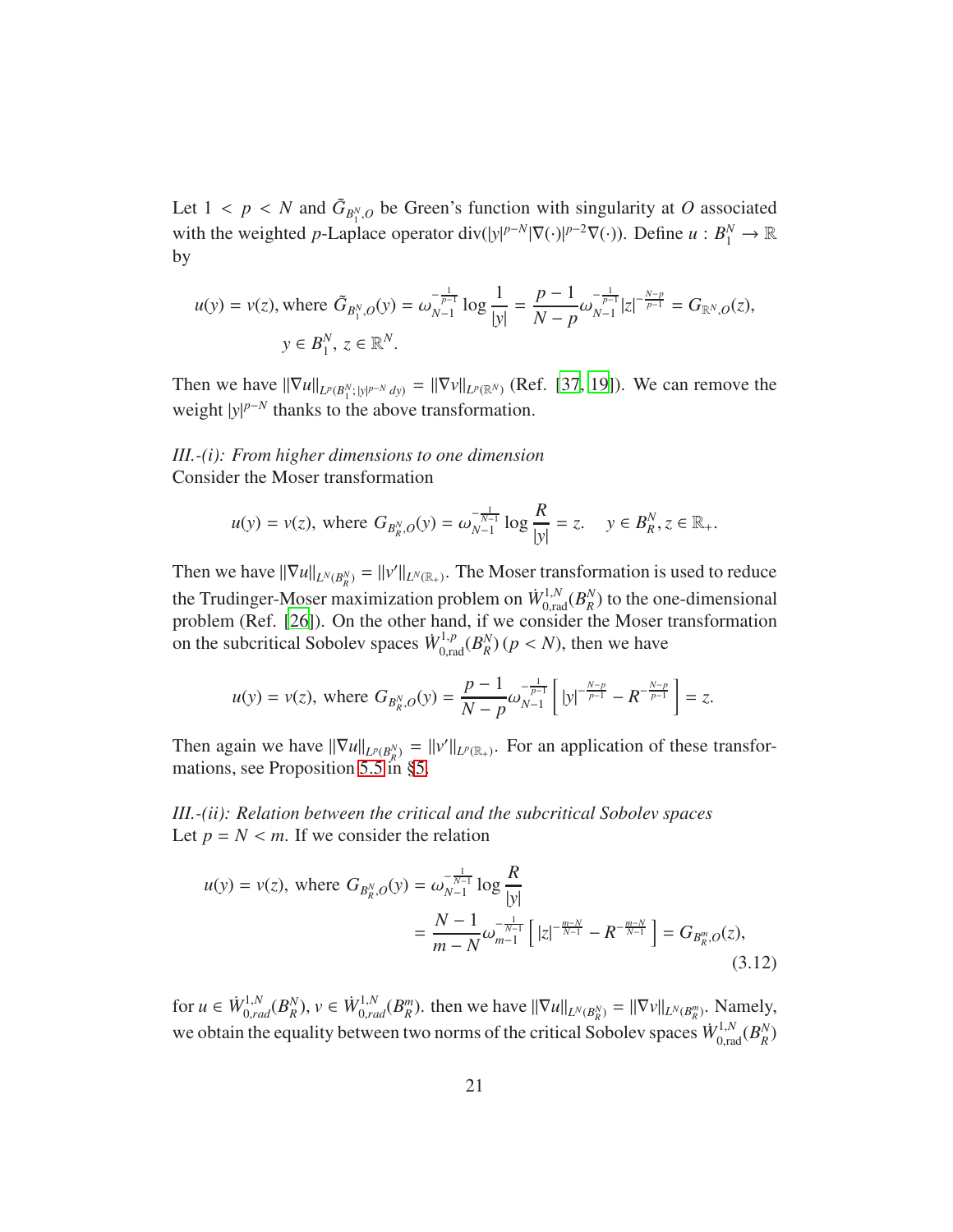and the higher dimensional subcritical Sobolev spaces  $\dot{W}_{0,\text{rad}}^{1,p}(B_R^m)$  (Ref. [\[34\]](#page-40-5)). This transformation [\(3.12\)](#page-20-0) gives a direct relation between the subcritical Sobolev embeddings

$$
\dot{W}_{0,\text{rad}}^{1,p} \hookrightarrow L^{p^*,p} \hookrightarrow L^{p^*,q} \hookrightarrow L^{p^*,\infty}
$$

where  $p < q$ , and the critical Sobolev embeddings

$$
\dot{W}_{0,\text{rad}}^{1,N} \hookrightarrow L^{\infty,N}(\log L)^{-1} \hookrightarrow L^{\infty,q}(\log L)^{-1+\frac{1}{N}-\frac{1}{q}} \hookrightarrow L^{\infty,\infty}(\log L)^{-1+\frac{1}{N}} = \text{ExpL}_{N-1}^{\frac{N}{N-1}}.
$$

For the subcritical and the critical Sobolev embeddings, see e.g. [\[33](#page-40-3)] §1.

*III.-(iii): An infinite dimensional form of the Sobolev inequality* Let  $p < N < m$ . If we consider

$$
u(y) = v(z), \text{ where } G_{\mathbb{R}^N, O}(y) = \frac{p-1}{N-p} \omega_{N-1}^{-\frac{1}{p-1}} |y|^{-\frac{N-p}{p-1}} = \frac{p-1}{m-p} \omega_{m-1}^{-\frac{1}{p-1}} |z|^{-\frac{m-p}{p-1}} = G_{\mathbb{R}^m, O}(z),
$$
  

$$
y \in \mathbb{R}^N, z \in \mathbb{R}^m
$$

then we have  $\|\nabla u\|_{L^p(\mathbb{R}^N)} = \|\nabla v\|_{L^p(\mathbb{R}^m)}$ . Namely, we can reduce the *m*-dimensional Sobolev inequality:  $S_{m,p} ||v||_L^p$  $\left| \sum_{L^{p^*}(\mathbb{R}^m)}^p \right| \leq \left| \left| \nabla v \right| \right|_L^p$  $P_{L^p(\mathbb{R}^m)}$  to an *N*-dimensional inequality for *u*, which involves *m* as a parameter and *m* can be arbitrarily large. Therefore, we can take a limit of the *m*-dimensional Sobolev inequality as  $m \nearrow \infty$  in this sense. As a consequence, we can obtain the *N*-dimensional Hardy inequality:  $\left(\frac{N-p}{p}\right)^p \int_{\mathbb{R}^N} \frac{|u|^p}{|y|^p}$  $\frac{|u|^p}{|y|^p} dy \le \int_{\mathbb{R}^N} |\nabla u|^p dy$  as an infinite dimensional form of the Sobolev inequality (Ref. [31]).

## <span id="page-21-0"></span>4. Proof of Theorems

First, we show Theorem [1.1.](#page-1-4)

*Proof.* (Proof of Theorem [1.1\)](#page-1-4) Let  $p = N$ . We will "transplant" the critical Hardy inequality on  $B_1^N$  $_1^N$  to  $\mathbb{R}_+^N$  by the Cayley type transformation **B** [\(3.5\)](#page-15-1) in [§3.2.](#page-15-0)

By [\(3.6\)](#page-15-3), we consider **B** maps  $\mathbb{R}^N_+$  to  $B_1^N$ <sup>*N*</sup>. Let  $u \in C_c^1(\mathbb{R}^N_+)$  and put  $v(\tilde{x}, \tilde{y}) =$  $(\mathbf{B}^{-1})^{\#}(u)(\tilde{x}, \tilde{y})$  for  $(\tilde{x}, \tilde{y}) \in B_1^N$ <sup>*N*</sup>. Then we see  $u(x, y) = \mathbf{B}^{\#}(v)(x, y) = v(\mathbf{B}(x, y))$  for  $(x, y) \in \mathbb{R}^N_+$ . From the fact that  $\mathbf{B} \in M(\mathbb{R}^N)$  and Proposition [3.3,](#page-13-0) we have

$$
\int_{\mathbb{R}_+^N} \left| \nabla u(x, y) \right|^N dxdy = \int_{B_1^N} \left| \nabla v(\tilde{x}, \tilde{y}) \right|^N d\tilde{x} d\tilde{y}
$$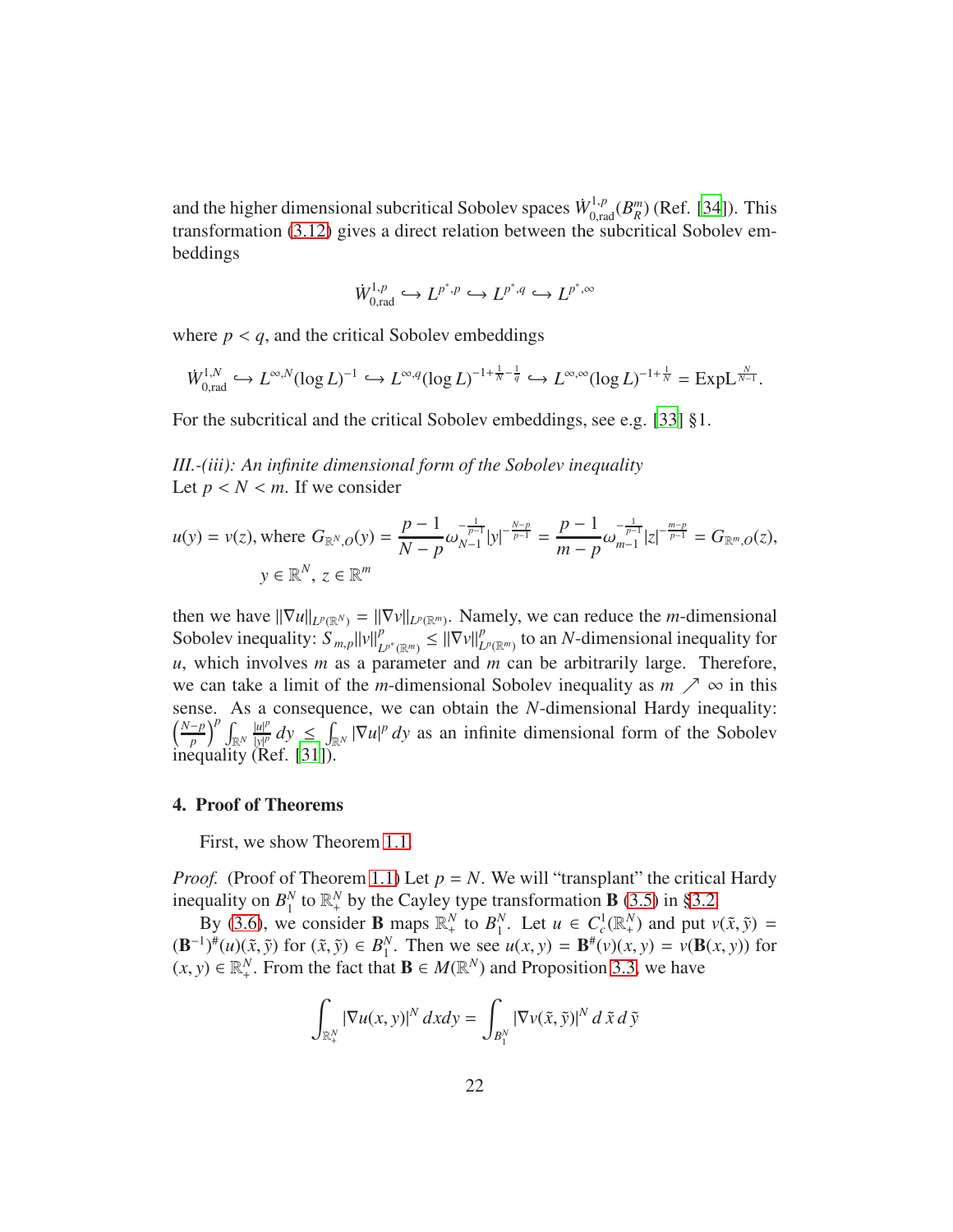where  $(\tilde{x}, \tilde{y}) = \mathbf{B}(x, y)$ . Since  $|\tilde{x}|^2 + \tilde{y}^2 = \frac{|x|^2 + (y-1)^2}{|x|^2 + (y+1)^2}$  $\frac{|x|^2 + (y-1)^2}{|x|^2 + (y+1)^2}$  by [\(3.6\)](#page-15-3), we have

$$
\int_{B_1^N} \frac{|v(\tilde{x}, \tilde{y})|^N}{\{|\tilde{x}|^2 + |\tilde{y}|^2\}^{\frac{N}{2}} \left(\log \frac{1}{\sqrt{|\tilde{x}|^2 + |\tilde{y}|^2}}\right)^N} d\tilde{x} d\tilde{y}
$$
\n
$$
= \int_{\mathbb{R}_+^N} \frac{|u(x, y)|^N}{|\mathbf{B}(x, y)|^{\frac{N}{2}} \left(\log \frac{1}{|\mathbf{B}(x, y)|}\right)^N} |\det \mathbf{B}'(x, y)| dx dy
$$
\n
$$
= \int_{\mathbb{R}_+^N} \frac{|u(x, y)|^N}{\{|x|^2 + (1 - y)^2\}^{\frac{N}{2}} \left(\frac{|x|^2 + (1 + y)^2}{4}\right)^{\frac{N}{2}} \left(\log \sqrt{\frac{|x|^2 + (1 + y)^2}{|x|^2 + (1 - y)^2}}\right)^N} dx dy.
$$

Thus, we obtain  $(1.3)$  by the critical Hardy inequality on the unit ball for  $\nu$  (Ref. [\[1,](#page-38-1) [21,](#page-39-2) [35\]](#page-41-1)):

$$
\left(\frac{N-1}{N}\right)^N \int_{B_1^N} \frac{|v(\tilde{x}, \tilde{y})|^N}{\{|\tilde{x}|^2 + |\tilde{y}|^2\}^{\frac{N}{2}} \left(\log \frac{1}{\sqrt{|\tilde{x}|^2 + |\tilde{y}|^2}}\right)^N} d\tilde{x} d\tilde{y} \le \int_{B_1^N} |\nabla v(\tilde{x}, \tilde{y})|^N d\tilde{x} d\tilde{y}.
$$

Optimality and the non-attainability of the constant  $\left(\frac{N-1}{N}\right)^N$  in [\(1.3\)](#page-1-3) follows from results for the critical Hardy inequality on the unit ball also.

In the same way as above, we also obtain a Trudinger-Moser type inequality on the half-space from the result on balls

**Theorem 4.1.** *Let*  $N \geq 2$ *. Then* 

$$
\sup \left\{ \int_{\mathbb{R}_+^N} e^{\alpha |u(x,y)|^{\frac{N}{N-1}}} \frac{2^N dx dy}{\left\{ |x|^2 + (y+1)^2 \right\}^N} \mid ||\nabla u||_{L^N(\mathbb{R}_+^N)} \le 1, \ u \in \dot{W}_0^{1,N}(\mathbb{R}_+^N) \right\}
$$

*is finite if and only if*  $\alpha \leq N\omega_{N-1}^{\frac{1}{N-1}}$ *. Moreover, the above maximization problem is attained for any*  $\alpha \leq N \omega_{N-1}^{\frac{1}{N-1}}$ .

*Proof.* Again, we use the transformation  $v = (\mathbf{B}^{-1})^{\#}(u)$ ,  $u \in \dot{W}_0^{1,N}$  $L_0^{1,N}(\mathbb{R}^N_+)$ . Since  $|\det \mathbf{B}'(x, y)| = \frac{2^N}{\{|x|^2 + (y+1)\}}$  $\{|x|^2 + (y+1)^2\}$  $\overline{N}$ , the theorem follows from the Trudinger-Moser inequality on *B N*  $\frac{N}{1}$  and its attainability: see [\[11](#page-39-10)].

Next, we show Theorem [1.3.](#page-3-1)

Before that, we claim the following Theorem: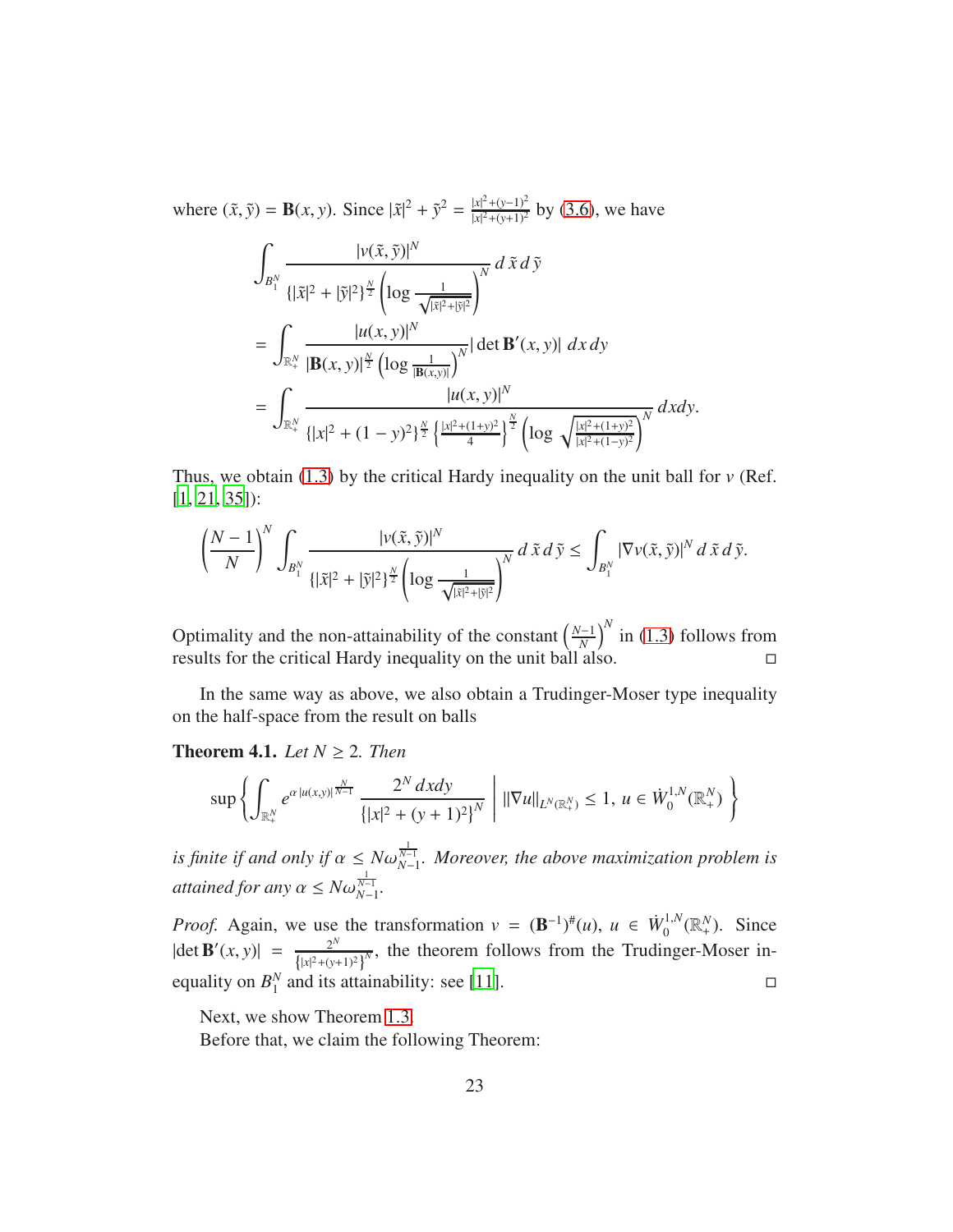<span id="page-23-0"></span>**Theorem 4.2.** Let  $1 < p < N$ . Then the Hardy type inequality

$$
\left(\frac{N-p}{p}\right)^p \int_{\mathbb{R}_+^N} \frac{W_p(x, y)^{\frac{p}{2}}}{(|x|^2 + (1 - y)^2)^{\frac{p}{2}}} |u(x, y)|^p \, dxdy \le \int_{\mathbb{R}_+^N} |\nabla u(x, y)|^p \, dxdy,
$$

*holds for any*  $u \in C_c^1(\mathbb{R}^N_+)$  *of the form*  $u(x, y) = u\Big(G_{\mathbb{R}^N_+, e_N}(x, y)\Big)$ , where  $\psi_p$  is given  $in \S2$  *and for*  $(x, y) \in \mathbb{R}^N_+$ ,

$$
W_p(x, y) = \frac{1 + (|x|^2 + (1 - y)^2)^{\frac{N-1}{p-1}} |\nabla \psi_p|^2 - 2(|x|^2 + (1 - y)^2)^{\frac{N-p}{2(p-1)} + 1} \nabla \psi_p \cdot \begin{pmatrix} x \\ y - 1 \end{pmatrix}}{\left[1 - \tilde{X}^{\frac{N-p}{2(p-1)}}\right]^2},
$$
  

$$
\tilde{X} = \psi_p(x, y)^{\frac{2(p-1)}{N-p}} \left\{|x|^2 + (1 - y)^2\right\}.
$$

The proof of Theorem [4.2](#page-23-0) consists of the use of the harmonic transplantation between  $\mathbb{R}^N_+$  and  $\mathbb{R}^N$ , the Hardy inequality [\(1.1\)](#page-1-1), and Lemma [3.6.](#page-17-1) Since the proof of Theorem [4.2](#page-23-0) is almost the same as that of Theorem [1.3](#page-3-1) below, we omit the proof.

As we mentioned in [§2,](#page-5-0) we do not know the explicit form of  $\psi_p$  when 2  $\neq$  $p \lt N$ . Due to the lack of the explicit form of  $\psi_p$ , we cannot check that the inequality in Theorem [4.2](#page-23-0) is improved, i.e.,  $W_p(x, y) \ge 1$ . Therefore, we consider a modification of harmonic transplantation by using  $U_p$  in [\(1.5\)](#page-3-3) instead of  $G_{\mathbb{R}^N_+,\,e_N}$ in [\(3.11\)](#page-19-0). This is the main idea we have invented in the proof of Theorem [1.3.](#page-3-1)

Consider the following modified transformation for radial functions  $v = v(z) =$ *v*(*t*), (*t* = |*z*|∈ [0, 1]) on *B*<sup>*N*</sup><sub>1</sub>  $_{1}^{N}$ , or  $w = w(\tilde{z}) = w(r)$ ,  $(r = |\tilde{z}| \in [0, +\infty))$  on  $\mathbb{R}^{N}$ :

<span id="page-23-1"></span>
$$
\begin{cases}\n u(x, y) = v(t), \text{ where } U_p(x, y) = G_{B_1^N, O}(t), \quad (x, y) \in \mathbb{R}_+^N, \\
 u(x, y) = w(r), \text{ where } U_p(x, y) = G_{\mathbb{R}^N, O}(r), \quad (x, y) \in \mathbb{R}_+^N.\n\end{cases} (4.1)
$$

We call the function *u* on  $\mathbb{R}^N_+$  in [\(4.1\)](#page-23-1) *the generalized harmonic transplantation* of *v* (or *w*).

We obtain the following Lemma instead of Lemma [3.6.](#page-17-1)

<span id="page-23-2"></span>**Lemma 4.3.** Let  $1 < p < N$ , v, w be radial functions on  $B_1^N$ ,  $\mathbb{R}^N$ , and u be given by *[\(4.1\)](#page-23-1). Then we have*

$$
\int_{\mathbb{R}_+^N} |\nabla u|^p = \int_{B_1^N} |\nabla v|^p + \int_0^1 \omega_{N-1} t^{N-1} |v'(t)|^p F_p \left( G_{B_1^N, O}(t) \right) dt \n= \int_{\mathbb{R}^N} |\nabla w|^p + \int_0^\infty \omega_{N-1} r^{N-1} |w'(r)|^p F_p \left( G_{\mathbb{R}^N, O}(r) \right) dr
$$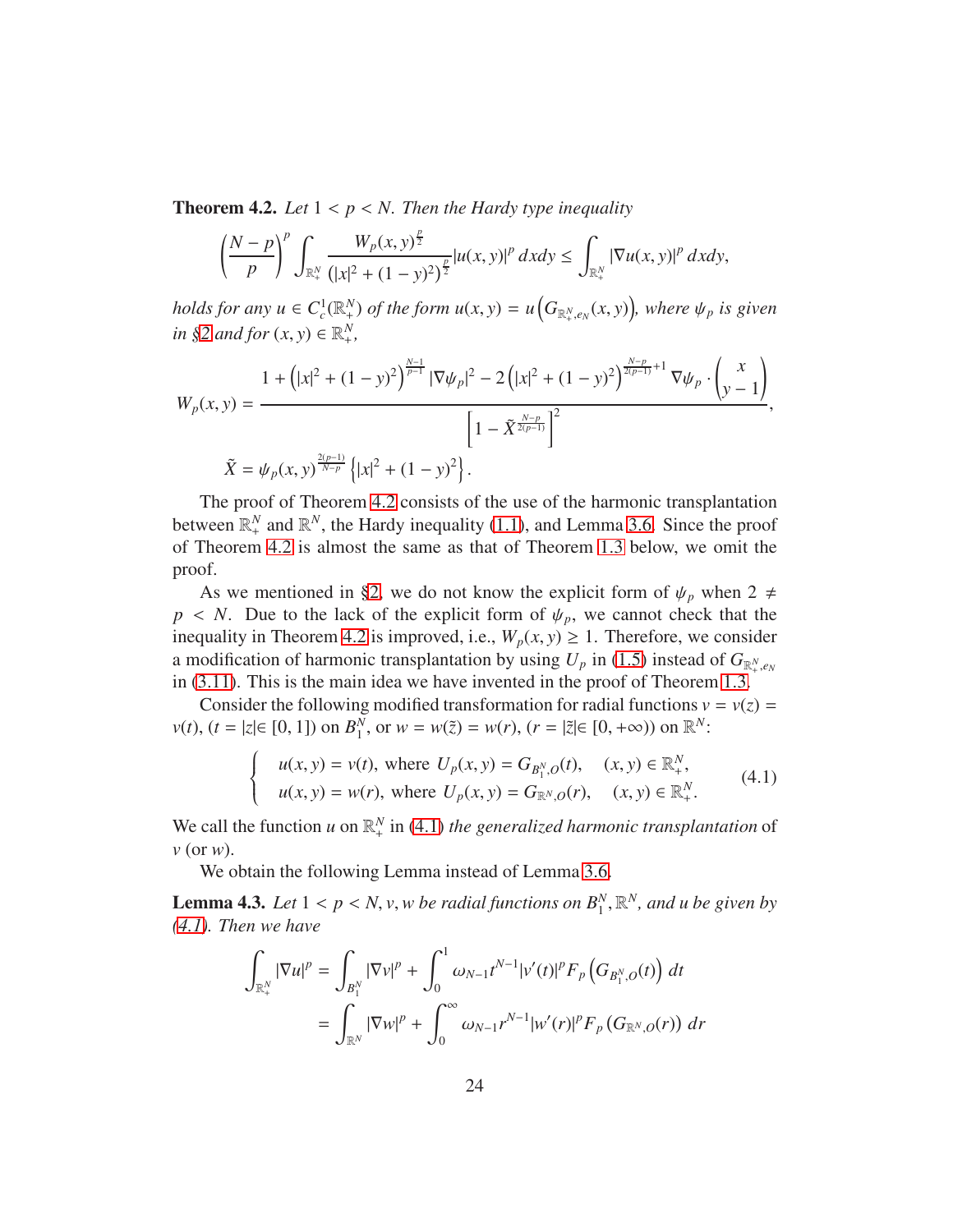*where*

<span id="page-24-1"></span>
$$
F_p(s) = \int_{[U_p > s]} (-\Delta_p U_p) dx dy.
$$
 (4.2)

*Especially, if*  $p \ge 2$  *(resp.*  $p \le 2$ *), then*  $F_p(s) \ge 0$  *(resp.*  $F_p(s) \le 0$ *) and*  $\|\nabla u\|_p \geq \|\nabla v\|_p$ ,  $\|\nabla u\|_p \geq \|\nabla w\|_p$  (resp.  $\|\nabla u\|_p \leq \|\nabla v\|_p$ ,  $\|\nabla u\|_p \leq \|\nabla w\|_p$ ) holds.

*Proof.* We prove the first equality only, since the proof of the second equality is similar. Also we note that the proof below is an analogue to that of Lemma [3.6.](#page-17-1) Let *h* be defined by

$$
h(x,y) = \left(G_{B_1^N,O}\right)^{-1} \left(U_p(x,y)\right) = \left[\frac{N-p}{p-1}\omega_{N-1}^{\frac{1}{p-1}}U_p(x,y) + 1\right]^{-\frac{p-1}{N-p}}, \quad (x,y) \in \mathbb{R}_+^N.
$$

Thus  $t = h(x, y)$  is equivalent to  $U_p(x, y) = G_{B_1^N, O}(t)$  and  $u(x, y) = v(h(x, y))$ . In particular,  $\nabla u(x, y) = v'(h(x, y)) \nabla h(x, y)$ . Note that since  $U_p \ge 0$  in  $\mathbb{R}^N_+$ , we get that  $0 < h(x, y) \le 1$  for  $(x, y) \in \overline{\mathbb{R}^N_+}$  and if  $(x, y) \in h^{-1}(\{t\}) \cap \mathbb{R}^N_+$ , Thus, the coarea formula gives that

$$
\int_{\mathbb{R}_+^N} |\nabla u|^p = \int_{\mathbb{R}_+^N} |v'(h(x, y))|^p |\nabla h(x, y)|^{p-1} |\nabla h(x, y)| dx dy
$$
  
= 
$$
\int_0^1 \left[ \int_{h^{-1}(\{t\}) \cap \mathbb{R}_+^N} |v'(h(x, y))|^p |\nabla h(x, y)|^{p-1} d\mathcal{H}^{N-1}(x, y) \right] dt.
$$

Inserting  $|\nabla h| = \omega_{N-1}^{\frac{1}{p-1}} h(y)^{\frac{N-1}{p-1}} |\nabla U_p(x, y)|$ , we have

<span id="page-24-0"></span>
$$
\int_{\mathbb{R}_+^N} |\nabla u|^p = \int_0^1 \omega_{N-1} t^{N-1} |\nu'(t)|^p \left[ \int_{h^{-1}(\{t\}) \cap \mathbb{R}_+^N} |\nabla U_p(x, y)|^{p-1} d\mathcal{H}^{N-1}(x, y) \right] dt.
$$
\n(4.3)

Note that  $h^{-1}(\{t\}) \cap \mathbb{R}^N_+$  is a level set of  $U_p$ . Applying  $\phi_t = \min\{t, U_p\}$ ,  $(t > 0)$  as a test function of [\(2.3\)](#page-6-2) in Proposition [2.1,](#page-6-0) we have

$$
\int_{[U_p < t]} |\nabla U_p|^p \, dx \, dy = t + \int_{[U_p < t]} (-\Delta_p U_p) \, U_p \, dx \, dy + \int_{[U_p > t]} (-\Delta_p U_p) \, t \, dx \, dy.
$$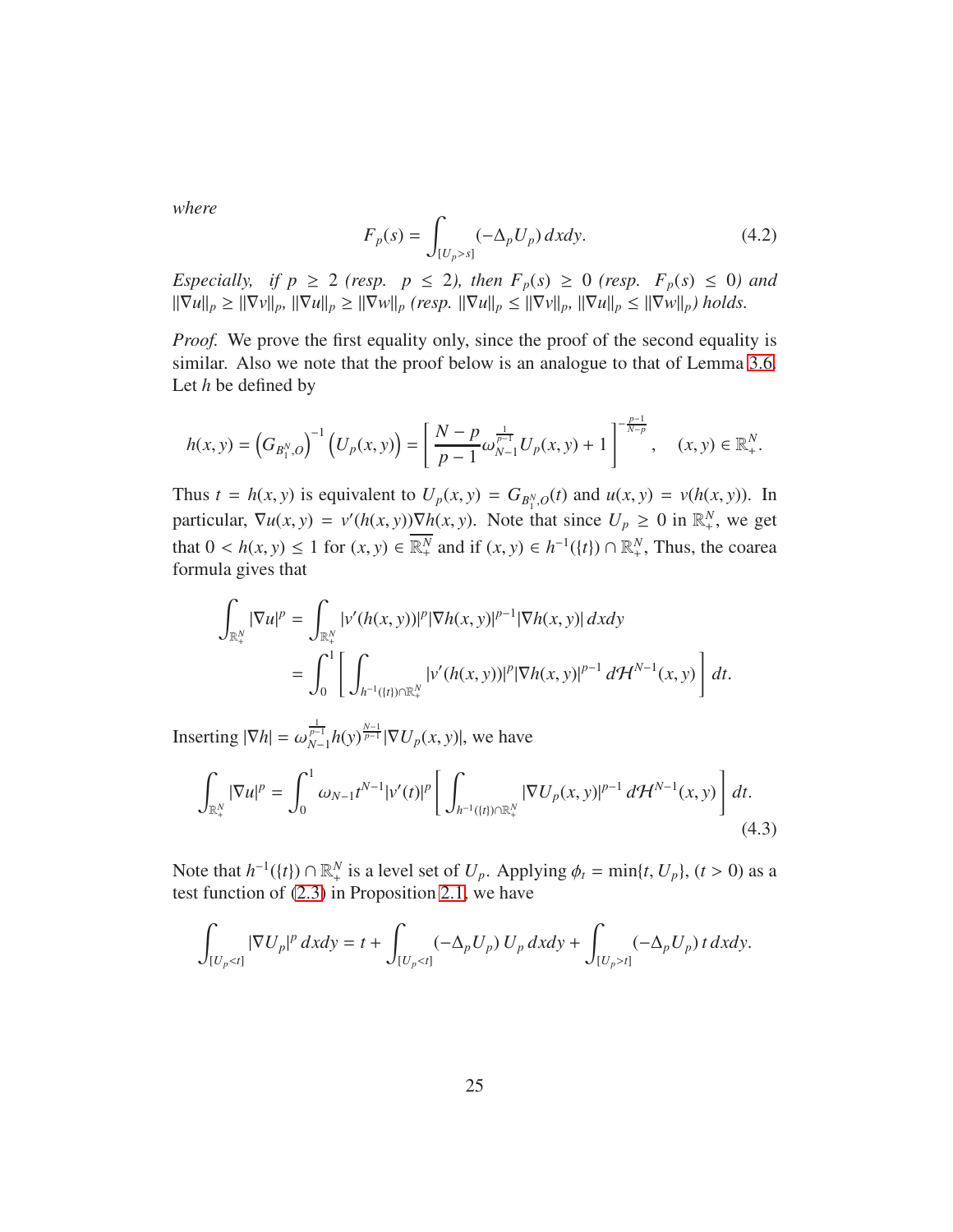If we differentiate the above with respect to  $t$ , then we have

$$
\int_{[U_p=t]} |\nabla U_p|^{p-1} d\mathcal{H}^{N-1}(x, y)
$$
\n
$$
= 1 + \int_{[U_p=t]} (-\Delta_p U_p) \frac{U_p}{|\nabla U_p|} d\mathcal{H}^{N-1}(x, y) - \int_{[U_p=t]} (-\Delta_p U_p) \frac{t}{|\nabla U_p|} d\mathcal{H}^{N-1}(x, y)
$$
\n
$$
+ \int_{[U_p>t]} (-\Delta_p U_p) dxdy
$$
\n
$$
= 1 + \int_{[U_p>t]} (-\Delta_p U_p) dxdy
$$

thanks to the coarea formula. Therefore, replacing *t* by  $G_{B_1^N, O}(t)$  for any  $t \in (0, 1)$ , we have

$$
\int_{h^{-1}(\{t\}) \cap \mathbb{R}^N_+} |\nabla U_p(x, y)|^{p-1} d\mathcal{H}^{N-1}(x, y) = 1 + \int_{\left[U_p > G_{B_1^N, O}(t)\right]} (-\Delta_p U_p) dxdy. \tag{4.4}
$$

Inserting  $(4.4)$  into  $(4.3)$ , we obtain

<span id="page-25-0"></span>
$$
\int_{\mathbb{R}_+^N} |\nabla u|^p = \int_0^1 \omega_{N-1} t^{N-1} |v'(t)|^p \left( 1 + \int_{[U_p > t]} (-\Delta_p U_p) dx dy \right) dt
$$
  
= 
$$
\int_{B_1^N} |\nabla v|^p + \int_0^1 \omega_{N-1} t^{N-1} |v'(t)|^p F_p \left( \omega_{N-1}^{-\frac{1}{p-1}} \frac{p-1}{N-p} \left( t^{-\frac{N-p}{p-1}} - 1 \right) \right) dt.
$$

<span id="page-25-1"></span>**Lemma 4.4.** Let  $1 < p < N$ ,  $0 \le s \le p$ , v and w be radial functions on  $B_1^N$  and R *N respectively, and let u be given by [\(4.1\)](#page-23-1). Then we have*

$$
\int_{\mathbb{R}^N_+} \frac{V_p(x, y)^{\frac{p}{2}}}{(|x|^2 + (1 - y)^2)^{\frac{p}{2}}} |u(x, y)|^p dx dy
$$
\n
$$
= \int_{B_1^N} \frac{|y|^p}{|z|^p \left[1 - |z|^{\frac{N-p}{p-1}}\right]^p} dz + \omega_{N-1} \int_0^1 |y|^p t^{N-1-p} \left[1 - t^{\frac{N-p}{p-1}}\right]^{-p} F_p \left(G_{B_1^N, O}(t)\right) dr
$$
\n
$$
= \int_{\mathbb{R}^N} \frac{|w|^p}{|\tilde{z}|^p} d\tilde{z} + \omega_{N-1} \int_0^\infty |w|^p r^{N-1-p} F_p \left(G_{\mathbb{R}^N, O}(r)\right) dr.
$$

*where*  $F_p(s)$  *is defined in* [\(4.2\)](#page-24-1)*, and for*  $(x, y) \in \mathbb{R}^N_+$ ,  $V_p$  *and X are defined in* [\(1.8\)](#page-3-2)*.*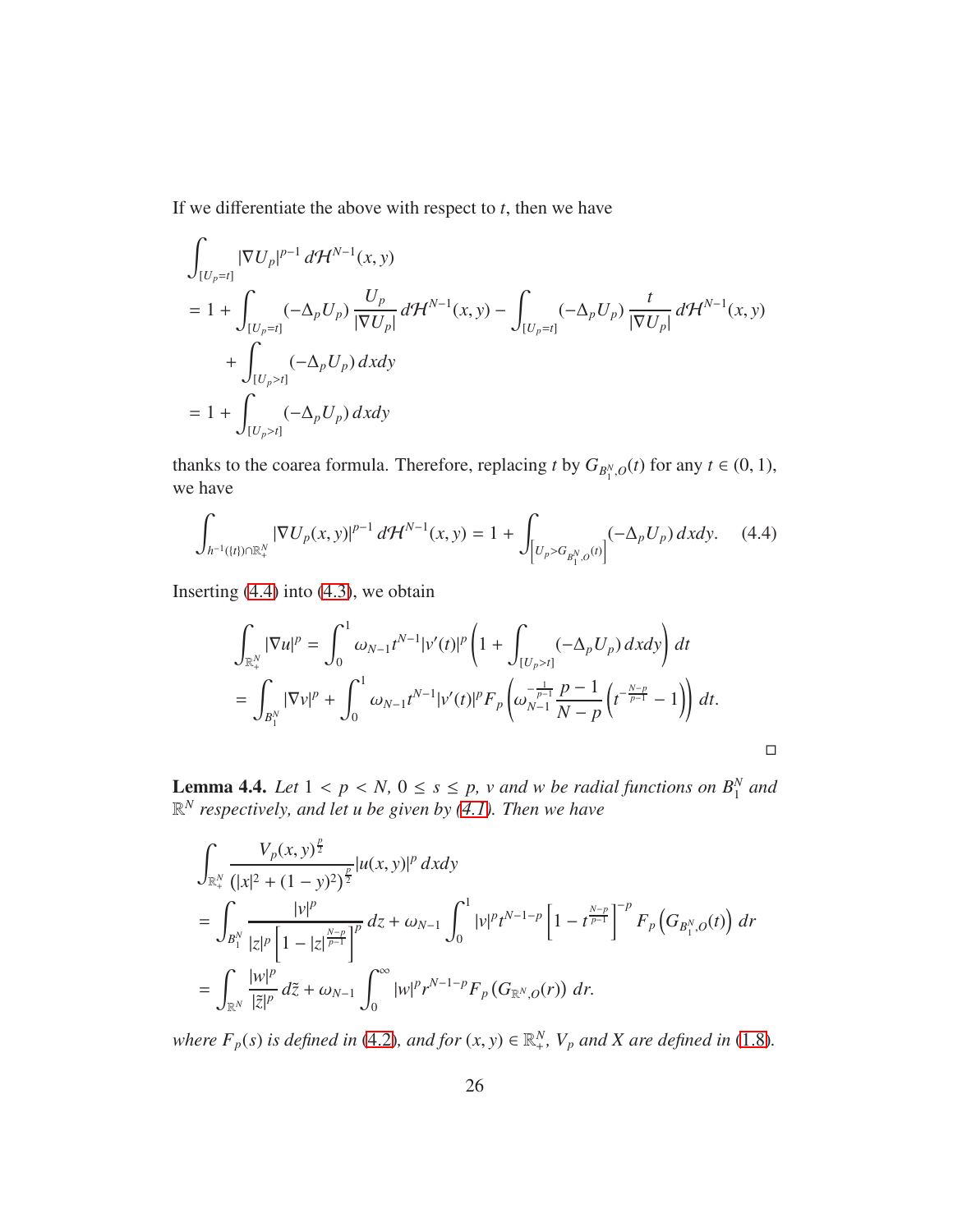*Proof.* We prove the second equality for *v* only. The first equality is similar. For  $(x, y) \in \mathbb{R}^N_+$ , define  $h(x, y)$  by the relation

<span id="page-26-0"></span>
$$
U_p(x, y) = G_{\mathbb{R}^N, O}(h(x, y)) = \frac{p-1}{N-p} \omega_{N-1}^{-\frac{1}{p-1}} h(x, y)^{-\frac{N-p}{p-1}},
$$

that is,

<span id="page-26-1"></span>
$$
h(x,y) = \left[ \left( |x|^2 + (1-y)^2 \right)^{-\frac{N-p}{2(p-1)}} - \left( |x|^2 + (1+y)^2 \right)^{-\frac{N-p}{2(p-1)}} \right]^{\frac{p-1}{p-N}}.
$$

As in [\(4.4\)](#page-25-0), we can obtain

$$
\int_{h^{-1}(\{t\}) \cap \mathbb{R}^N_+} |\nabla U_p(x, y)|^{p-1} d\mathcal{H}^{N-1}(x, y) = 1 + \int_{\left[U_p > G_{\mathbb{R}^N, 0}(t)\right]} (-\Delta_p U_p) dxdy. \tag{4.5}
$$

Thus by the coarea formula and [\(4.5\)](#page-26-0), we have

$$
\int_{\mathbb{R}_{+}^{N}} |u|^{p} \frac{|\nabla h(x, y)|^{p}}{h(x, y)^{p}} dx dy = \int_{0}^{\infty} \int_{h^{-1}(\{r\}) \cap \mathbb{R}_{+}^{N}} |w|^{p} r^{-p} |\nabla h(x, y)|^{p-1} d\mathcal{H}^{N-1}(x, y) dr
$$
\n
$$
= \omega_{N-1} \int_{0}^{\infty} |w|^{p} r^{N-1-p} \int_{h^{-1}(\{r\}) \cap \mathbb{R}_{+}^{N}} |\nabla U_{p}(x, y)|^{p-1} d\mathcal{H}^{N-1}(x, y) dr
$$
\n
$$
\stackrel{(4.5)}{=} \omega_{N-1} \int_{0}^{\infty} |w|^{p} r^{N-1-p} dr + \omega_{N-1} \int_{0}^{\infty} |w|^{p} r^{N-1-p} F_{p}(G_{\mathbb{R}^{N}, Q}(r)) dr
$$
\n
$$
= \int_{\mathbb{R}^{N}} \frac{|w|^{p}}{|\tilde{z}|^{p}} d\tilde{z} + \omega_{N-1} \int_{0}^{\infty} |w|^{p} r^{N-1-p} F_{p}(G_{\mathbb{R}^{N}, Q}(r)) dr,
$$
\n(4.6)

where  $|\tilde{z}| = r = h(x, y)$ . On the other hand, we have

$$
\nabla h(x, y) = h(x, y)^{\frac{N-1}{p-1}} \left[ \left( |x|^2 + (1 - y)^2 \right)^{\frac{p-N}{2(p-1)} - 1} \binom{x}{y-1} - \left( |x|^2 + (1 + y)^2 \right)^{\frac{p-N}{2(p-1)} - 1} \binom{x}{y+1} \right]
$$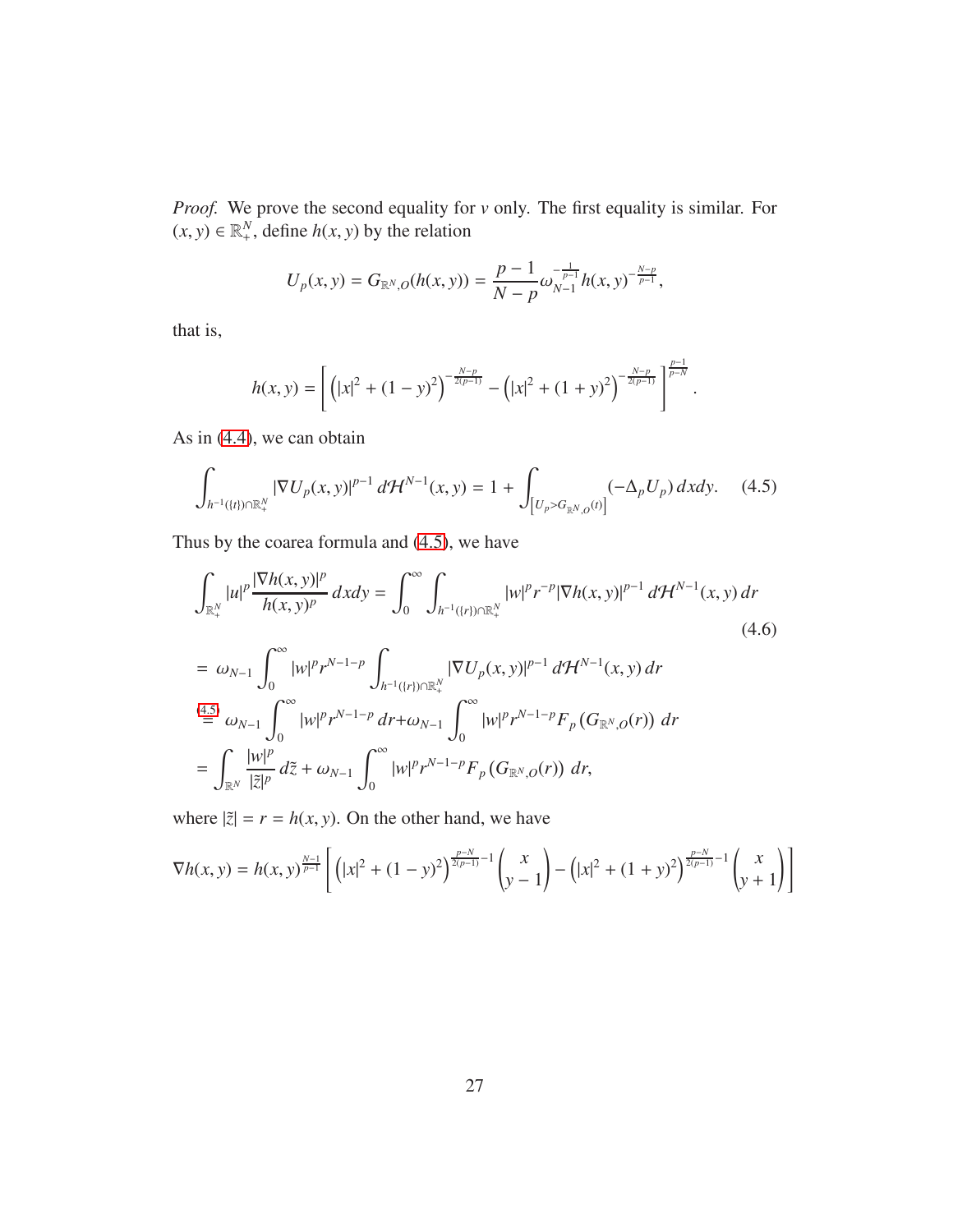which implies that

$$
\frac{|\nabla h(x, y)|^p}{h(x, y)^p} = h(x, y)^{\frac{N-p}{p-1}p} \left| \left( |x|^2 + (1 - y)^2 \right)^{\frac{p-N}{2(p-1)}-1} \binom{x}{y-1} - \left( |x|^2 + (1 + y)^2 \right)^{\frac{p-N}{2(p-1)}-1} \binom{x}{y+1} \right|^p \right|
$$
\n
$$
= \frac{\left[ \left( |x|^2 + (1 - y)^2 \right)^{\frac{1-N}{p-1}} + \left( |x|^2 + (1 + y)^2 \right)^{\frac{1-N}{p-1}} - 2 \left( |x|^2 + (1 - y)^2 \right)^{\frac{2-p-N}{2(p-1)}} \left( |x|^2 + (1 + y)^2 \right)^{\frac{2-p-N}{2(p-1)}} \left( |x|^2 + (1 + y)^2 \right)^{\frac{2-p-N}{2(p-1)}} \left( |x|^2 + (1 - y)^2 \right)^{-\frac{N-p}{2(p-1)}} \right|^p}{\left[ |x|^2 + (1 - y)^2 \right]^{\frac{p}{2}} \left[ |x|^2 + (1 - y)^2 \right]^{\frac{p}{2}} \left[ 1 - X^{\frac{N-p}{2(p-1)}} \right]^p}
$$
\n
$$
= \frac{V_p(x, y)^{\frac{p}{2}}}{\left[ |x|^2 + (1 - y)^2 \right]^{\frac{p}{2}}}.
$$

Inserting this in the left hand-side of [\(4.6\)](#page-26-1), we obtain the second equality of Lemma [4.4.](#page-25-1)

Now, we prove Theorem [1.3.](#page-3-1) First, we claim the next lemma.

**Lemma 4.5.** *Let*  $2 \le p \le N$  *and let*  $F_p$  *be defined in* [\(4.2\)](#page-24-1)*. Then* 

$$
\left(\frac{N-p}{p}\right)^p \int_0^\infty |w|^p r^{N-1-p} F_p\left(G_{\mathbb{R}^N,O}(r)\right) dr \le \int_0^\infty |w'|^p r^{N-1} F_p\left(G_{\mathbb{R}^N,O}(r)\right) dr \tag{4.7}
$$
  
holds for any radial function  $w = w(r) \in C_c^1(\mathbb{R}^N)$ .

*Proof.* Since for  $p \geq 2$ ,

<span id="page-27-0"></span>
$$
F'_{p}(s) = -\int_{[U_{p}=s]} \frac{-\Delta_{p}U_{p}}{|\nabla U_{p}|} d\mathcal{H}^{N-1}(x, y) \leq 0
$$

by Proposition [2.2](#page-6-1) and  $G'_{\mathbb{R}^N,0}(r) \leq 0$ , we have

$$
\int_{0}^{\infty} |w|^{p} r^{N-1-p} F_{p} (G_{\mathbb{R}^{N},0}(r)) dr
$$
\n
$$
= -\frac{p}{N-p} \int_{0}^{\infty} |w|^{p-2} w w' r^{N-p} F_{p} (G_{\mathbb{R}^{N},0}(r)) dr - \frac{1}{N-p} \int_{0}^{\infty} |w|^{p} r^{N-p} F_{p} (G_{\mathbb{R}^{N},0}(r)) G_{\mathbb{R}^{N},0}^{'}(r) dr
$$
\n
$$
\leq -\frac{p}{N-p} \int_{0}^{\infty} |w|^{p-2} w w' r^{N-p} F_{p} (G_{\mathbb{R}^{N},0}(r)) dr
$$
\n
$$
\leq \frac{p}{N-p} \left( \int_{0}^{\infty} |w'|^{p} r^{N-1} F_{p} (G_{\mathbb{R}^{N},0}(r)) dr \right)^{\frac{1}{p}} \left( \int_{0}^{\infty} |w|^{p} r^{N-1-p} F_{p} (G_{\mathbb{R}^{N},0}(r)) dr \right)^{\frac{p-1}{p}}.
$$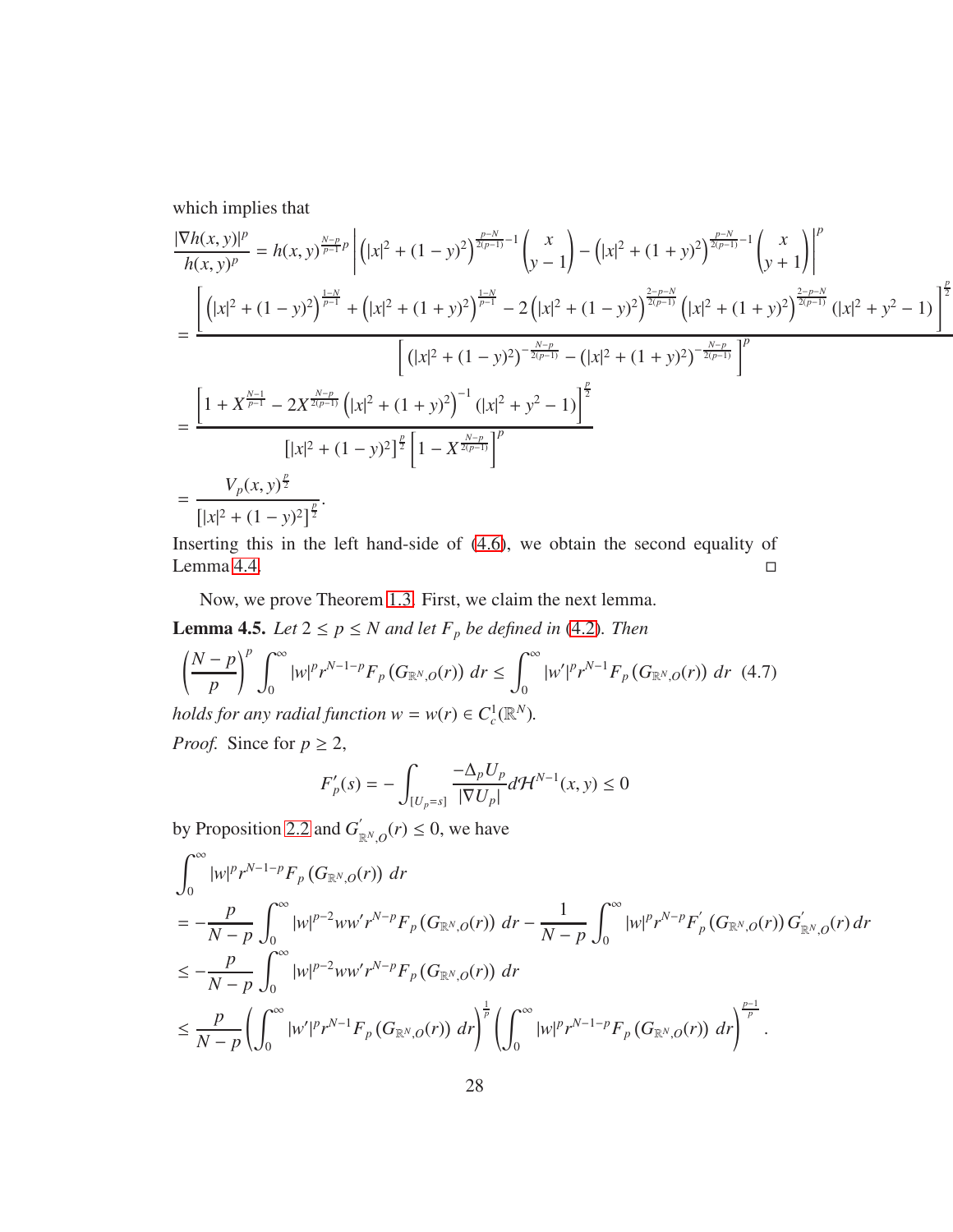Therefore, we obtain  $(4.7)$ .

*Proof.* (Proof of Theorem [1.3\)](#page-3-1) From Lemma [4.4,](#page-25-1) [\(4.7\)](#page-27-0), the classical Hardy in-equality [\(1.1\)](#page-1-1) on  $\mathbb{R}^N$ , and Lemma [4.3,](#page-23-2) we have

$$
\left(\frac{N-p}{p}\right)^p \int_{\mathbb{R}_+^N} \frac{|u(x,y)|^p}{(|x|^2 + (1-y)^2)^{\frac{p}{2}}} V_p(x,y)^{\frac{p}{2}} dx dy
$$
\n
$$
\lim_{m \to \infty} 4.4 \left(\frac{N-p}{p}\right)^p \int_{\mathbb{R}^N} \frac{|w|^p}{|\tilde{z}|^p} d\tilde{z} + \left(\frac{N-p}{p}\right)^p \omega_{N-1} \int_0^\infty |w|^p r^{N-1-p} F_p(G_{\mathbb{R}^N,0}(r)) dr
$$
\n
$$
\stackrel{(4.7)}{\leq} \left(\frac{N-p}{p}\right)^p \int_{\mathbb{R}^N} \frac{|w|^p}{|\tilde{z}|^p} d\tilde{z} + \int_0^\infty |w'|^p r^{N-1} F_p(G_{\mathbb{R}^N,0}(r)) dr
$$
\n
$$
\stackrel{(1.1)}{\leq} \int_{\mathbb{R}^N} |\nabla w|^p d\tilde{z} + \int_0^\infty |w'|^p r^{N-1} F_p(G_{\mathbb{R}^N,0}(r)) dr
$$
\n
$$
\lim_{m \to \infty} 4.3 \int_{\mathbb{R}_+^N} |\nabla u(x,y)|^p dx dy.
$$

Thus the inequality [\(4.10\)](#page-30-0)

$$
\left(\frac{N-p}{p}\right)^p \int_{\mathbb{R}_+^N} \frac{|u(x,y)|^p}{(|x|^2+(1-y)^2)^{\frac{p}{2}}} V_p(x,y)^{\frac{p}{2}} dx dy < \int_{\mathbb{R}_+^N} |\nabla u(x,y)|^p dx dy.
$$

is proven.

The remaining is to show the optimality of the constant  $\left(\frac{N-p}{p}\right)^p$  in the above inequality. For large  $M > 0$  and small  $\varepsilon > 0$ , consider the following test function:

$$
u_{\varepsilon,M}(x, y) = U_p(x, y)^{\frac{p-1}{p} - \frac{p-1}{N-p}\varepsilon} \psi_M\left(U_p(x, y)\right)
$$

where  $U_p(x, y)$  is in [\(1.5\)](#page-3-3). Put

$$
C(N, p) = \frac{p-1}{N-p} \omega_{N-1}^{-\frac{1}{p-1}}
$$

and define  $\psi_M \in C^\infty(0, \infty)$ ,  $0 \le \psi_M \le 1$ ,  $\psi_M(s) = 1$  for  $s \ge M$ ,  $\psi_M(s) = 0$  for  $s \leq \frac{M}{2}$  $\frac{M}{2}$ . Let  $\delta_1 = \delta_1(M)$ ,  $\delta_2 = \delta_2(M) > 0$  satisfy

$$
\delta_1^{-\frac{N-p}{p-1}} - (2-\delta_1)^{-\frac{N-p}{p-1}} = C(N,p)^{-1}M, \quad \delta_2 = \left(\frac{M}{C(N,p)}\right)^{\frac{p-1}{N-p}}.
$$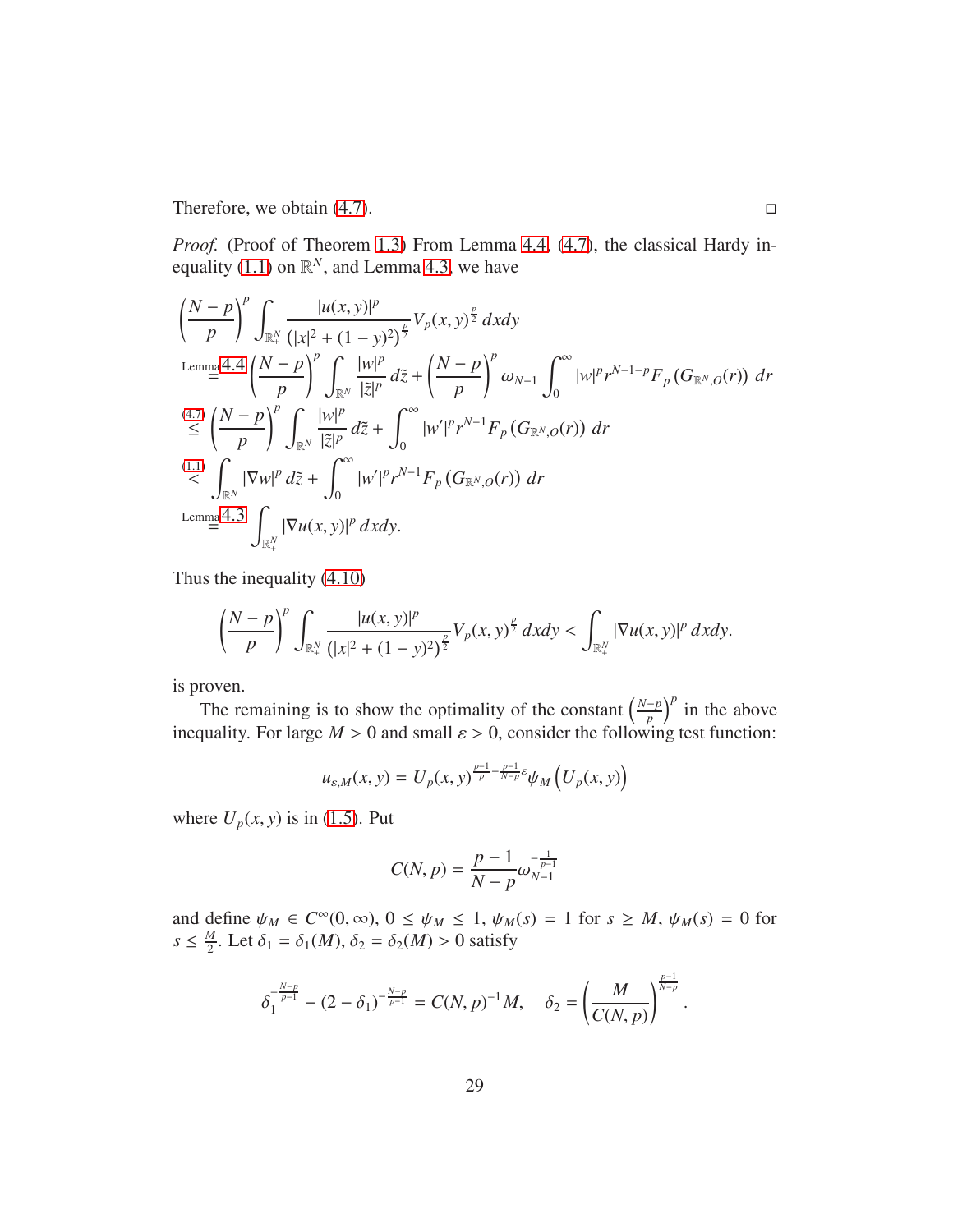Then we have  $B_{\delta_1} = B_{\delta_1}(0, 1) \subset [U_p \geq M] \subset B_{\delta_2}$ . Then we have

$$
\int_{\mathbb{R}^N_+} \frac{|u_{\varepsilon,M}(x,y)|^p V_p(x,y)^{\frac{p}{2}}}{(|x|^2 + (1-y)^2)^{\frac{p}{2}}} dx dy \ge \int_{[U_p \ge M]} \frac{|U_p|^{p-1-\frac{p-1}{N-p}p\varepsilon}}{|x|^2 + (1-y)^2|^{\frac{p}{2}}} dx dy
$$
\n
$$
\ge C(N, p)^{p-1-\frac{p-1}{N-p}p\varepsilon} \int_{B_{\delta_1}} (|x|^2 + (1-y)^2)^{-\frac{N}{2}+\frac{p\varepsilon}{2}} \left[1 - \left(\frac{|x|^2 + (y-1)^2}{|x|^2 + (y+1)^2}\right)^{\frac{N-p}{2(p-1)}}\right]^{p-1} dx dy
$$
\n
$$
\ge C(N, p)^{p-1-\frac{p-1}{N-p}p\varepsilon} \int_{B_{\delta_1}} (|x|^2 + (1-y)^2)^{-\frac{N}{2}+\frac{p\varepsilon}{2}} \left[1 - (p-1)\left(\frac{|x|^2 + (y-1)^2}{|x|^2 + (y+1)^2}\right)^{\frac{N-p}{2(p-1)}}\right] dx dy
$$
\n
$$
\ge C(N, p)^{p-1-\frac{p-1}{N-p}p\varepsilon} \omega_{N-1} \left[\int_0^{\delta_1} r^{-1+p\varepsilon} dr - \frac{p-1}{(2-\delta_1)^{\frac{N-p}{p-1}}} \int_0^{\delta_1} r^{-1+p\varepsilon+\frac{N-p}{p-1}} dr\right]
$$
\n
$$
= \frac{C(N, p)^{p-1}}{p} \omega_{N-1} \varepsilon^{-1} + o(\varepsilon^{-1}) \quad (\varepsilon \to 0).
$$
\n(4.8)

Since

<span id="page-29-0"></span>
$$
\nabla u_{\varepsilon,M} = \left(\frac{p-1}{p} - \frac{p-1}{N-p}\varepsilon\right) U_p^{-\frac{1}{p} - \frac{p-1}{N-p}\varepsilon} (\nabla U_p) \psi_M + \psi'_M U_p^{1 - \frac{1}{p} - \frac{p-1}{N-p}\varepsilon} (\nabla U_p)
$$

and  $(a + b)^p \le a^p + pa^{p-1}b$  for  $a, b \ge 0$ , we have

$$
\begin{aligned} &|\nabla u_{\varepsilon,M}|^p\\&\leq \left(\frac{p-1}{p}-\frac{p-1}{N-p}\varepsilon\right)^pU_p^{-1-\frac{p-1}{N-p}p\varepsilon}\left|\nabla U_p\right|^p+p\left(\frac{p-1}{p}\right)^{p-1}\psi_M^{'}\,U_p^{-\frac{p-1}{N-p}\varepsilon-\frac{(p-1)^2}{N-p}\varepsilon}\left|\nabla U_p\right|^p.\end{aligned}
$$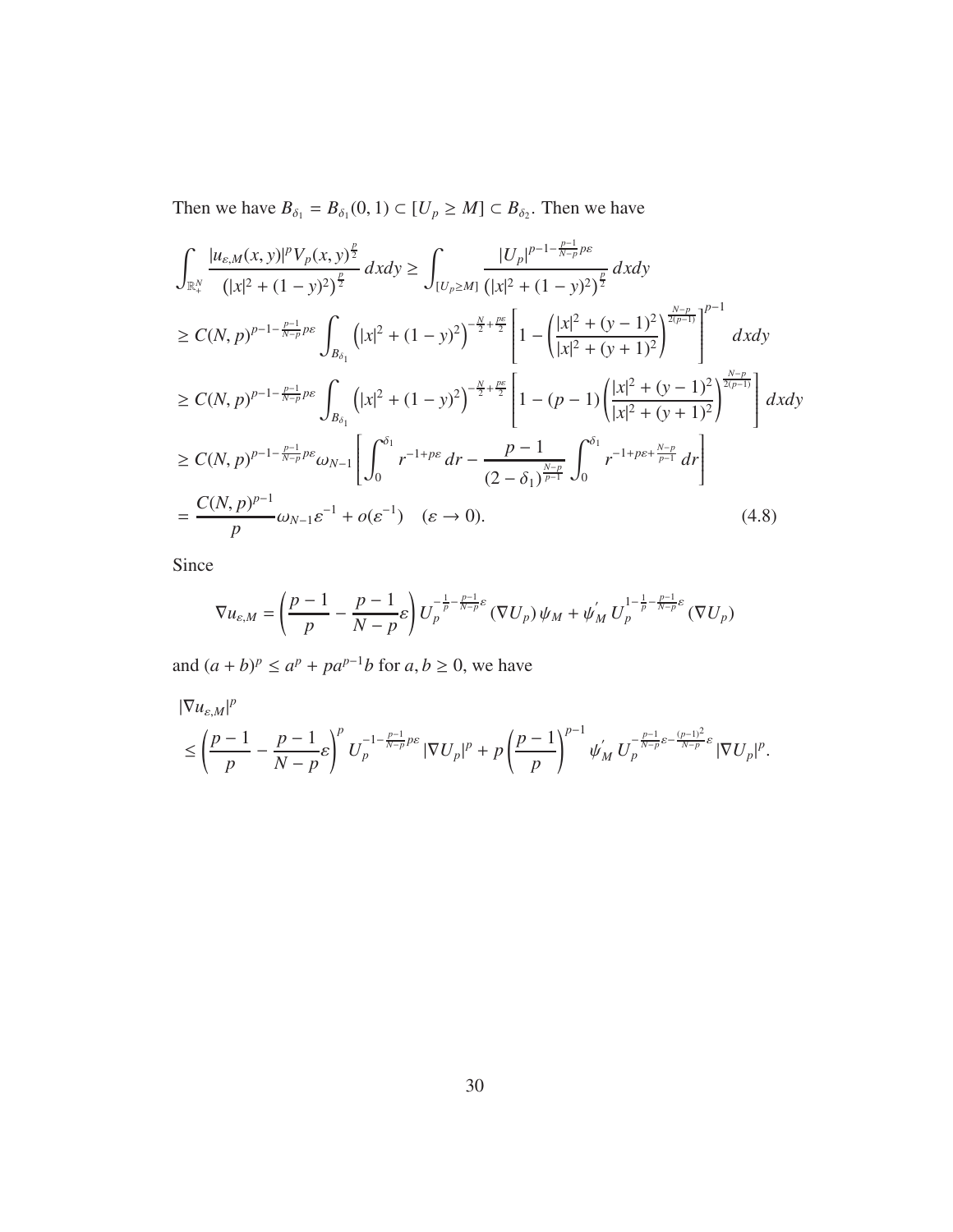Then we have

$$
\int_{\mathbb{R}_{+}^{N}} |\nabla u_{\varepsilon,M}(x,y)|^{p} dxdy \n\leq \int_{[U_{p}\geq M]} \left(\frac{p-1}{p} - \frac{p-1}{N-p}\varepsilon\right)^{p} U_{p}^{-1-\frac{p-1}{N-p}p\varepsilon} |\nabla U_{p}|^{p} dxdy + \int_{[\frac{M}{2}\leq U_{p}\leq M]} |\nabla u_{\varepsilon,M}|^{p} dxdy \n\leq \left(\frac{p-1}{p}\right)^{p} C(N,p)^{-1-\frac{p-1}{N-p}p\varepsilon} \omega_{N-1}^{-\frac{p}{p-1}} \int_{B_{\delta_{2}}} \left(|x|^{2} + (1-y)^{2}\right)^{-\frac{N}{2}+\frac{p\varepsilon}{2}} \times \n\left[1 + \left{\frac{|x|^{2} + (y-1)^{2}}{(2-\delta_{2})^{2}}\right}^{\frac{N-p}{p-1}+1} + 2\left{\frac{|x|^{2} + (y-1)^{2}}{(2-\delta_{2})^{2}}\right}^{\frac{N-p}{2(p-1)}} \frac{\left(|x|^{2} + y^{2} - 1\right)}{(2-\delta_{2})^{2}}\right] dxdy + o(\varepsilon^{-1}) \n\leq \left(\frac{p-1}{p}\right)^{p} C(N,p)^{-1-\frac{p-1}{N-p}p\varepsilon} \omega_{N-1}^{-\frac{p}{p-1}+1} \int_{0}^{\delta_{2}} r^{-1+p\varepsilon} dr + o(\varepsilon^{-1}) \n= \left(\frac{p-1}{p}\right)^{p} \frac{C(N,p)^{-1}}{p} \omega_{N-1}^{-\frac{1}{p-1}\varepsilon^{-1}} + o(\varepsilon^{-1}) \quad (\varepsilon \to 0), \tag{4.9}
$$

where  $(f(x))_{-} := \max\{0, -f(x)\}\$ . From [\(4.8\)](#page-29-0) and [\(4.9\)](#page-30-2), we have

<span id="page-30-2"></span>
$$
\frac{\int_{\mathbb{R}^N_+} |\nabla u_{\varepsilon,M}(x,y)|^p dx dy}{\int_{\mathbb{R}^N_+} \frac{|u_{\varepsilon,M}(x,y)|^p v_{p}(x,y)|^p}{\left(|x|^2 + (1-y)^2\right)^{\frac{p}{2}}} dx dy} \le \frac{\left(\frac{p-1}{p}\right)^p \frac{C(N,p)^{-1}}{p} \omega_{N-1}^{-1} \varepsilon^{-1} + o(\varepsilon^{-1})}{\frac{C(N,p)^{p-1}}{p} \omega_{N-1} \varepsilon^{-1} + o(\varepsilon^{-1})}
$$

$$
= \left(\frac{p-1}{p C(N,p)}\right)^p \omega_{N-1}^{-\frac{p}{p-1}} + o(1)
$$

$$
= \left(\frac{N-p}{p}\right)^p + o(1) \quad (\varepsilon \to 0).
$$

Therefore, the constant  $\left(\frac{N-p}{p}\right)^p$  in the inequality [\(4.10\)](#page-30-0) is optimal.

As we mention in Remark [1.4,](#page-4-0) the improved inequality [\(4.10\)](#page-30-0) is valid for functions without any symmetry by using Proposition [2.1](#page-6-0) and a result in [\[14\]](#page-39-4).

<span id="page-30-1"></span>**Theorem 4.6.** *Let*  $2 \leq p \leq N$ *. Then the inequality* 

<span id="page-30-0"></span>
$$
\left(\frac{N-p}{p}\right)^p \int_{\mathbb{R}_+^N} \frac{V_p(x, y)^{\frac{p}{2}}}{\left(|x|^2 + (1 - y)^2\right)^{\frac{p}{2}}} |u(x, y)|^p \, dxdy \le \int_{\mathbb{R}_+^N} |\nabla u(x, y)|^p \, dxdy \qquad (4.10)
$$

*holds for any*  $u \in \dot{W}_0^{1,p}$  $\mathcal{O}_0^{(1,p)}(\mathbb{R}^N_+)$ , where  $V_p$  and X are defined in [\(1.8\)](#page-3-2). Furthermore,  $(\frac{N-p}{p})^p$  is the best constant and is not attained.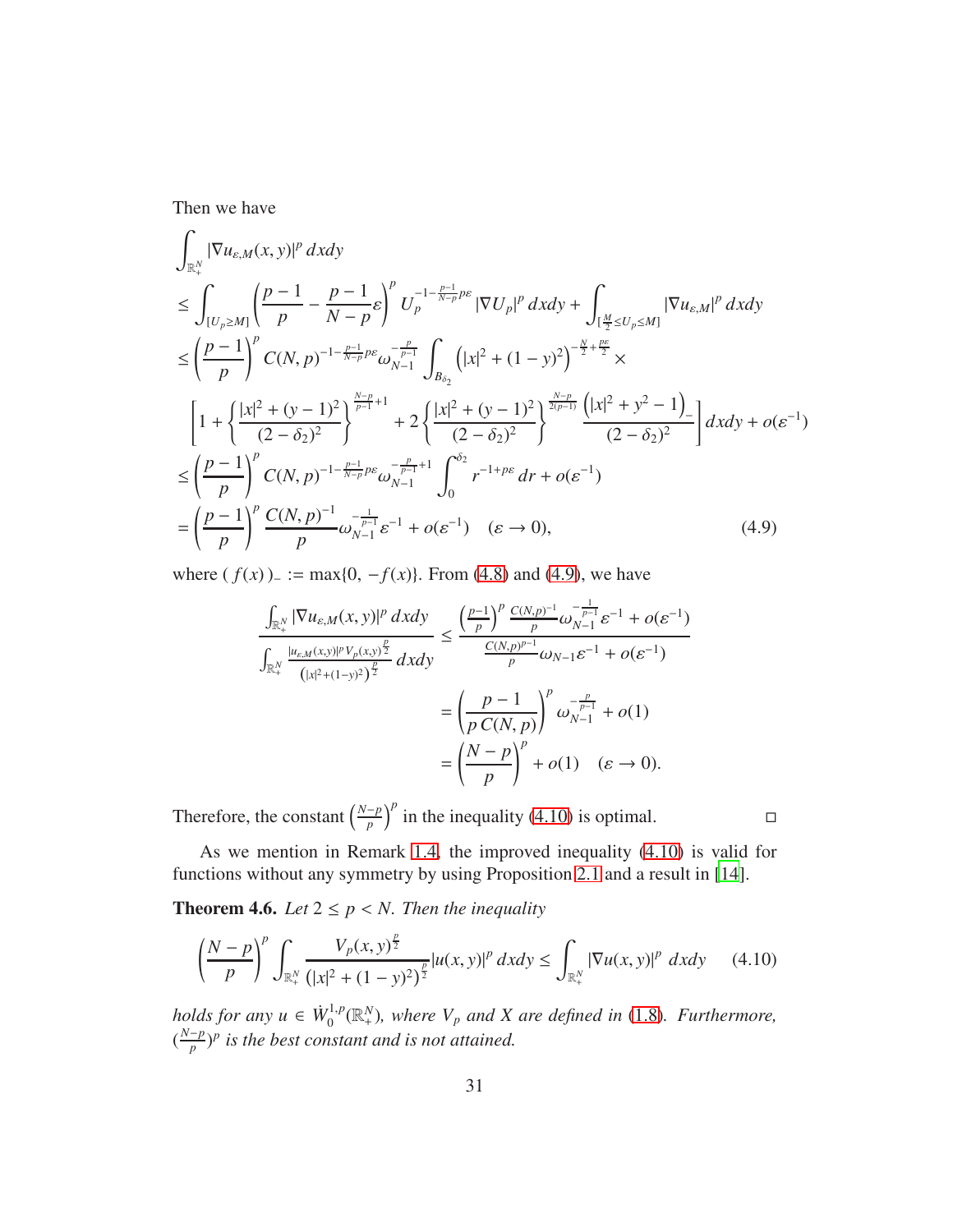*Proof.*  $U_p$  is a nonnegative function and Proposition [2.1](#page-6-0) implies that  $-\Delta_p U_p \ge 0$ in weak sense for  $p \in [2, N)$ . Substituting  $U_p$  for  $\rho$  in [\[14\]](#page-39-4): Theorem 2.1, we have the inequality [\(4.10\)](#page-30-0) for any functions  $\dot{W}_0^{1,p}$  $L_0^{1,p}(\mathbb{R}_+^N)$ , since

$$
\left(\frac{p-1}{p}\right)^p \frac{|\nabla \rho|^p}{\rho^p} = \left(\frac{p-1}{p}\right)^p \frac{|\nabla U_p|^p}{U_p^p} \n= \left(\frac{p-1}{p}\right)^p \left(\frac{N-p}{p-1}\right)^p \frac{|\nabla h(x, y)|^p}{h(x, y)^p} \n= \left(\frac{N-p}{p}\right)^p \frac{V_p(x, y)^{\frac{p}{2}}}{\left[|x|^2 + (1 - y)^2\right]^{\frac{p}{2}}},
$$

where  $h(x, y)$  is given by the proof of Lemma [4.4.](#page-25-1) The optimality of the constant  $(\frac{N-p}{p})^p$  in the inequality [\(4.10\)](#page-30-0) follows from Theorem [1.3](#page-3-1) and the non-attainability follows from [\[14\]](#page-39-4): Theorem 4.1.  $\square$ 

In the last of this section, we give an improved Hardy-Sobolev inequality on the half-space for  $p = 2$ . The proof is simpler than the that of Theorem [1.3.](#page-3-1) We omit it here.

<span id="page-31-1"></span>**Theorem 4.7.** *(Improved Hardy-Sobolev inequality for p = 2) Let p = 2 < N,*  $0 \le s < 2$ , and  $2^*(s) = \frac{2(N-s)}{N-2}$ *N*−2 *. Then the inequality*

$$
S_{N,2,s} \left( \int_{\mathbb{R}^N_+} \frac{|u(x,y)|^{2^*(s)}}{(|x|^2 + (1-y)^2)^{\frac{s}{2}}} \frac{V_2(x,y)}{\left[1 - X^{\frac{N-2}{2}}\right]^{\frac{2-s}{N-2}}} dx dy \right)^{\frac{2}{2^*(s)}} \le \int_{\mathbb{R}^N_+} |\nabla u(x,y)|^2 dx dy,
$$
\n(4.11)

*holds for any*  $u \in \dot{W}_0^{1,2}$  $\tilde{u}_0^{1,2}(\mathbb{R}^N_+)$  *of the form*  $u(x, y) = \tilde{u}(G_{\mathbb{R}^N_+,e_N}(x, y))$  *for some function*  $\tilde{u}$  *on* [0, + $\infty$ )*, where*  $V_2(x, y)$  *and X is given by* [\(1.8\)](#page-3-2) *in Theorem* [1.3,](#page-3-1) *and*  $S_{N,2,s}$  *is the Hardy-Sobolev best constant, i.e.,*

<span id="page-31-0"></span>
$$
S_{N,2,s} = \inf_{u \in C_c^{\infty}(\mathbb{R}^N)\setminus\{0\}} \frac{\int_{\mathbb{R}^N} |\nabla u|^2 \, dx}{\left(\int_{\mathbb{R}^N} \frac{|u|^{2^*(s)}}{|x|^s} \, dx\right)^{\frac{2}{2^*(s)}}}.
$$

Remark 4.8. *The inequality [\(4.11\)](#page-31-0) does not hold for functions without the symmetry [\(1.6\)](#page-3-0), see Proposition [5.2.](#page-32-2)*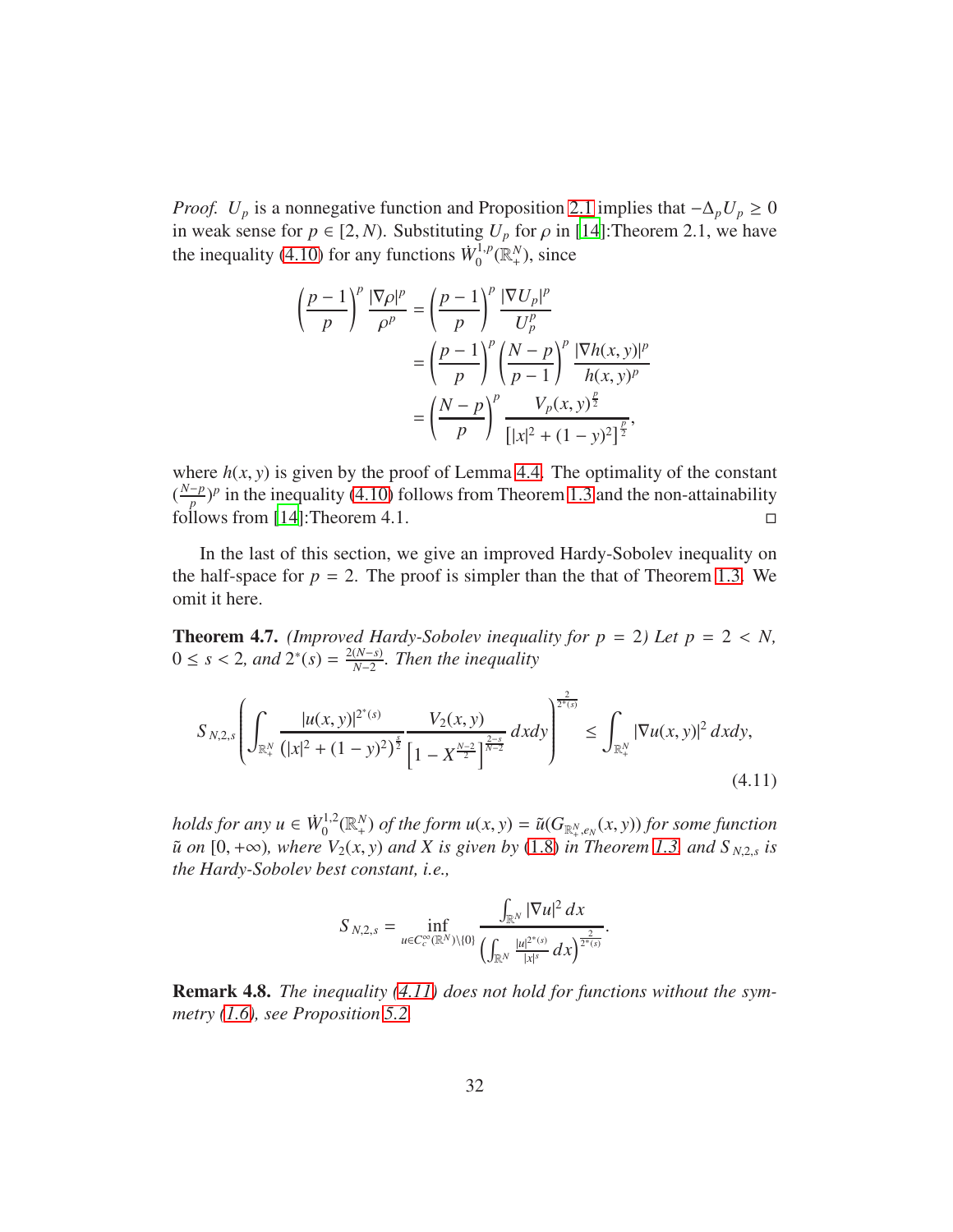## <span id="page-32-0"></span>5. Appendix

First, we show that the radial critical Sobolev space  $\dot{W}_{0,\text{rad}}^{1,N}(\mathbb{R}^N)$  cannot be embedded to any weighted Lebesgue space  $L^q(\mathbb{R}^N; g(x) dx)$  for  $q \in [1, \infty)$  and for  $g > 0$ .

<span id="page-32-1"></span>Proposition 5.1. *There is no weight function g* > 0 *such that the inequality*

$$
C\left(\int_{\mathbb{R}^N}|u|^qg(x)\,dx\right)^{\frac{N}{q}}\leq\int_{\mathbb{R}^N}|\nabla u|^N\,dx
$$

*holds for any*  $u \in C^1_{c,rad}(\mathbb{R}^N)$  *for some*  $C > 0$ *.* 

*Proof.* Consider the radial test function

$$
\phi_R(|x|) = \begin{cases} 1 & \text{if } |x| \le 1, \\ \frac{\log \frac{R}{|x|}}{\log R} & \text{if } 1 < |x| < R, \\ 0 & \text{if } |x| \ge R. \end{cases}
$$

Direct calculation shows that

$$
\int_{\mathbb{R}^N} |\phi_R|^q g(x) dx \ge \int_{B_1} g(x) dx > 0,
$$
  

$$
\int_{\mathbb{R}^N} |\nabla \phi_R|^N dx = \omega_{N-1} (\log R)^{1-N} \to 0 \quad (R \to \infty).
$$

Though  $\phi_R$  is not  $C^1$ , we can mollify it as in [\[19\]](#page-39-9):Lemma 8.1, to obtain a  $C_{rad}^1(\mathbb{R}^N)$ function with the same property. Therefore, we obtain Proposition [5.1.](#page-32-1)  $\Box$ 

Next, we show that the improved inequalities [\(4.10\)](#page-30-0), [\(4.11\)](#page-31-0) in Theorem [1.3](#page-3-1) and Theorem [4.7](#page-31-1) do not hold without the symmetry [\(1.6\)](#page-3-0).

<span id="page-32-2"></span>**Proposition 5.2.** *Let*  $1 < p < N$ ,  $0 \le s < p$ ,  $p^*(s) = \frac{p(N-s)}{N-p}$ *N*−*p , and Vp, X be given in* [\(1.8\)](#page-3-2)*. Then*

$$
S := \inf_{u \in C_c^1(\mathbb{R}^N_+)\setminus\{0\}} \frac{\int_{\mathbb{R}^N_+} |\nabla u(x, y)|^p \, dxdy}{\left(\int_{\mathbb{R}^N_+} \frac{|u(x, y)|^{p^*(s)}}{\left(|x|^2 + (1-y)^2\right)^{\frac{s}{2}}}\frac{V_p(x, y)^{\frac{p}{2}}}{\left|1 - X^{\frac{N-p}{2(p-1)}}\right|^{\frac{(p-1)(p-s)}{N-p}}} \, dxdy\right)^p} = 0.
$$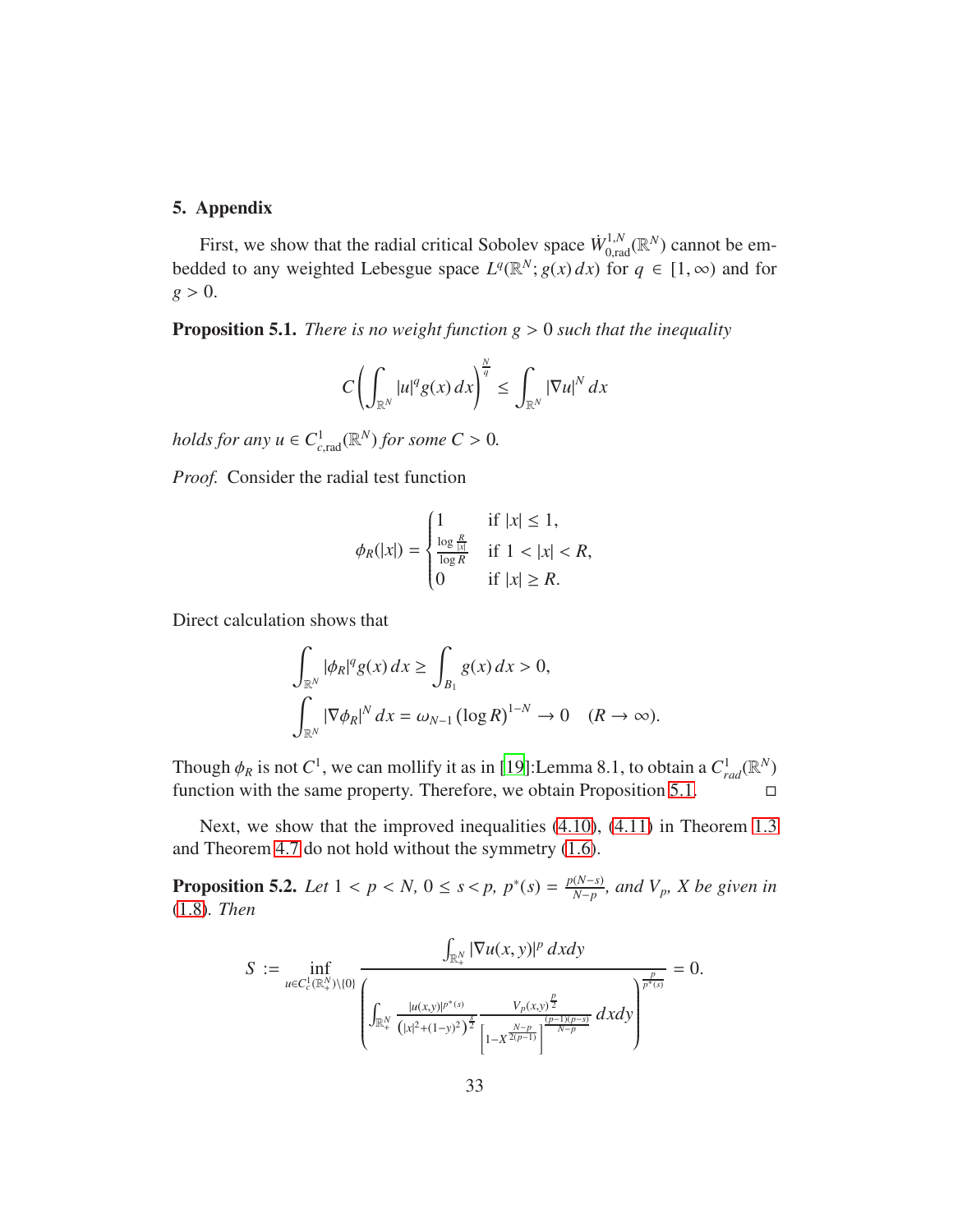*Proof.* We use the same test function as it in [31]:Propositon 2. Let  $z = (x, y) \in \mathbb{R}^N_+$ and  $z_{\varepsilon} = (0, \varepsilon)$ . Note that  $X = \frac{|x|^2 + (1 - y)^2}{|x|^2 + (1 + y)^2}$  $\frac{|x|^2 + (1-y)^2}{|x|^2 + (1+y)^2} \to 1$  and

$$
V_p(x, y) = \left(\frac{4(p-1)}{N-p}\right)^2 (1 - X)^{-2} + o\left((1 - X)^{-2}\right)
$$

$$
= \left(\frac{p-1}{N-p}\right)^2 y^{-2} + o\left(y^{-2}\right)
$$

as  $|z| = \sqrt{|x|^2 + y^2} \to 0$ . For small  $\varepsilon > 0$ , we define  $u_{\varepsilon}$  as follows:

$$
u_{\varepsilon}(z) = \begin{cases} v\left(\frac{|z-z_{\varepsilon}|}{\varepsilon}\right) & \text{if } z \in B_{\varepsilon}(z_{\varepsilon}), \\ 0 & \text{if } z \in \mathbb{R}^N_+ \setminus B_{\varepsilon}(z_{\varepsilon}), \end{cases} \text{ where } v(t) = \begin{cases} 1 & \text{if } 0 \le t \le \frac{1}{2}, \\ 2(1-t) & \text{if } \frac{1}{2} < t \le 1. \end{cases}
$$

Then we have

$$
\int_{\mathbb{R}_{+}^{N}} |\nabla u_{\varepsilon}(z)|^{p} dz = \varepsilon^{N-p} \int_{B_{1}} |\nabla v(|z|)|^{p} dz = C \varepsilon^{N-p},
$$
\n
$$
\int_{\mathbb{R}_{+}^{N}} \frac{|u_{\varepsilon}(x, y)|^{p^{*}(s)}}{(|x|^{2} + (1 - y)^{2})^{\frac{s}{2}}} \frac{V_{p}(x, y)^{\frac{p}{2}}}{\left[1 - X^{\frac{N-p}{2(p-1)}}\right]^{\frac{(p-1)(p-s)}{N-p}}} dxdy
$$
\n
$$
\geq C \varepsilon^{-p} \int_{B_{\varepsilon/2}(z_{\varepsilon})} \varepsilon^{-\frac{(p-1)(p-s)}{N-p}} dz = O\left(\varepsilon^{N-p-\frac{(p-1)(p-s)}{N-p}}\right) \quad (\varepsilon \to 0).
$$

Applying  $u_{\varepsilon}$  as a test function for *S*, we see

$$
S \leq C \, \varepsilon^{(N-p)\left(1-\frac{p}{p^*(s)}\right)+\frac{(p-1)(p-s)p}{(N-p)p^*(s)}} = O\left(\varepsilon^{\frac{N-1}{N-s}(p-s)}\right) \to 0 \text{ as } \varepsilon \to 0.
$$

Next proposition is a fact from linear algebra.

<span id="page-33-0"></span>**Proposition 5.3.** Let  $v \in \mathbb{R}^N$ ,  $|v| = 1$ ,  $t \in \mathbb{R}$ ,  $A = I + tv \otimes v$ , where I is the identity matrix on  $\mathbb{R}^N$ . Then A has two eigenvalues 1 and  $1 + t$ . The multiplicity of 1 is *N* − 1*, and the multiplicity of* 1 + *t is* 1*. Especially,*

$$
\det A = 1 + t.
$$

*If t*  $\neq -1$ *, then there exists the inverse matrix* 

$$
A^{-1} = I - \frac{t}{t+1} v \otimes v.
$$
 (5.1)

<span id="page-33-1"></span> $\Box$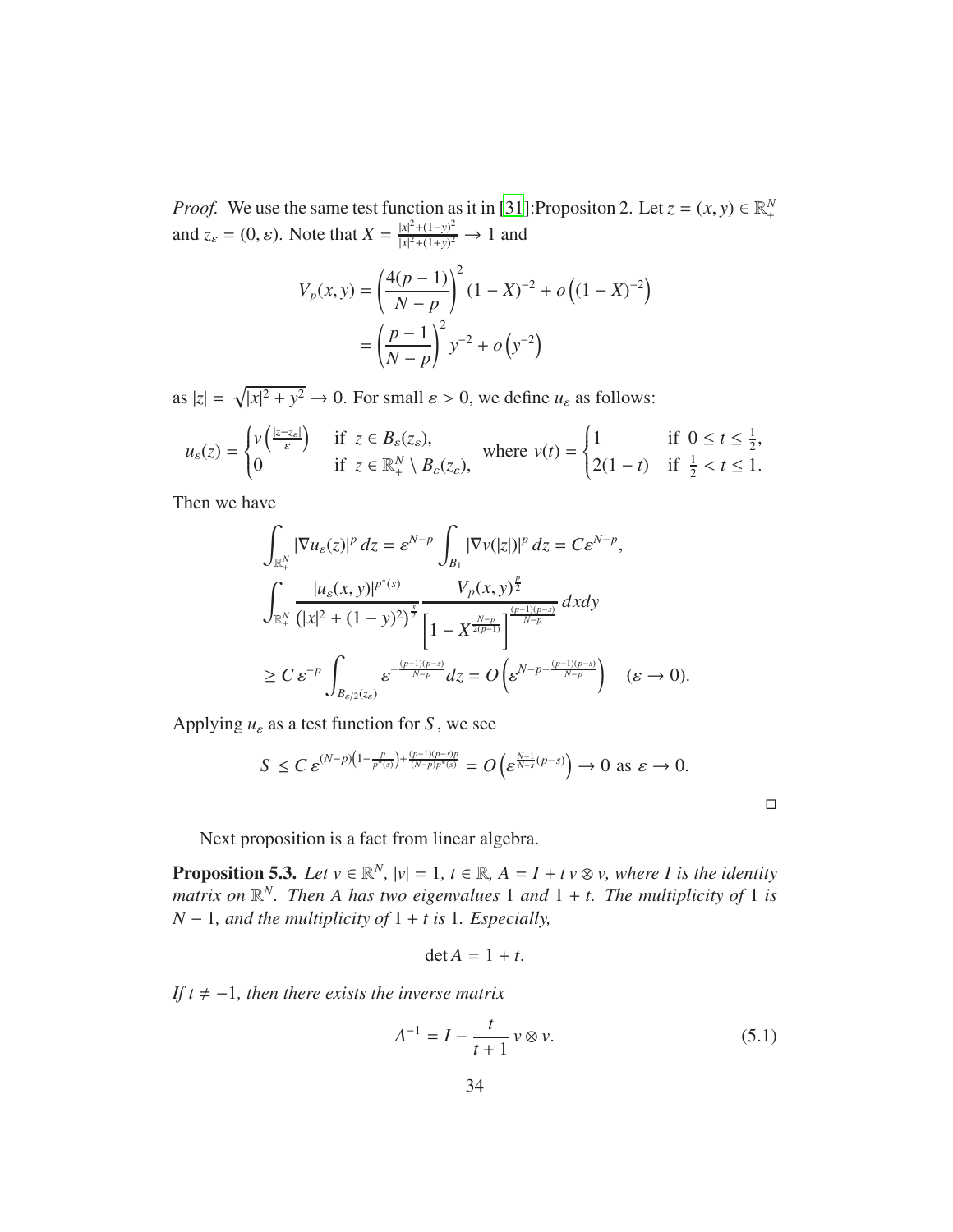*Proof.* Let  $u = (u_1, \dots, u_N)^T$  satisfy  $u \cdot v = 0$ . Then we have

$$
((v \otimes v)u)_i = \sum_{j=1}^N (v \otimes v)_{i,j} u_j = \sum_{j=1}^N v_j v_j u_j = \left(\sum_{j=1}^N v_j u_j\right) v_i = 0.
$$

Therefore,  $Au = (I + tv \otimes v)u = u$  which means that *u* is the eigenvector of the eigenvalue 1 of *A*. Note that there are  $N - 1$  such linearly independent *u*, thus the multiplicity of the eigenvalue 1 is  $N - 1$ . Also since  $|v| = 1$ , for any  $i = 1, ..., N$ , we have

$$
((v \otimes v)v)_i = \sum_{j=1}^N v_i v_j v_j = \left(\sum_{j=1}^N v_j v_j\right) v_i = v_i
$$

which implies that  $(v \otimes v)v = v$ . Therefore,  $Av = (I + tv \otimes v)v = (1 + t)v$  which means that *v* is the eigenvector of the eigenvalue  $1 + t$  of A. Hence, the multiplicity of  $1 + t$  is 1 and  $\det(I + tv \otimes v) = 1 + t$ .

Next, we show [\(5.1\)](#page-33-1). Since

$$
\left((v \otimes v)^2\right)_{ik} = \sum_{j=1}^N (v \otimes v)_{i,j} (v \otimes v)_{jk} = \sum_{j=1}^N v_i v_j v_j v_k
$$

$$
= \left(\sum_{j=1}^N v_j^2\right) v_i v_k = (v \otimes v)_{ik},
$$

we have  $(v \otimes v)^2 = (v \otimes v)$ . Therefore, we have

$$
(I + tv \otimes v)(I - sv \otimes v) = I + (t - s - st)v \otimes v.
$$

If  $t - s - st = 0$ , then the right-hand side is *I*. Therefore,  $A^{-1} = I - \frac{t}{t+1}$  $\frac{t}{t+1}$ *v* ⊗ *v*. □

<span id="page-34-0"></span>**Proposition 5.4.** *Let J,*  $T_b$ ,  $S_A$  *be given by Definition* [3.1](#page-12-3) *and* **B** *be given by* [\(3.5\)](#page-15-1)*. Then*

$$
\mathbf{B}(z) = R \circ J \circ T_{e_N} \circ S_2 \circ J \circ T_{-e_N}(z), \text{ where } R = \begin{pmatrix} 1 & & & \\ & \ddots & & \\ & & 1 & \\ & & & -1 \end{pmatrix}, e_N = \begin{pmatrix} 0 \\ \vdots \\ 0 \\ 1 \end{pmatrix}
$$

*for any*  $z \in \mathbb{R}^N$ .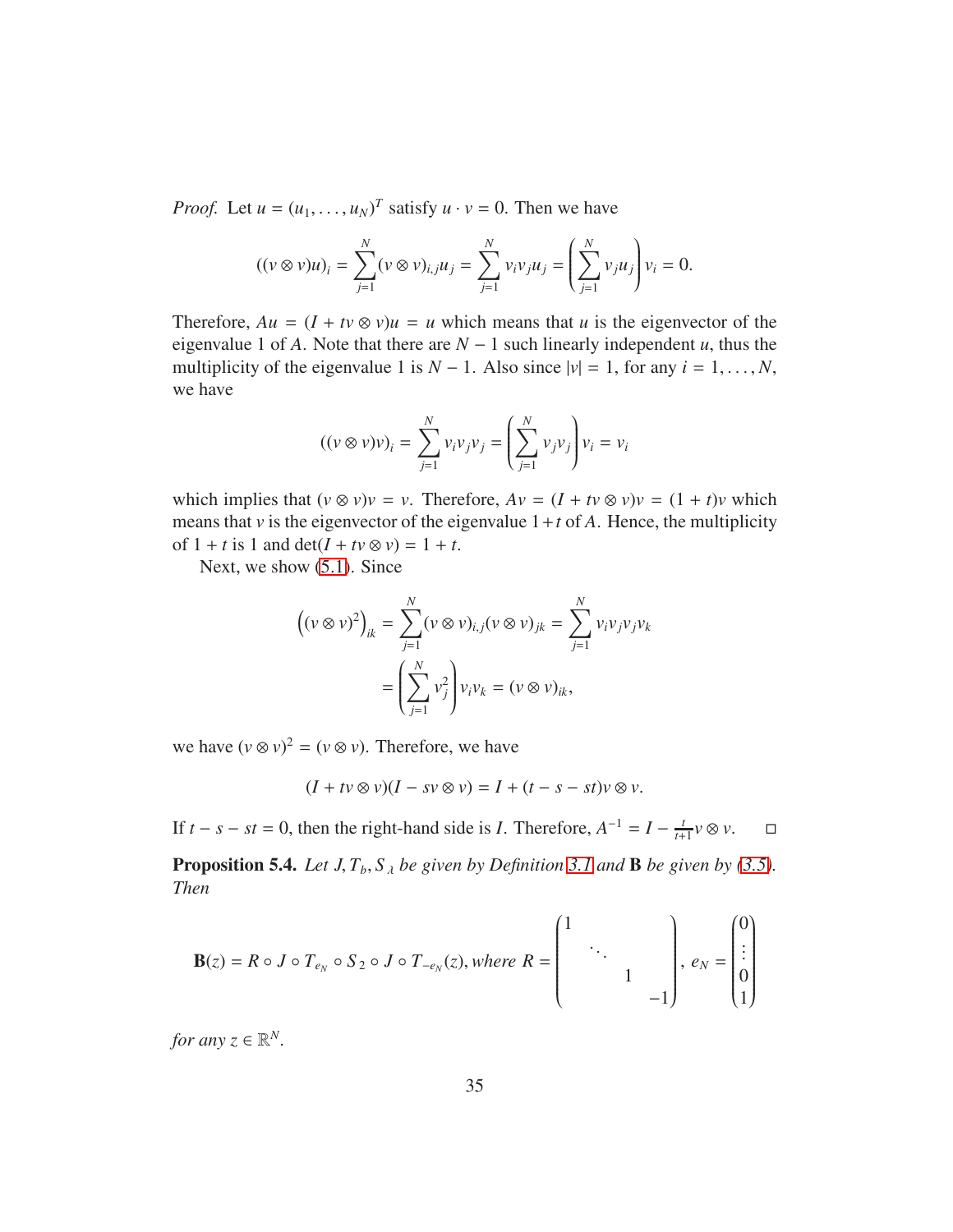*Proof.* Direct calculation shows that

$$
J \circ T_{e_N} \circ S_2 \circ J \circ T_{-e_N}(z) = [e_N + 2(z - e_N)^*]^* = \frac{e_N + 2(z - e_N)^*}{|e_N + 2(z - e_N)^*|^2}
$$
  
\n
$$
= \frac{e_N + \frac{2(z - e_N)}{|z - e_N|^2}}{|e_N + \frac{2(z - e_N)}{|z - e_N|^2}|^2}
$$
  
\n
$$
= \frac{e_N + \frac{2(z - e_N)}{|z - e_N|^2}}{1 + \frac{4}{|z - e_N|^2} + \frac{4e_N \cdot (z - e_N)}{|z - e_N|^2}}
$$
  
\n
$$
= \frac{e_N |z - e_N|^2 + 2(z - e_N)}{|z - e_N|^2 + 4z_N}
$$
  
\n
$$
= \frac{e_N (|z|^2 - 2z_N + 1) + 2(z - e_N)}{|z|^2 + 2z_N + 1}
$$
  
\n
$$
= \frac{(2x, |z|^2 - 1)}{|x|^2 + (1 + y)^2}
$$
  
\n
$$
= \frac{(2x, |x|^2 + y^2 - 1)}{|x|^2 + (1 + y)^2}.
$$

Therefore, we have

$$
R \circ J \circ T_{e_N} \circ S_2 \circ J \circ T_{-e_N}(z) = \frac{(2x, 1 - |x|^2 - y^2)}{|x|^2 + (1 + y)^2} = \mathbf{B}(z).
$$

Finally, we describe an application of the transformations in III.-(i) in [§3.3.](#page-16-0) For more general case, see [\[19\]](#page-39-9). It is well-known that the Sobolev inequality

<span id="page-35-0"></span>
$$
S_{N,p}\left(\int_{\mathbb{R}^N}|u|^{p^*}\,dx\right)^{\frac{p}{p^*}}\leq\int_{\mathbb{R}^N}|\nabla u|^p\,dx\tag{5.2}
$$

for any  $u \in \dot{W}_0^{1,p}$  $\mathbb{R}^{1,p}_{0}(\mathbb{R}^{N}), 1 < p < N$ , with the best constant

$$
S_{N,p} = \pi^{\frac{p}{2}} N \left(\frac{N-p}{p-1}\right)^{p-1} \left(\frac{\Gamma(\frac{N}{p})\Gamma(1+N-\frac{N}{p})}{\Gamma(1+\frac{N}{2})\Gamma(N)}\right)^{\frac{p}{N}},
$$

follows from a one-dimensional inequality obtained by Bliss [\[8\]](#page-38-8): Let  $v : [0, +\infty) \rightarrow$ R be an absolutely continuous function on  $(0, +\infty)$  such that  $v' \in L^p(0, +\infty)$ ,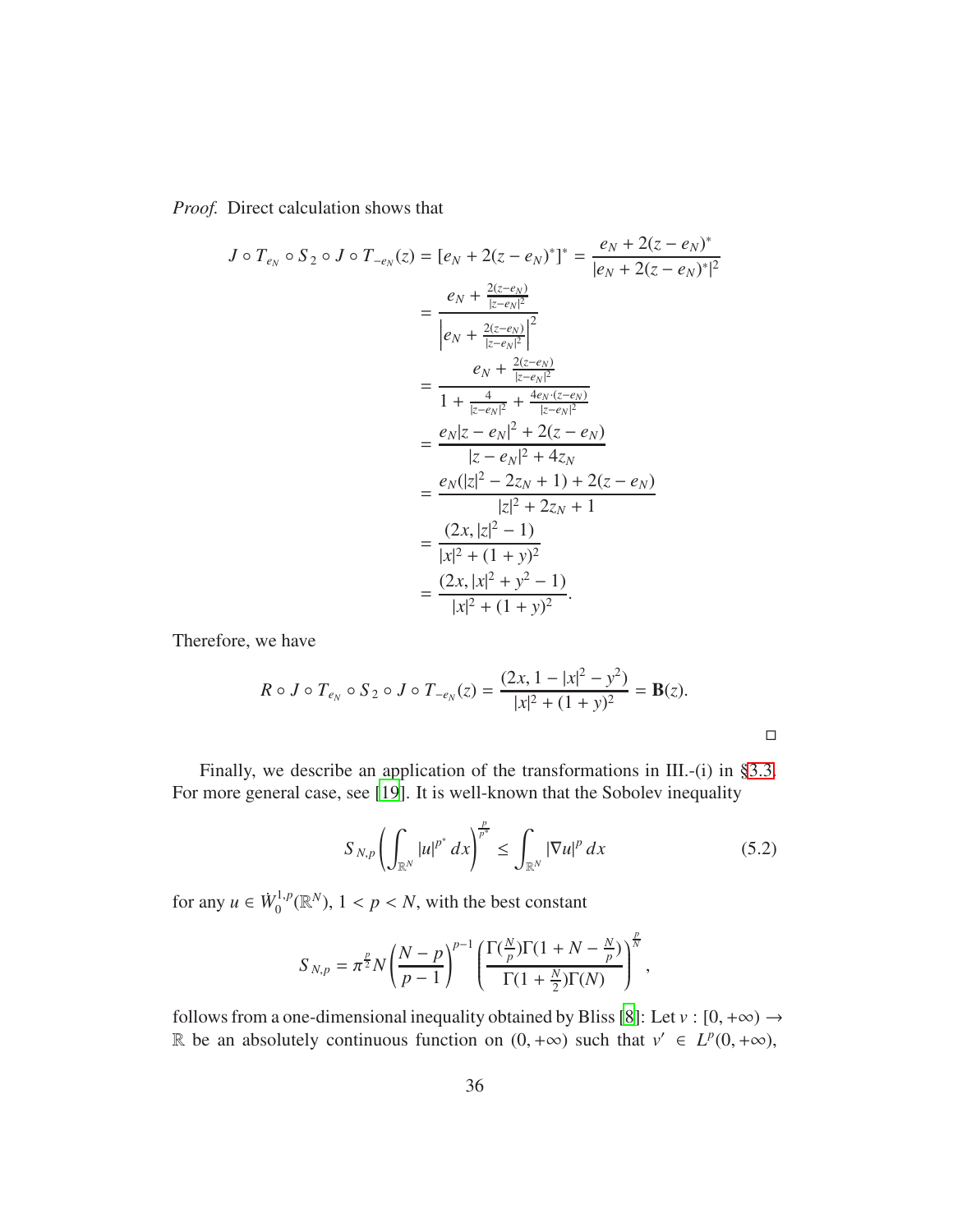$v(0) = 0$ . Put  $q > p > 1$ . Then the inequality

<span id="page-36-0"></span>
$$
C(p,q)\left(\int_0^\infty \frac{|v(t)|^q}{t^{1+q(\frac{p-1}{p})}}dt\right)^{1/q} \le \left(\int_0^\infty |v'(t)|^p dt\right)^{1/p} \tag{5.3}
$$

holds where

$$
C(p,q) = \left(\frac{\Gamma\left(\frac{q}{q-p}\right)\Gamma\left(\frac{p(q-1)}{q-p}\right)}{\Gamma\left(\frac{pq}{q-p}\right)}\right)^{1/p-1/q} \left(\frac{q(p-1)}{p}\right)^{1/q}.
$$

See Maz'ya [\[25\]](#page-40-6), pp. 274, the equation (4.6.4). Also see [\[27](#page-40-7)] for a new proof of this classical inequality. In the following, we consider radial functions only. To obtain the best Sobolev inequality [\(5.2\)](#page-35-0) for radial functions  $u(r)$ ,  $r = |x|$ , we change the variables

$$
v(t) = u(r)
$$
, where  $t = \frac{p-1}{N-p} \omega_{N-1}^{-\frac{1}{p-1}} r^{-\frac{N-p}{p-1}}$ 

and apply the Bliss inequality [\(5.3\)](#page-36-0) for  $q = p^* > p > 1$ . Note that the condition  $v(0) = 0$  is satisfied if  $u(r) \rightarrow 0$  as  $r \rightarrow \infty$ .

Instead, let us change the variables

$$
v(t) = u(r)
$$
, where  $t = \omega_{N-1}^{-\frac{1}{N-1}} \log \frac{1}{r}$ 

and put  $q > p = N$ . Then the usual computation shows that

$$
\omega_{N-1}^{1-\frac{q}{N}} \int_0^\infty \frac{|v(t)|^q}{t^{1+q(\frac{N-1}{N})}} dt = \omega_{N-1} \int_0^1 \frac{|u(r)|^q}{r (\log \frac{1}{r})^{1+q(\frac{N-1}{N})}} dr = \int_{B_1^N} \frac{|u(x)|^q}{|x|^N (\log \frac{1}{|x|})^{1+q(\frac{N-1}{N})}} dx,
$$
  

$$
\int_0^\infty |v'(t)|^N dt = \int_{B_1^N} |\nabla u|^N dx.
$$

Also in this case, the condition  $v(0) = 0$  is equivalent to  $u(1) = 0$ . Inserting these identities into [\(5.3\)](#page-36-0), we obtain

<span id="page-36-1"></span>
$$
C(q) \left( \int_{B_1^N} \frac{|u(x)|^q}{|x|^N \left( \log \frac{1}{|x|} \right)^{1+q(\frac{N-1}{N})}} dx \right)^{N/q} \le \int_{B_1^N} |\nabla u|^N dx \tag{5.4}
$$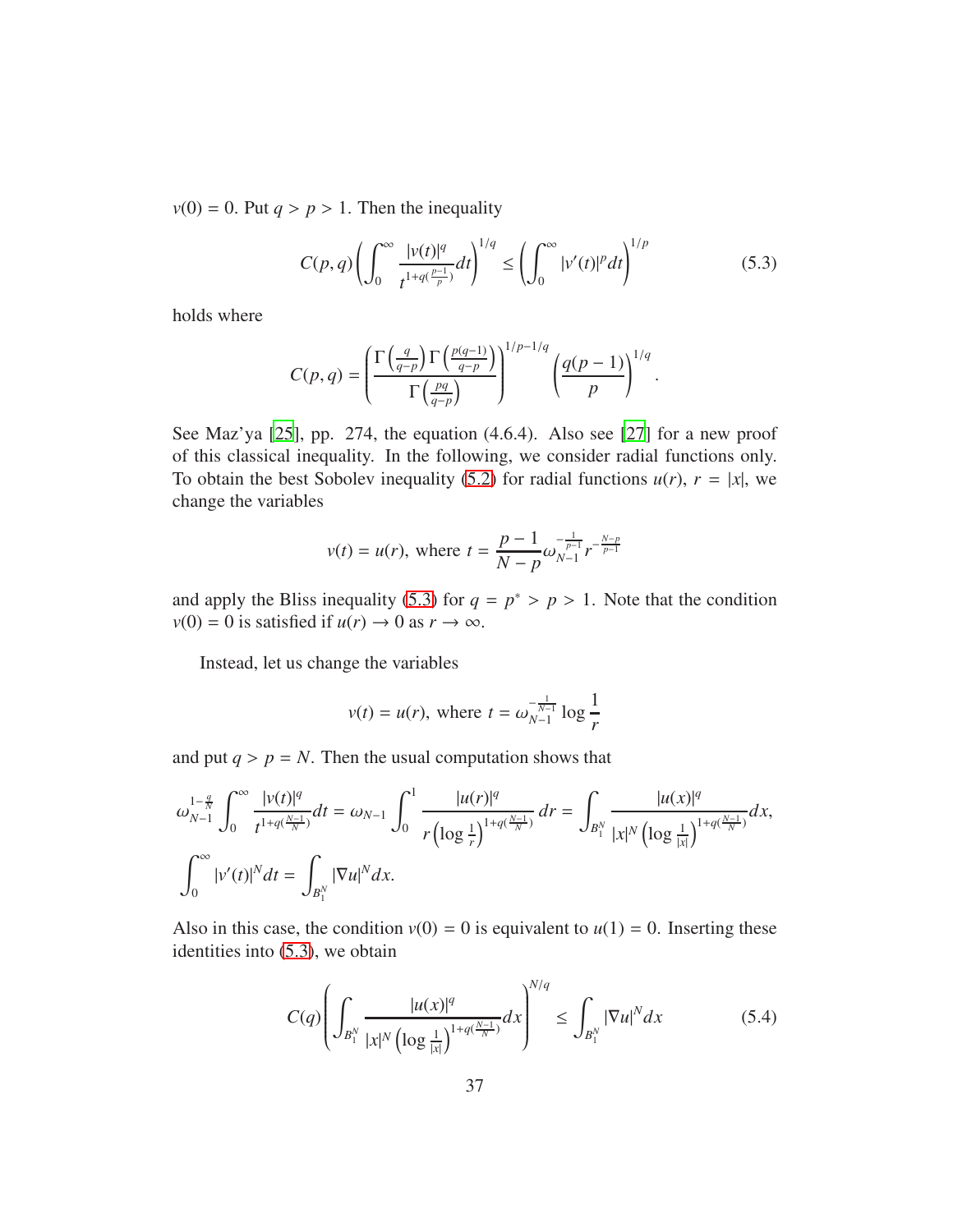for any  $u \in \dot{W}_{0,rad}^{1,N}(B_1^N)$  $_1^N$ ) where

<span id="page-37-1"></span>
$$
C(q) = \omega_{N-1}^{1-N/q} C(N, q)^{-N} = \omega_{N-1}^{1-N/q} \left( \frac{\Gamma\left(\frac{q}{q-N}\right) \Gamma\left(\frac{N(q-1)}{q-N}\right)}{\Gamma\left(\frac{Nq}{q-N}\right)} \right)^{1-N/q} \left( \frac{q(N-1)}{N} \right)^{N/q} . \tag{5.5}
$$

For the inequality [\(5.4\)](#page-36-1), see e.g. [29]. Now, we check that  $\lim_{q \to N+0} C(q)$  =  $\left(\frac{N-1}{N}\right)^N$ . Recall the Stirling formula

$$
\Gamma(s) = \sqrt{2\pi} s^{s-1/2} e^{-s} + o(1), \quad \text{as} \quad s \to +\infty
$$

and put  $s = \frac{q}{q}$ *q*−*N* . Then, we see

$$
\frac{\Gamma\left(\frac{q}{q-N}\right)\Gamma\left(\frac{N(q-1)}{q-N}\right)}{\Gamma\left(\frac{Nq}{q-N}\right)} = \frac{\Gamma(s)\Gamma(\frac{(q-1)N}{q}s)}{\Gamma(Ns)} \sim \frac{\Gamma(s)\Gamma((N-1)s)}{\Gamma(Ns)}
$$
\n
$$
\sim \sqrt{2\pi} \frac{s^{s-1/2}e^{-s}((N-1)s)^{(N-1)s-1/2}e^{-(N-1)s}}{(Ns)^{Ns-1/2}e^{-Ns}} = \sqrt{2\pi} \frac{(N-1)^{(N-1)s-1/2}}{N^{Ns-1/2}}s^{-1/2}
$$

as *q* → *N* + 0 (which is equivalent to  $s = \frac{q}{q-N}$  → ∞), and for *C*(*q*) in [\(5.5\)](#page-37-1), we have

$$
C(q) \sim \left(\frac{\Gamma(s)\Gamma(\frac{N(q-1)}{q}s)}{\Gamma(Ns)}\right)^{1/s} \left(\frac{q(N-1)}{N}\right)^{N/q}
$$

$$
\sim \left(\sqrt{2\pi} \frac{(N-1)^{(N-1)s-1/2}}{N^{Ns-1/2}} s^{-1/2}\right)^{1/s} (N-1)
$$

$$
\sim \frac{(N-1)^{N-1}}{N^N} (N-1) s^{-1/2s} \to \left(\frac{N-1}{N}\right)^N \quad \text{as} \quad s \to +\infty.
$$

Thus if we take a limit  $q \rightarrow N + 0$  in the inequality [\(5.4\)](#page-36-1), we have the critical Hardy inequality

$$
\left(\frac{N-1}{N}\right)^N \int_{B_1^N} \frac{|u(x)|^N}{|x|^N \left(\log \frac{1}{|x|}\right)^N} dx \le \int_{B_1^N} |\nabla u|^N dx
$$

on a unit ball for any  $u \in W_{0,\text{rad}}^{1,N}(B_1^N)$  $_{1}^{N}$ ).

In conclusion, we obtain the following.

<span id="page-37-0"></span>Proposition 5.5. *The Bliss inequality [\(5.3\)](#page-36-0) yields both the best Sobolev inequality [\(5.2\)](#page-35-0) and the generalized critical Hardy inequality [\(5.4\)](#page-36-1) for radially symmetric functions.*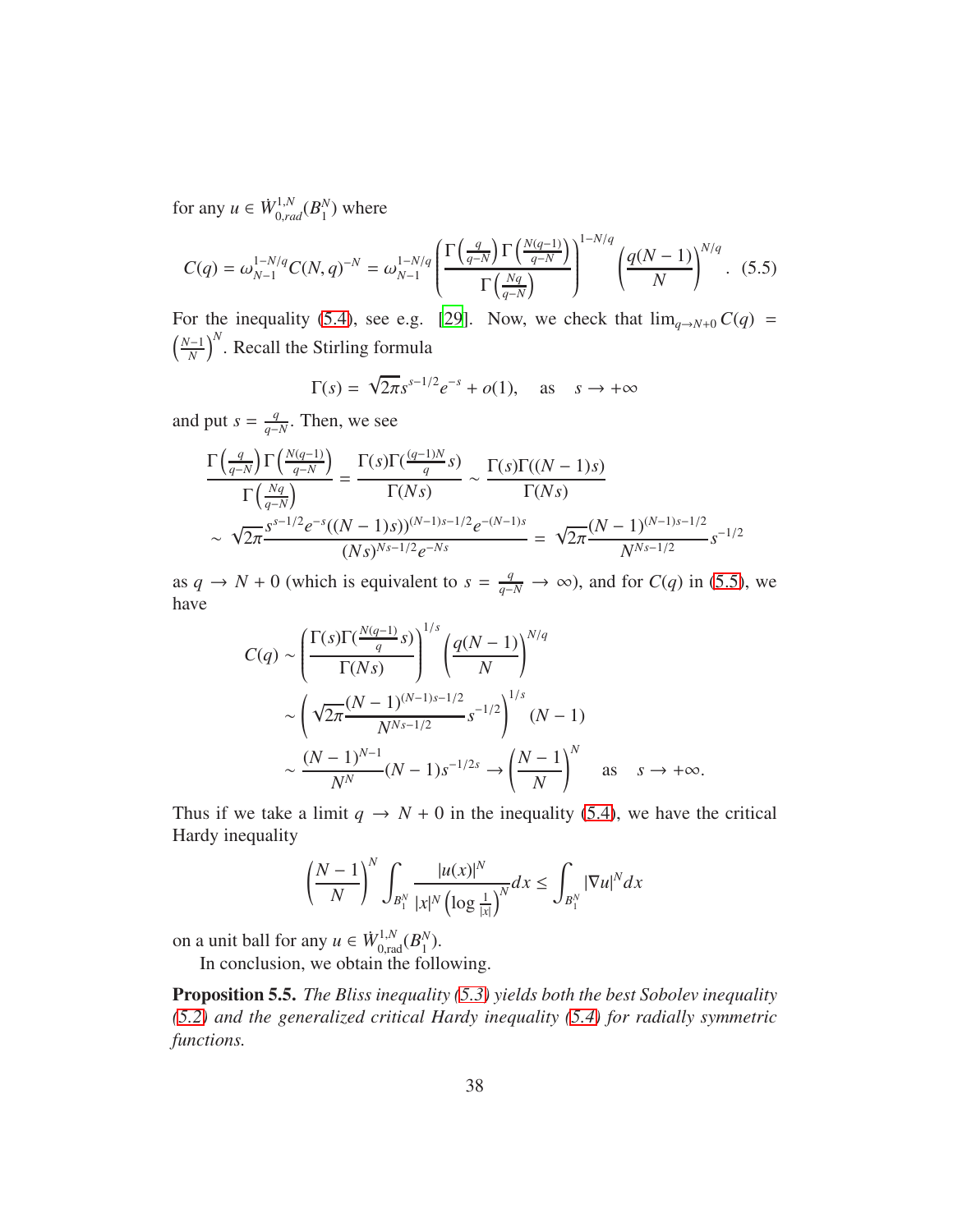## Acknowledgment

The first author (M.S.) was supported by JSPS KAKENHI Early-Career Scientists, No. JP19K14568. The second author (F.T.) was supported by JSPS Grant-in-Aid for Scientific Research (B), No. JP19136384. This work was partly supported by Osaka City University Advanced Mathematical Institute (MEXT Joint Usage/Research Center on Mathematics and Theoretical Physics) JPMXP0619217849.

# References

- <span id="page-38-1"></span>[1] Adimurthi, Sandeep, K., *Existence and non-existence of the first eigenvalue of the perturbed Hardy-Sobolev operator*, Proc. Roy. Soc. Edinburgh Sect. A 132 (2002), No.5, 1021-1043.
- <span id="page-38-3"></span>[2] Ahlfors, L. V., *Möbius transformations in several dimensions*, Ordway Professorship Lectures in Mathematics. University of Minnesota, School of Mathematics, Minneapolis, Minn., (1981).
- <span id="page-38-6"></span>[3] Bandle, C., Brillard, A., Flucher, M., *Green's function, harmonic transplantation, and best Sobolev constant in spaces of constant curvature*, Trans. Amer. Math. Soc. 350 (1998), no. 3, 1103-1128.
- <span id="page-38-0"></span>[4] Baras, P., Goldstein, J. A., *The heat equation with a singular potential*, Trans. Amer. Math. Soc., 284 (1984), 121-139.
- <span id="page-38-4"></span>[5] Beardon, A. F., *The geometry of discrete groups*, Corrected reprint of the 1983 original. Graduate Texts in Mathematics, 91. Springer-Verlag, New York, 1995.
- <span id="page-38-7"></span>[6] Beckner, W., Pearson, M., *On sharp Sobolev embedding and the logarithmic Sobolev inequalitiy*, Bull. London Math. Soc., 30 (1998), 80-84.
- <span id="page-38-5"></span>[7] Benguria, R. D., Frank, R. L., Loss, M., *The sharp constant in the Hardy-Sobolev-Maz'ya inequality in the three dimensional upper half-space*, Math. Res. Lett. 15 (2008), no. 4, 613-622.
- <span id="page-38-8"></span>[8] Bliss, G. A., *An Integral Inequality*, J. London Math. Soc. 5 (1930), no. 1, 40-46.
- <span id="page-38-2"></span>[9] Byeon, J., Takahashi, F., *Hardy's inequality in a limiting case on general bounded domains*, Commun. Contemp. Math. 21 (2019), no. 8, 1850070, 24 pp.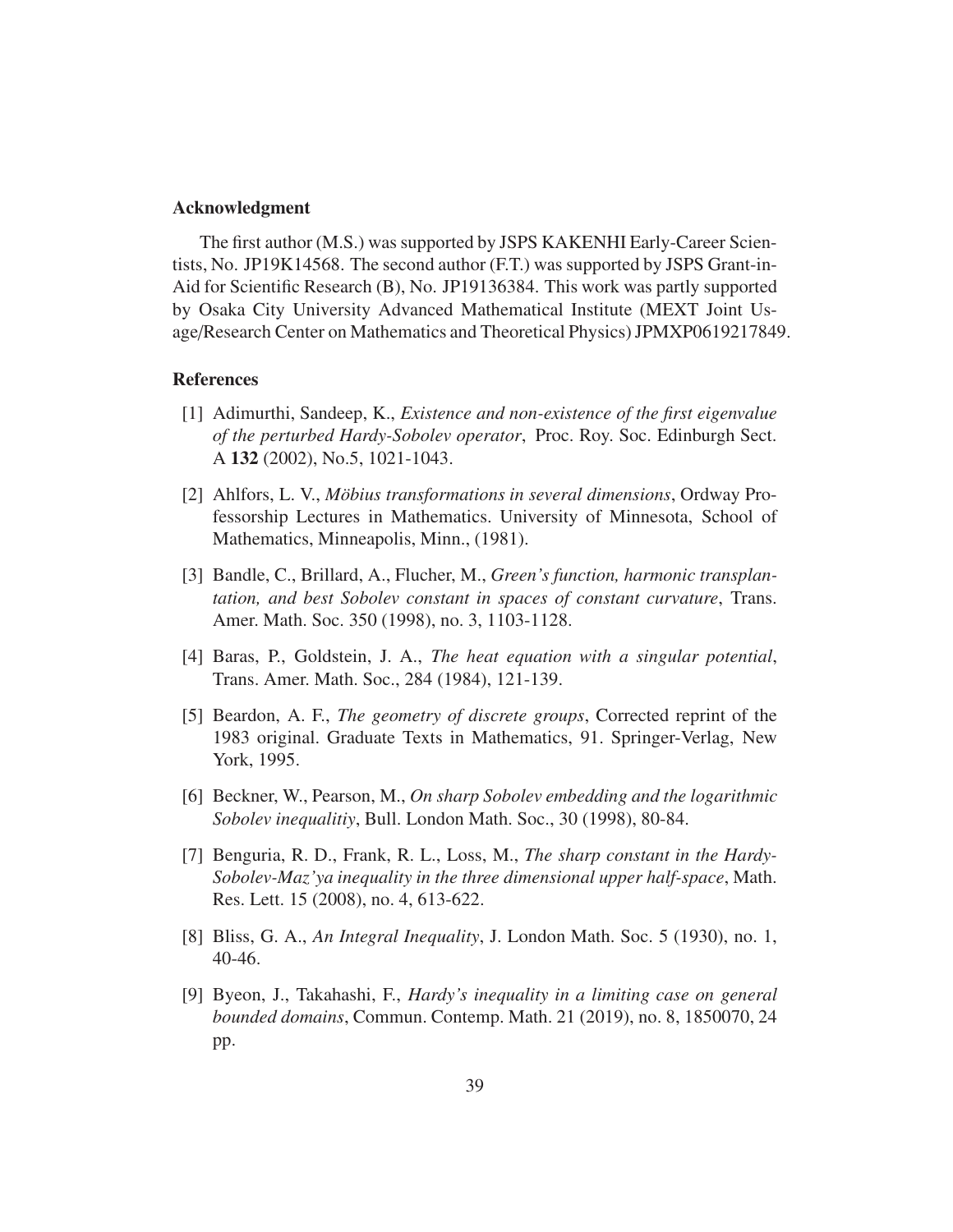- <span id="page-39-0"></span>[10] Brezis, H., V´azquez, J. L., *Blow-up solutions of some nonlinear elliptic problems*, Rev. Mat. Univ. Complut. Madrid 10 (1997), No. 2, 443-469.
- <span id="page-39-10"></span>[11] Carleson, L., Chang, S.-Y. A., *On the existence of an extremal function for an inequality of J. Moser*, Bull. Sci. Math. (2) 110 (1986), no. 2, 113-127.
- <span id="page-39-8"></span>[12] Csató, G., Roy, P., *Extremal functions for the singular Moser-Trudinger inequality in* 2 *dimensions*, Calc. Var. Partial Differential Equations 54 (2015), no. 2, 2341-2366.
- <span id="page-39-6"></span>[13] Csató, G., Nguyen, Van Hoang, Roy, P., *Extremals for the singular Moser-Trudinger inequality via n*−*harmonic transplantation*, J. Differential Equations 270 (2021), 843-882.
- <span id="page-39-4"></span>[14] D'Ambrosio, L., Dipierro, S., *Hardy inequalities on Riemannian manifolds and applications*, Ann. Inst. H. Poincaré Anal. Non Linéaire 31 (2014), no. 3, 449-475.
- <span id="page-39-3"></span>[15] A. Fabricant, N. Kutev, and T. Rangelov, *Hardy-type inequality with double singular kernels*, Centr. Eur. J. Math., 11(9):1689-1697, 2013.
- <span id="page-39-7"></span>[16] Flucher, M., *Extremal functions for the Trudinger-Moser inequality in 2 dimensions*, Comment. Math. Helv. 67 (1992), no. 3, 471-497.
- [17] Flucher, M., *Variational problems with concentration*, Progress in Nonlinear Differential Equations and their Applications, 36. Birkhäuser Verlag, Basel, 1999. viii+163 pp.
- <span id="page-39-5"></span>[18] Hersch, J., *Transplantation harmonique, transplantation par modules, et th´eor`emes isop´erim´etriques. (French. English summary)*, Comment. Math. Helv. 44 (1969), 354-366.
- <span id="page-39-9"></span>[19] Horiuchi, T., Kumlin, P., *On the Ca*ff*arelli-Kohn-Nirenberg-type inequalities involving critical and supercritical weights*, Kyoto J. Math. 52 (2012), no. 4, 661-742.
- <span id="page-39-1"></span>[20] Ioku, N., *Attainability of the best Sobolev constant in a ball*, Math. Ann. 375 (2019), no. 1-2, 1-16.
- <span id="page-39-2"></span>[21] Ioku, N., Ishiwata, M., *A Scale Invariant Form of a Critical Hardy Inequality*, Int. Math. Res. Not. IMRN (2015), no. 18, 8830-8846.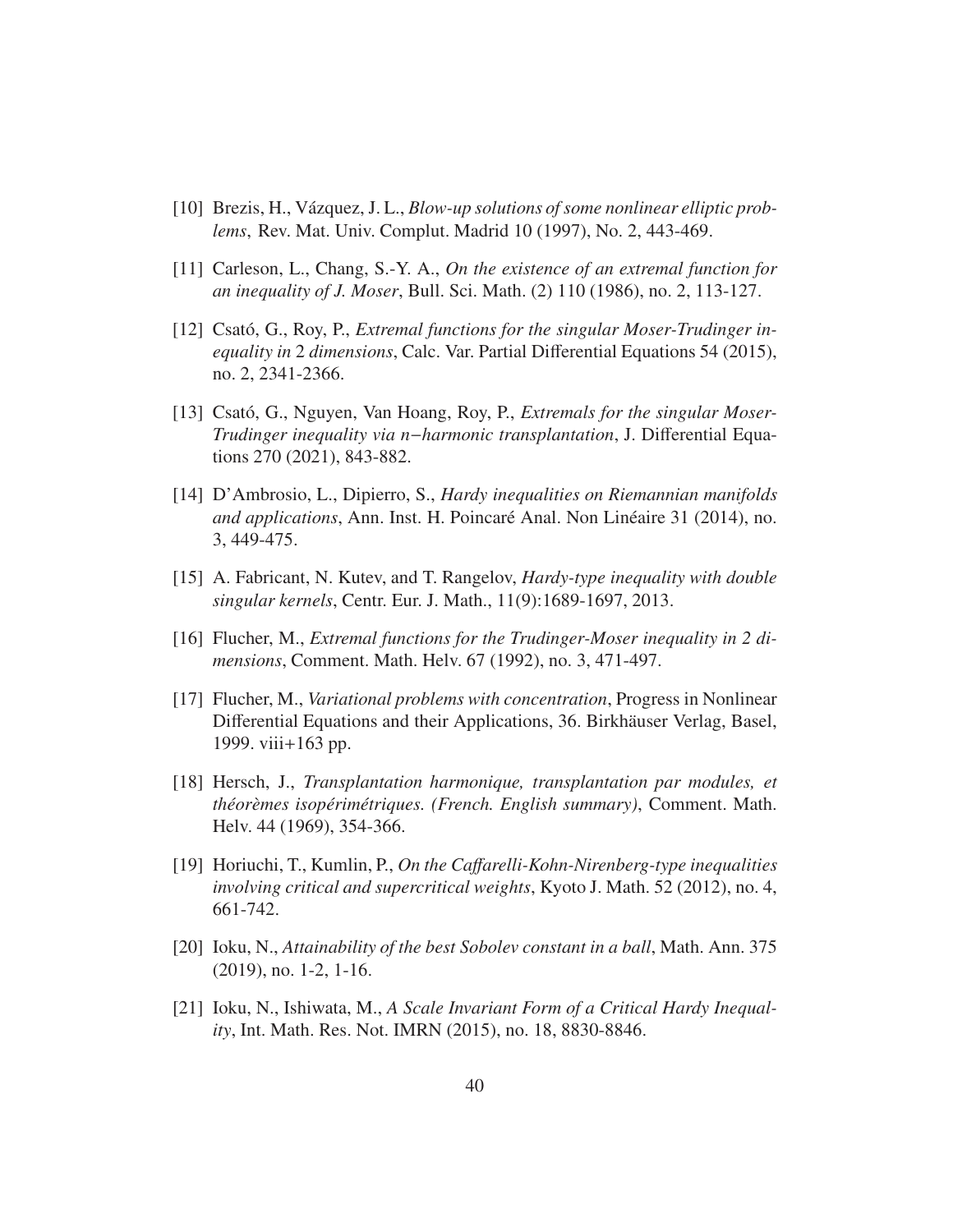- <span id="page-40-0"></span>[22] Kichenassamy, S., V´eron, L., *Singular solutions of the p*−*Laplace equation*, Math. Ann. 275 (1986), no. 4, 599-615.
- <span id="page-40-2"></span>[23] Lin, K. C., *Extremal functions for Moser's inequality*, Trans. Am. Math. Soc., 348 (1996), pp. 2663-2671.
- <span id="page-40-1"></span>[24] Lindqvist, P., *A Remark on the Kelvin Transform for a Quasilinear Equation*, arXiv: 1606.02563v1, (2016).
- <span id="page-40-6"></span>[25] V. Maz'ya: *Sobolev spaces with applications to elliptic partial di*ff*erential equations. Second, revised and augmented edition,* Grundlehren der Mathematischen Wissenschaften, 342. Springer, Heidelberg, 2011. xxviii+866 pp.
- <span id="page-40-4"></span>[26] Moser, J., *A sharp form of an inequality by N. Trudinger*, Indiana Univ. Math. J. 20 (1970/71), 1077-1092.
- <span id="page-40-7"></span>[27] Osekowski, A., *A new approach to Hardy-type inequalities*, Arch. Math (Basel). 104 (2015), 165-176.
- [28] Sano, M., *Explicit optimal constants of two critical Rellich inequalities for radially symmetric functions*, arXiv: 2002.04768v2.
- [29] Sano, M., *Extremal functions of generalized critical Hardy inequalities*, J. Differential Equations 267 (2019), no. 4, 2594-2615.
- [30] Sano, M., *Improvements and generalizations of two Hardy type inequalities and their applications to the Rellich type inequalities*, arXiv: 2104.01737.
- [31] Sano, M., *Minimization problem associated with an improved Hardy-Sobolev type inequality*, Nonlinear Anal. 200 (2020), 111965, 16 pp.
- [32] Sano, M., *Two limits on Hardy and Sobolev inequalities*, RIMS Kôkyûroku 2172 , (2020), 105-119.
- <span id="page-40-3"></span>[33] Sano, M., Sobukawa, T., *Remarks on a limiting case of Hardy type inequalities*, Math. Inequal. Appl. 23 (2020), no. 4, 1425-1440.
- <span id="page-40-5"></span>[34] Sano, M., Takahashi, F., *Scale invariance structures of the critical and the subcritical Hardy inequalities and their improvements*, Calc. Var. Partial Differential Equations 56 (2017), no. 3, Art. 69, 14 pp.